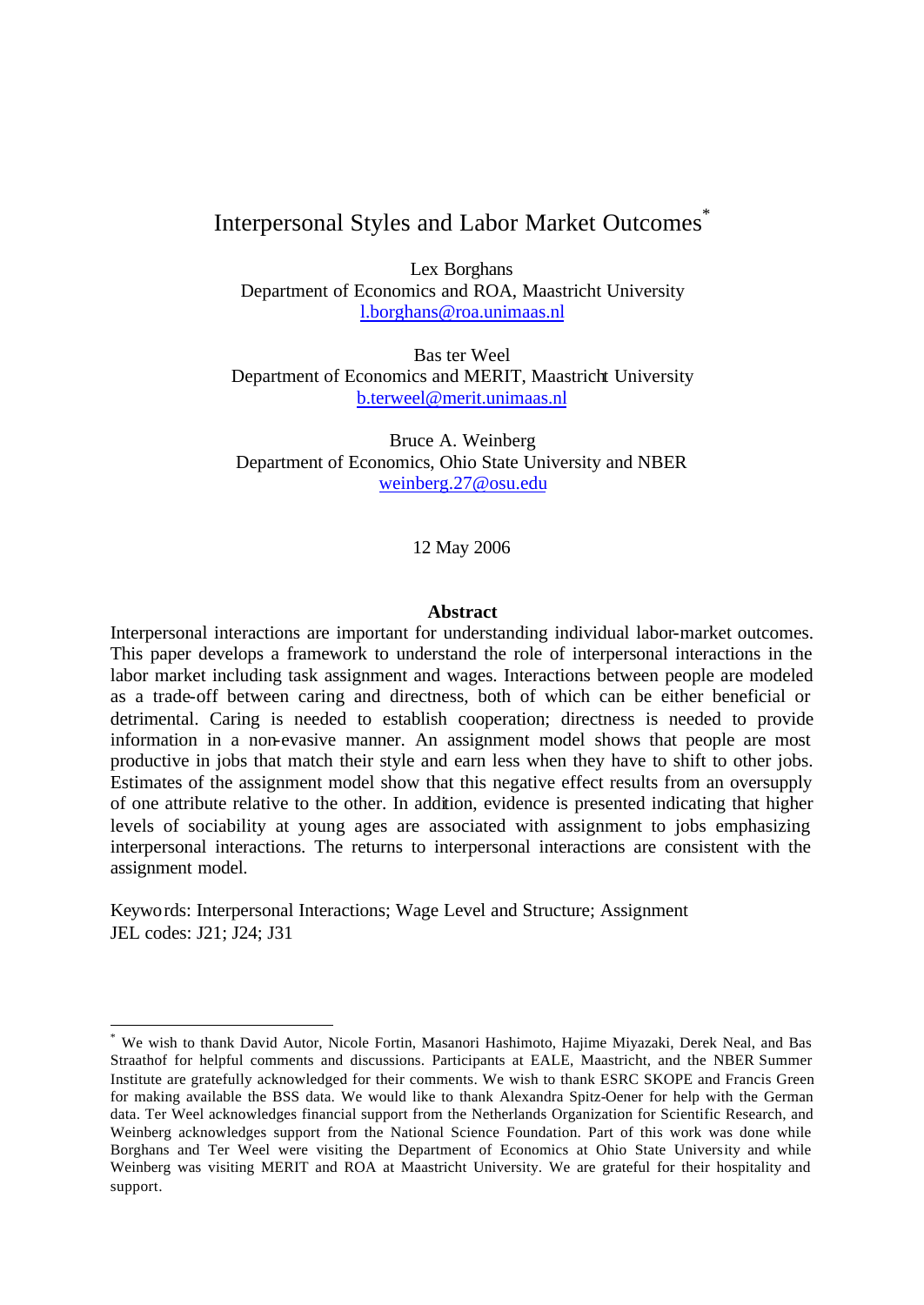## **I. Introduction**

There is a growing consensus that noncognitive skills are important for understanding individual labor-market outcomes. From the psychological literature it is known that differences in personality have strong effects on individual behavior. In the economic literature, simple correlations between personality traits and outcomes suggest that noncognitive skills are important in predicting individua l labor-market outcomes, such as behavior and labor-market success (e.g., Bowles, Gintis and Osborne, 2001). However, the estimated relationship between psychological traits and outcomes varies substantially across studies, and their effects are much smaller than one might expect given the evidence from the psychological literature (e.g., Borghans, Heckman and ter Weel, 2006). Understanding the role of noncognitive skills for individual labor-market outcomes requires an understanding of different types of personalities from psychology as well as an understanding of labor-market outcomes from the economics literature.

This paper studies the importance of personality in determining labor-market outcomes, focusing on interpersonal styles. Jobs vary in the types of interactions that are important. For instance, teachers and nurses need cooperation and have to be relatively *caring* in dealing with pupils and patients. Salespeople and managers have to be more *direct* in their interactions. Our model includes both styles. In our model, different jobs emphasize different styles, which yields an assignment of relatively caring people to caring jobs and relatively direct people to jobs in which directness is important. Supply and demand determine prices and allocations, so imbalances in supply and demand induce shifts of people to jobs in which they are less effective, which lowers wages for certain people. People who have to work in jobs that suit their personality less are able to adjust to new circumstances, but only partially.

We study three of our model's implications using British data (covering 1997-2001) and German data (covering 1979-1998). First, personality at age 16 is a good predictor of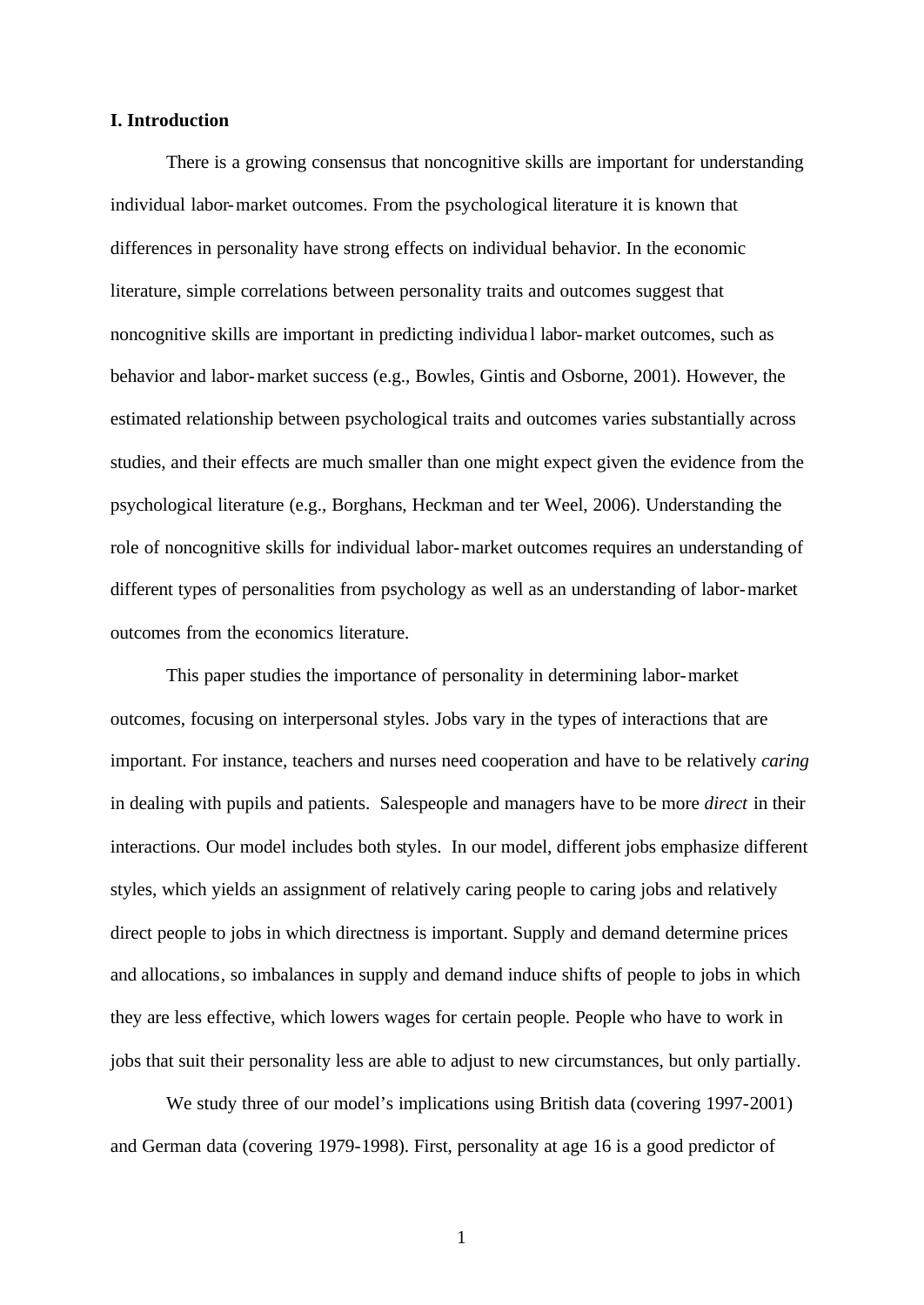later job assignment in the sense that relatively caring (direct) people end up working in more caring (direct) jobs. Second, estimates from our assignment model reveal that the relative supply and demand for directness – measured as the ratio of directness to caring – determines wages. Third, we show that changes over time in the relative importance of the styles are reflected in prices. We show that the importance of directness has increased more than the importance of caring, and that this shift has increased the labor-market returns to directness relative to caring.

The approach in this paper builds on intuitive observations in the psychological and management literatures. Caring is needed to create a cooperative environment in which tasks have to be carried out; directness is needed to communicate messages accurately. Especially in non-hierarchical settings interpersonal interactions are essential because workers can benefit from each other provided that they are able to communicate effectively. The main argument of the model is that effective communication depends mainly on the balance between caring and directness. Psychologists report that by agreeing with someone's ideas and by praising someone's achievements, cooperation can be gained easily (e.g., Aronson, 1995). The real trade-off is to provide adequate feedback and to convince people about different ideas, without loosing too much cooperation. Some people's personalities are more suited to building cooperation, while others are best when clear feedback has to be provided. Most research, management training books, self-help books, and anecdotal evidence has focused on the importance of caring neglecting the importance of directness in explaining outcomes.

People differ in the trade-off between caring and directness. Caring people are relatively good in establishing cooperation, but have difficulty being critical. Direct people are able to provide plain comments without damaging the cooperative relationship, but have problems building cooperation. Jobs also differ in their importance of caring and directness.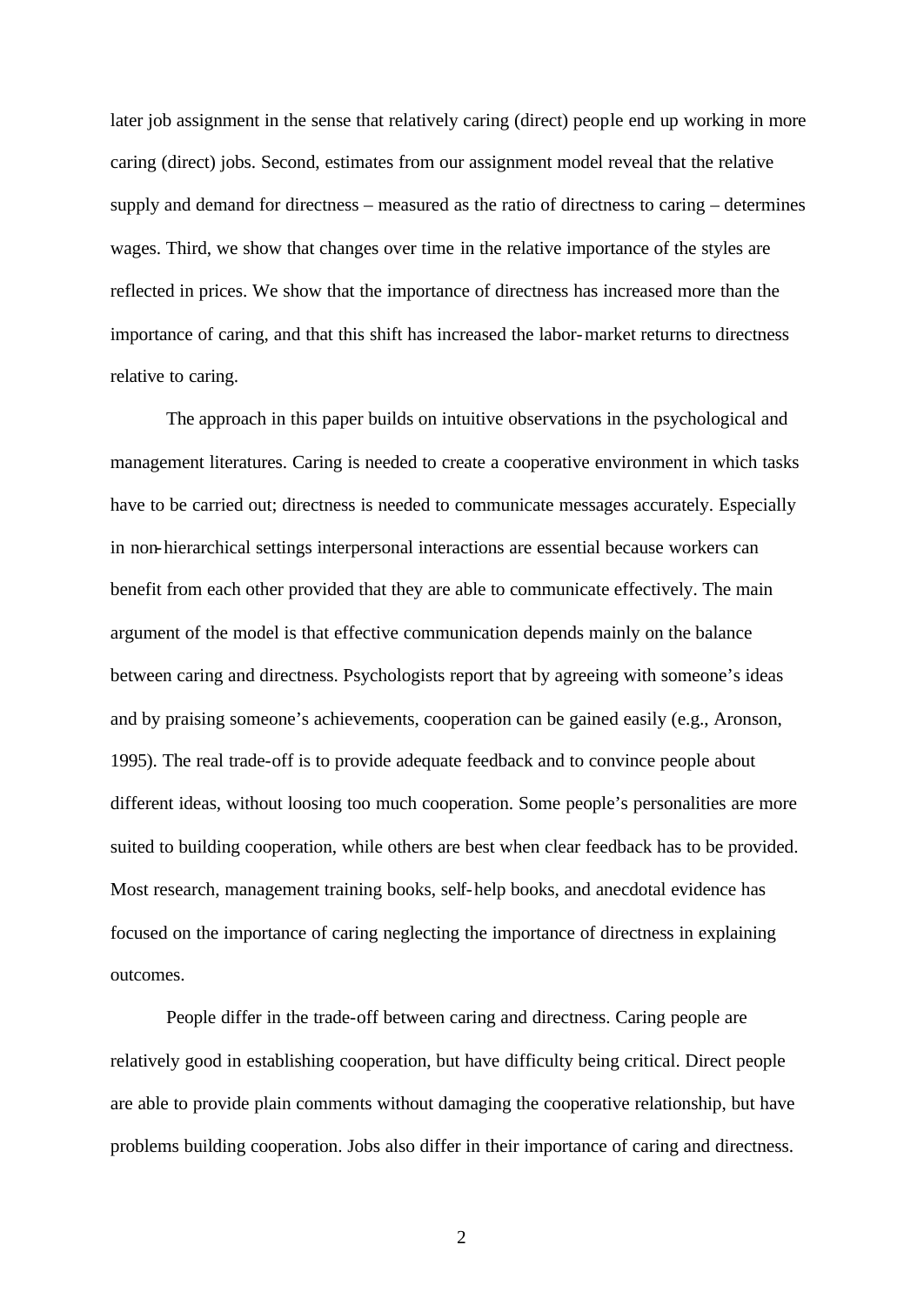Empathy can be a disadvantage for salesmen, engineers have to be very clear in their communication and effective performance in managerial jobs often requires making tough decisions regarding others, such as discipline or even dismissal. Empathy can hamper performance in these jobs and the relatively least caring people will be assigned to those jobs. Being relatively direct will be particularly valuable in such jobs because making others take costly actions in the manager's interest requires the ability to persuade, convince and maybe even overrule others' interests. The model exhibits a trade-off between caring and directness in which both types of interpersonal interactions can be either beneficial or detrimental in terms of labor-market outcomes.

There is now a small but burgeoning literature on "people skills". Most economic studies do not find particularly large effects of interpersonal interactions on wages. For example, Machin, McIntosh, Vignoles and Viitanen (2001) find positive but rather small labor-market returns to sociability variables in Britain, but they do not consider the assignment of different types of workers to different jobs. The model and evidence presented in this paper suggest that different interpersonal styles vary in effectiveness across jobs. Some might be useful in some jobs, but detrimental in others, which makes it difficult to interpret estimates of average effects. Other work has focused on the development of noncognitive skills. Cunha, Heckman, Lochner and Masterov (2005) and Cunha and Heckman (2006) focus on the life-cycle development of noncognitive skills; Urzua (2006) on racial gaps; and Borghans, ter Weel and Weinberg (2006) on whether changes in the importance of noncognitive skills can explain trends in the gender and racial wage-gaps in the United States. This paper deviates from this literature by focusing on different types of interpersonal styles and their effects on labor-market outcomes, including the assignment of workers to jobs and wages.

The paper proceeds as follows. The next section describes different types of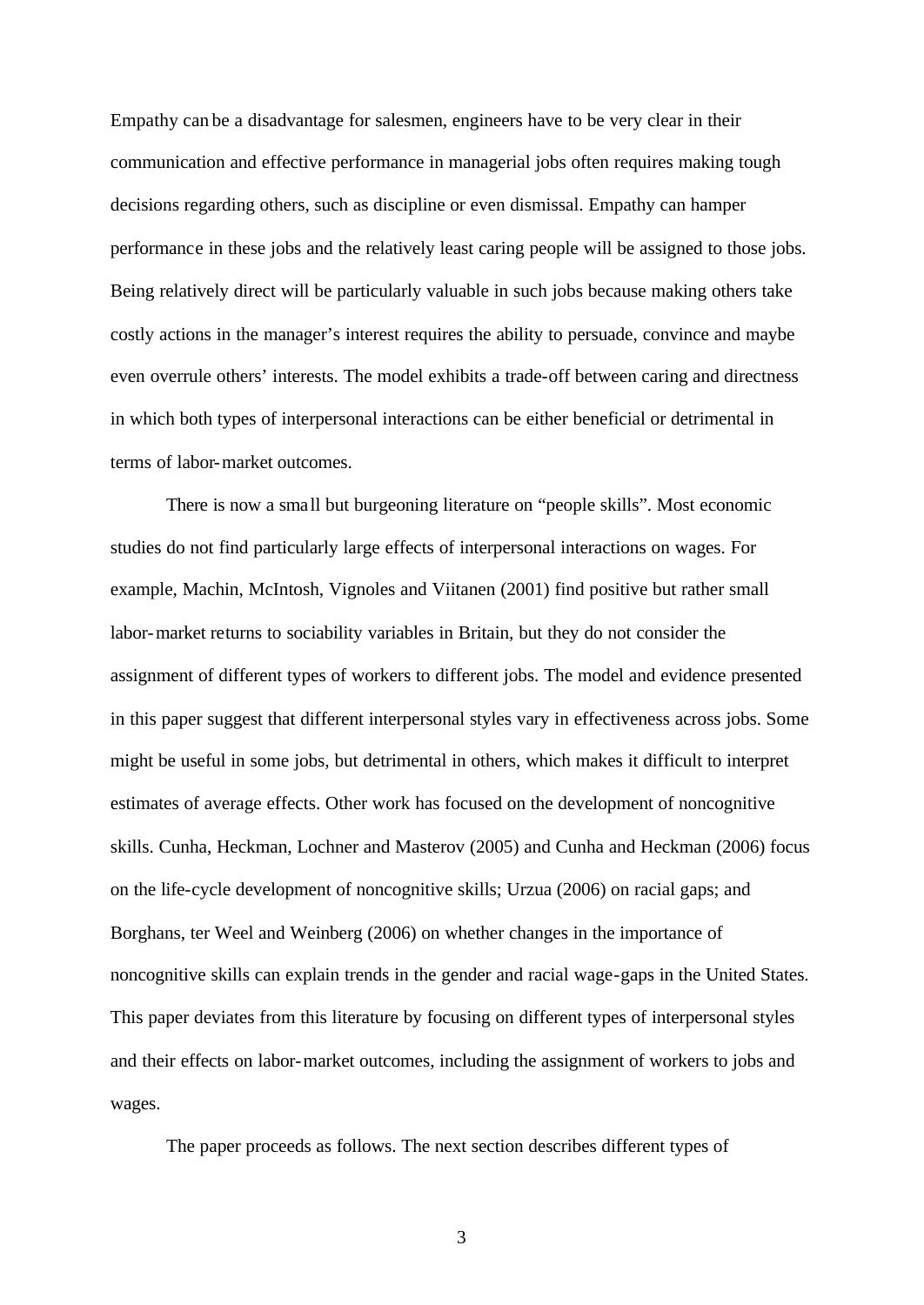interpersonal interactions and presents our model. Section III discusses the empirical implementation and discusses the data. Section IV presents estimates of the effect of interpersonal styles on wages in Germany and Britain and on job assignment in Britain. Section V concludes.

#### **II. Interpersonal Interactions**

### *A. Different Kinds of Interpersonal Task Inputs*

We start from, but move beyond, the view of interpersonal interactions in psychology and management, which views interpersonal skills as being friendly, accommodating others' feelings, taking the role of the others by being empathetic, communicating effectively without upsetting others and influencing others by presenting opinions about situations or how to solve problems. The aim is to uncover if there are different kinds of interpersonal interactions that are effective in different situations, in different occupations, and for different persons. Linde (1988) illustrates the varying role of interpersonal relationships in different situations, showing that aircrews with successful safety records had a higher level of mitigation when addressing superiors, which was maintained in social relationships. In accident and emergency situations (real and simulated), there was less mitigation because messages delivered with mitigation are much less likely to be acted on. This example illustrates that people tend to modify their behavior depending on the situation. Several case studies suggest that senior employees speak considerably faster and in ways that are more sophisticated than more junior personnel but adjust their speech style to establish more effective cooperation when engaged in cooperative projects (e.g., Thakerar, Giles and Cheshire, 1982). On the other hand, sometimes there is no accommodation of interpersonal behavior when people interact. For example, in professional situations where a certain distance between two parties preserves identity rather than acceptance, people are less likely to accommodate their behavior to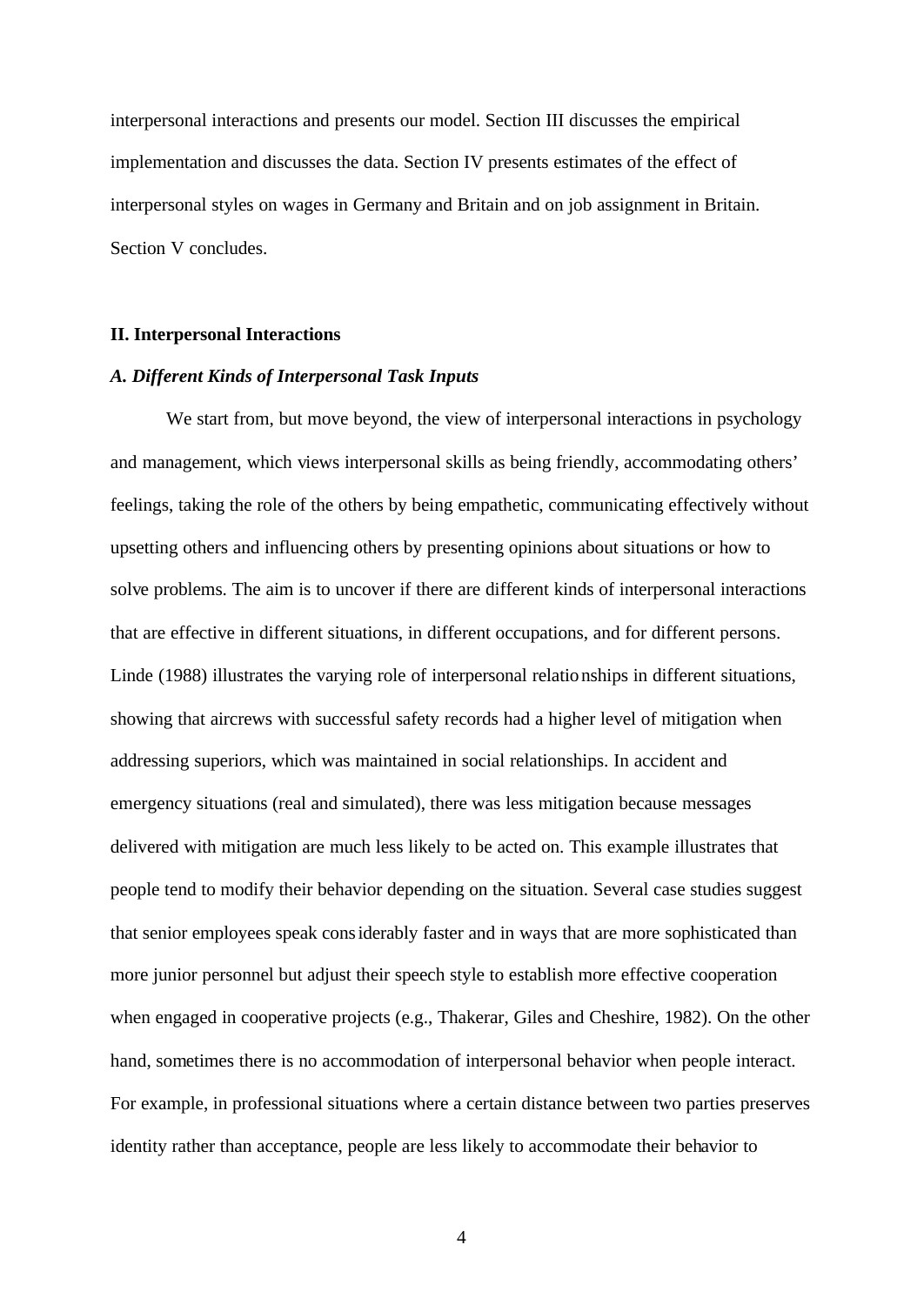establish cooperation (Giles and Coupland, 1991). Also, in a hierarchical situation it is often more appropriate for a manager to behave like this towards a worker.

Many work relationships consist of cooperation but go no further than this. They also have to be sustained even though people may not like each other. There are often conflicts between those at work, arising from opposing roles, competition and rivalry, or conflicting views about how work should be done. The importance of interpersonal interactions is a major subject of study in social psychology (Argyle, 1967; and Aronson, 1995). Social psychologists look at interpersonal interactions from a skills point of view, drawing an analogy between "people skills" and "motor skills." Just as someone with good motor skills may know how to operate a machine, people with good interpersonal skills are thought to know what to say and how to act in interpersonal relationships. And, just as people with good motor skills are expected to earn higher wages, social psychologists expect a relationship between interpersonal ability and pay.<sup>1</sup>

This analogy ignores the different facets of interpersonal skills, which makes it important to find the right balance between them. Interpersonal relationships at work involve being helpful and cooperative, but require directness. Thus, in any work relationship it is not enough to agree with the other person all the time – this would lead to frustration and eventual discontent. The most effective way of interacting with others is to be sufficiently assertive without damaging the relationship. $^{2}$ 

In our translation of these psychological principles, interpersonal relationships require two inputs, the value of which depends on the occupational setting and the specific situation at hand. Both are related to the degree of affiliation between the persons interacting. The first

l

<sup>&</sup>lt;sup>1</sup> Some economists have taken a similar view by including behavioural traits into wage equations. They have established correlations, but there is no theoretical reasons why some traits are rewarded more than others (e.g., Bowles, Gintis and Osborne, 2001, for an overview of this literature).

<sup>&</sup>lt;sup>2</sup> Another phenomenon in psychology is that caring or cooperation is contrasted with destruction in the sense that if a person does not cooperate he will destroy (part of) the relationship (e.g., Goleman, 1996). We take a different route by emphasizing caring as one input and decisiveness as the other input into interpersonal interactions.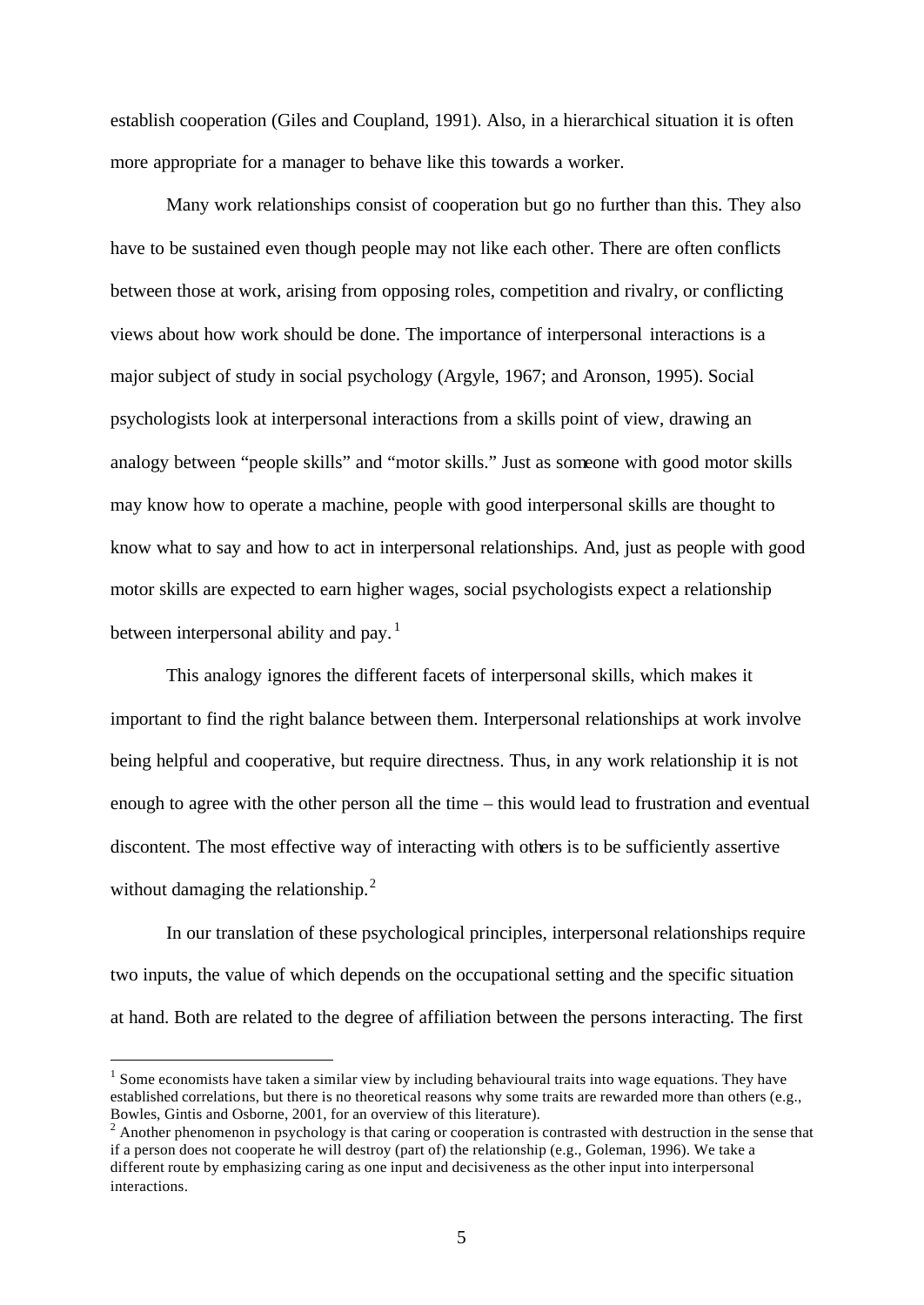is an input of high affiliation related to the degree of acquiescing, agreeing, assisting, cooperating, obliging, initiating, counseling, and advising. This input is needed to establish caring and liking. The other input is one of low affiliation related to the degree of analyzing, criticizing, directing, judging, instructing, and resisting. This input is necessary to provide assertiveness and to communicate clearly. These inputs are a description of the interpersonal *behavior*. For simplicity these two inputs are termed caring and directness. Job *circumstances* vary – while some jobs mainly require caring, other jobs mainly require directness or a mix of the two. We argue that there is a trade-off between the two inputs and that the balance between the two determines productivity. Everyone can adjust his behavior to the circumstances, but depending on *personality* some people are better in being caring and find it hard to be direct and criticize others, while others have fewer problems being direct, but are not very talented supporting and caring for others.

## *B. Model*

This informal framework has a number of predictions about how interpersonal relationships affect productivity and the effectiveness of different interpersonal styles at work. The first is that the most caring persons will not be best suited to many jobs because of their high level of affiliation towards others prevents them from providing criticism. The same argument goes for people with very low levels of affiliation because they are likely to offend others and will not be able to cooperate effectively. Second, people with relatively high levels of affiliation have a comparative advantage in jobs that require caring persons (e.g., nurses and kindergarten teachers), while people with relatively low levels of affiliation have a comparative advantage in jobs that require exerting influence, making decisions and providing feedback (e.g., purchasing agents, journalists, and engineers).

The formal implications of our framework can be captured in a simple model with two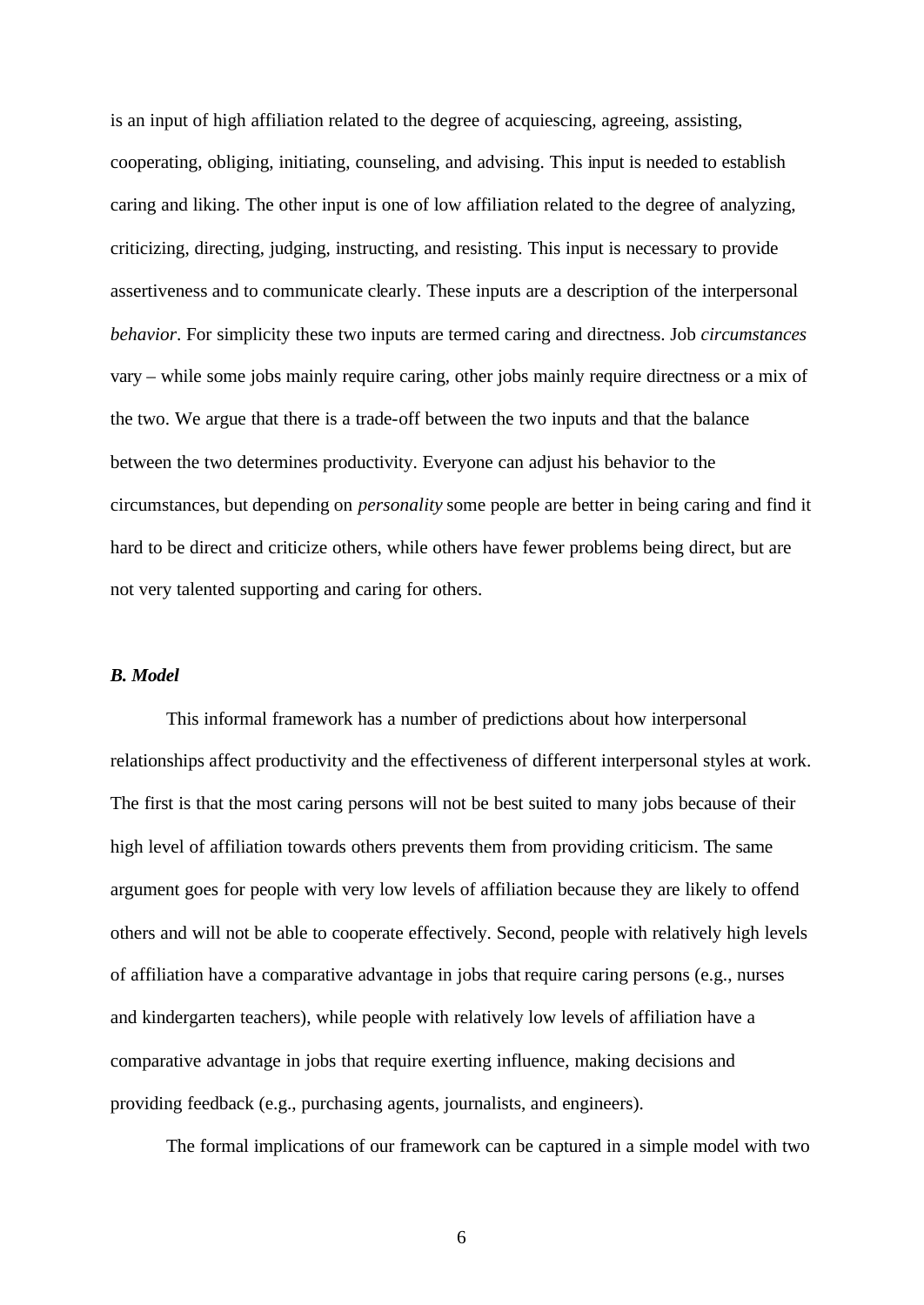inputs that are used to determine productivity or the effectiveness of interpersonal interactions in a job. It is assumed that the effectiveness of interpersonal interactions (*Y*) in every job depends on the degree of affiliation a worker puts in when interacting, which is labeled caring (*C*), and on the influence he exerts on the behavior of the other persons, which is defined as directness (*D*), according to a Cobb-Douglas production function

$$
(1) \qquad Y = C^{1-a} D^a,
$$

where the *a* reflects the relative importance directness in the a job. The parameter *a* describes the *circumstances*, while *C* and *D* are variables describing the interpersonal *behavior* of a worker.

Workers face a trade-off in their interaction with others in the sense that they can gain cooperation by avoiding giving criticism and by deemphasizing potential disagreements. Thus, the gain in caring is detrimental to communicating the worker's core interest in the interaction. In a situation of another worker making mistakes, emphasizing caring could be seen as hinting indirectly at these mistakes and taking for granted that the other worker will understand what is meant instead of pointing out the mistakes directly. By being direct one makes sure that the other person understands the point, but at the risk of offending the other worker, which is detrimental for future interactions and productivity. This trade-off can be written as

$$
(2) \qquad D = \boldsymbol{p}_1 - \boldsymbol{p}_2 C \, .
$$

The **p**-parameters reflect the trade-off between establishing a caring relationship by affiliation and influencing the other by being direct. So, *p* reflects the worker's *personality*. Some people may be better in both tasks, but the focus here is on the trade-off between both inputs, so we assume that  $p_2$  is increasing with  $p_1$ . For tractability  $p_2 = pe^p$  and  $p_1 = p$ , are convenient. Substitution into equation (2) yields  $C = p - p e^p D$ .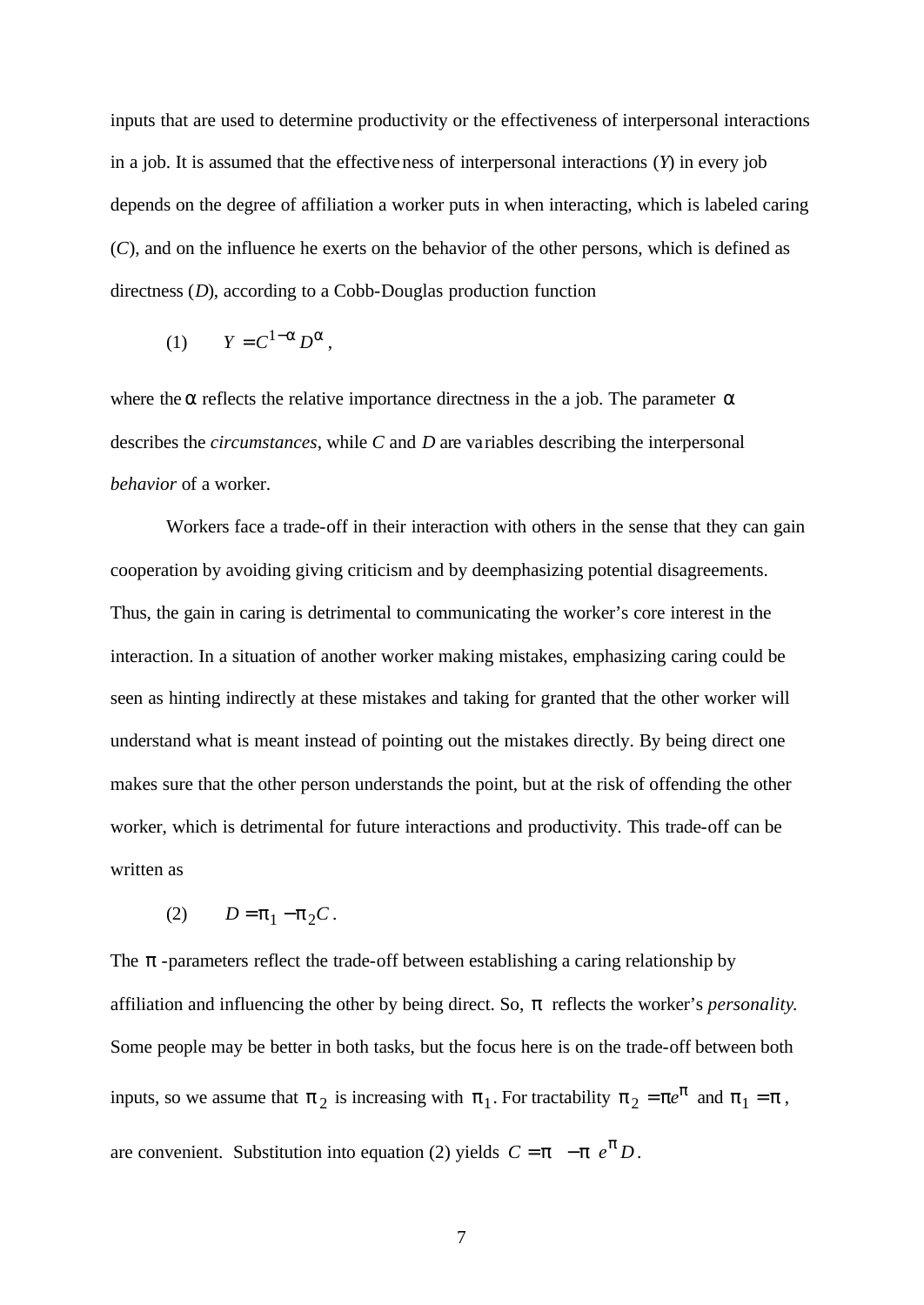Maximizing *Y* given *a* and *p* yields the following results:

- 1.  $D = ap$ : Every worker who is assigned to a job in which directness for the other party is relatively important, will put more emphasis on being a direct person in every situation involving interpersonal interactions. At the same time, workers who have a natural comparative advantage in being direct will be more direct in any given job.
- 2.  $C = (1 a)/e^p$ : In a job that emphasizes the ability to be caring, workers shift the balance towards caring when engaged in interpersonal interactions. Workers with a natural comparative advantage in being caring will be more caring in every job.

Substituting the optimal *D* and *C* into the production function (1) for a person with a given value of *p* yields

(3) 
$$
a \ln(ap)+(1-a)\ln\left(\frac{1-a}{e^p}\right)
$$

From equation (3) one can derive an expression for the wage as a function of job or personal characteristics. By making some distributional assumptions, an analytical solution can be derived. Assume that *p* and  $a/(1-a)$  have a lognormal distribution:  $\ln(p) \sim N(m_p, s_p^2)$  and  $ln(a/(1-a)) \sim N(m_a, s_a^2)$ .

Workers with a comparative advantage in directness will be relatively more productive in jobs demanding directness. In equilibrium the worker with the highest value of *p* is matched to the job with highest value of **a**, and so on. Making use of the log-normal distributions, the optimal assignment in terms of *p* and *a* is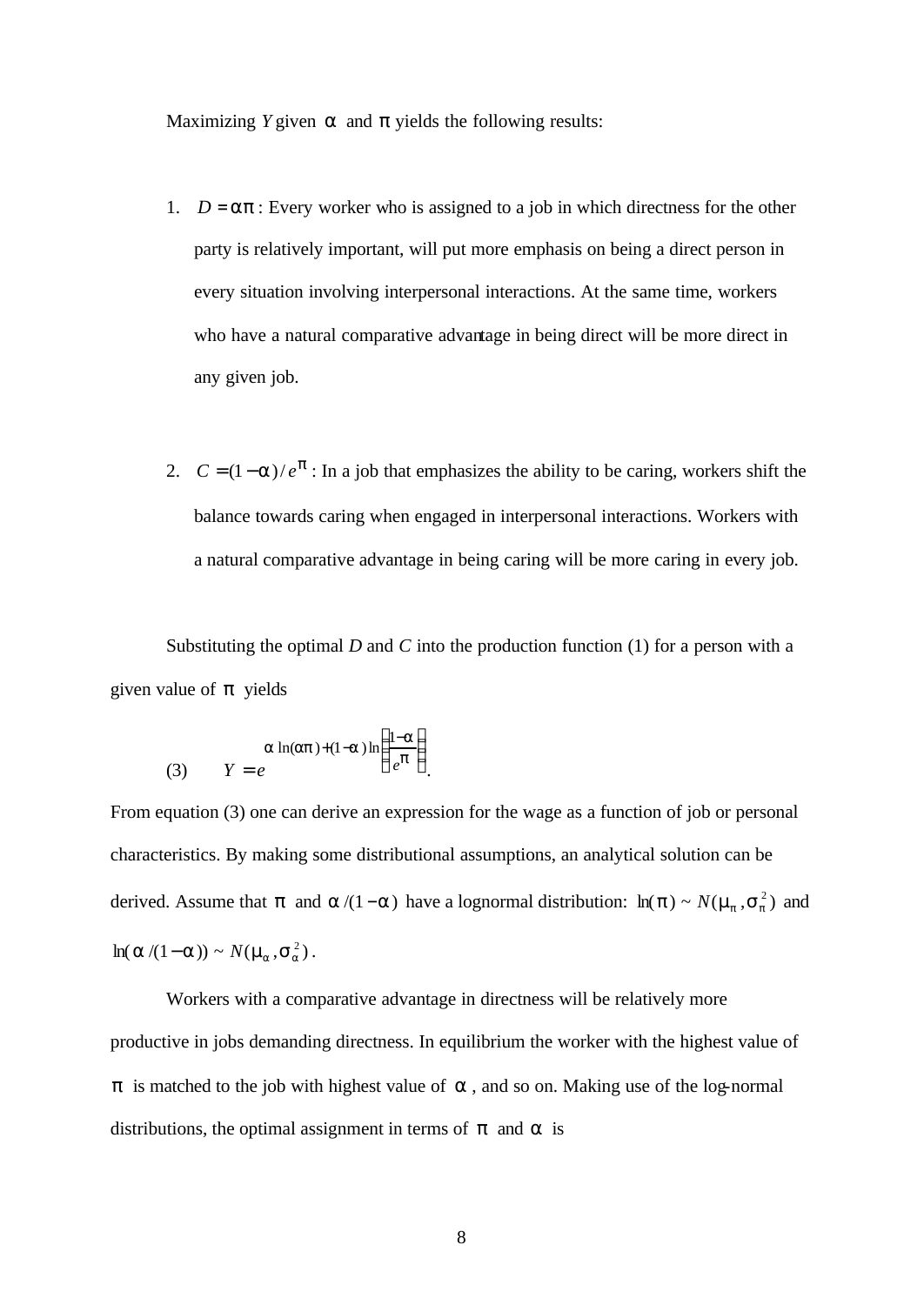(4) 
$$
p = e^{S_{\boldsymbol{B}}}\left(\ln\left(\frac{a}{1-a}\right)m_{\boldsymbol{B}}\right)+m_{\boldsymbol{p}}.
$$

Under competition the wage structure  $w(\mathbf{p})$  is such that at the margin the difference between two workers' wages equals their productivity differential in the jobs they are assigned to.

Following an approach developed in Sattinger (1993) this leads to

.

(5) 
$$
\frac{dw}{dp} = \frac{dY}{dp} = Y\left(\frac{a}{p} - 1 + a\right)
$$

Substitution of the optimal assignment (4) in equation (5) yields

(6) 
$$
\frac{dw}{dp} = \frac{dY}{dp} = Y \left( a \left( \frac{1-a}{a} \right)^{5} p^{5} a \frac{5p}{e^{5a}} m_{a} - m_{b} \right) - 1 + a
$$

When *p* and  $a/(1-a)$  have exactly the same distribution the derivative of the wage with respect to  $\boldsymbol{p}$  equals 0. Each job is filled by the worker who is best suited to it.<sup>3</sup> When both distributions have the same standard deviation, but  $m_a > m_p$  there is a shortage of direct people and consequently the wage will be increasing in directness. Conversely, the slope of the wage function will be negative when  $s_a = s_p$  and  $m_a < m_p$ .

Differences in the standard deviation of the distributions will lead to non-monotonic effects. When  $m_a = m_p$  and  $s_a$  is large compared to  $s_p$  there will be shortages for both very caring and very direct workers. Consequently, people with extreme characteristics will earn more than people in the middle. When  $m_a = m_p$  and  $s_a$  is small compared to  $s_p$  there are too many workers with extreme characteristics and wage for people with average characteristics will be relatively high.

Our model implies that wages will depend on the supply and demand for directness relative to caring in an intuitive way. Although caring is likely to be of importance in many

l

 $3$  A job with technology  $\boldsymbol{a}$ , would have the highest output if it were filled with a worker satisfying *p* = *a* /(1−*a*). Employing a worker with a higher or lower value of *p* will lead to a lower level of productivity.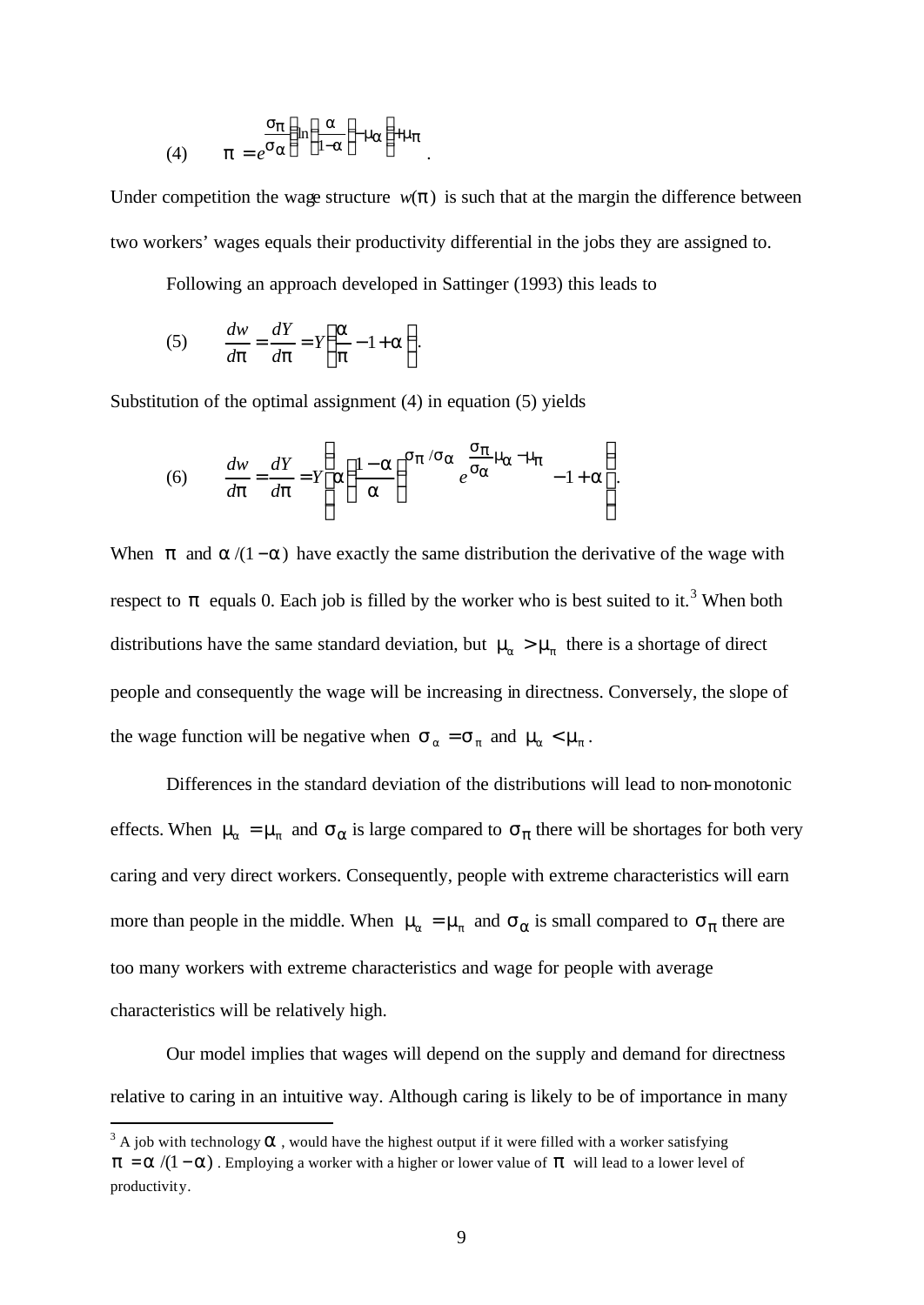jobs, people who have a natural advantage in this input might get lower wages when the relative supply of this type of people exceeds demand.

Our model also generates intuitive comparative statics implications. Shifts in the wage structure will depend on changes in the supply and demand for these two inputs. Recent technological developments in information and communication technologies have increased the importance of interpersonal relationships (See Borghans, ter Weel, and Weinberg, 2006). Nevertheless, it remains an empirical question whether these technological developments have had a larger impact on caring or directness.

Countries differ greatly in terms of the homogeneity of their populations. An increase in homogeneity will likely decrease the importance of directness relative to caring, by making people more sensitive to information provided by others. Because workers adjust their behavior to some extent in response to changes in job requirements, a shift in the distribution of job requirements in favor of caring and away from directness will make workers put less emphasis on directness and more on caring. Nonetheless, the labor-market returns to directness will be lower in these societies. In the United States, research on social capital has found a trend towards lower levels of trust (e.g., Costa and Kahn, 2003). This trend is usually associated with increased heterogeneity of the U.S. society. The increased heterogeneity of the United States population should have increased the returns to directness, leading workers to put more emphasis on directness. Thus our model can generate a shift toward directness endogenously.

## *C. Empirical Implications*

In general the distribution of *p* and *a* will not be as well-shaped as assumed above to obtain an analytical solution. Ekeland, Heckman and Nesheim (2004) show that differences in the shape of both distributions can be used to identify assignment models. Given two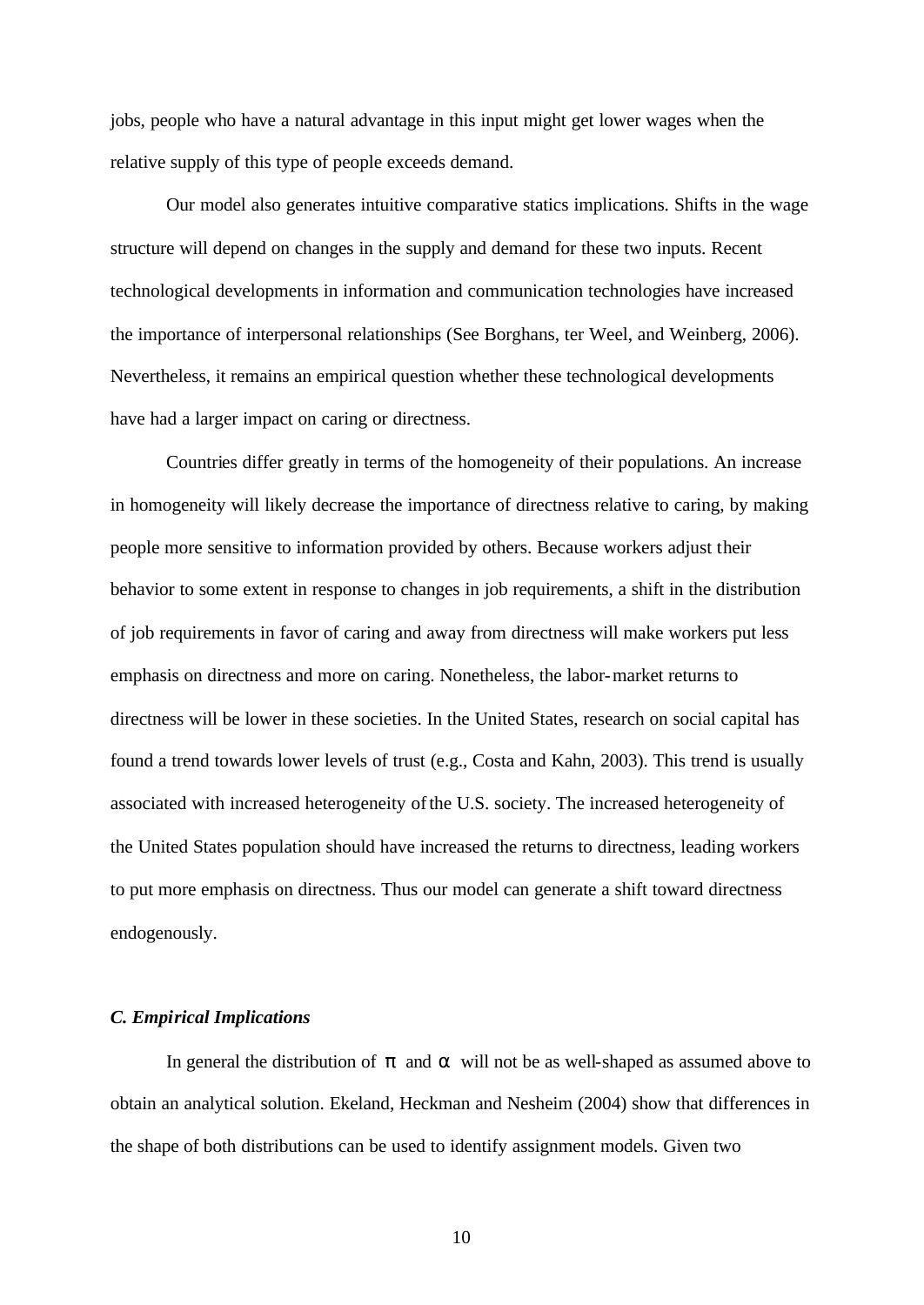continuous distributions the optimal match between *p* and *a* can be described by the function *p* (*a*) . The relationship between the wage and job characteristics *a* can then be described by:

(7) 
$$
\frac{dw}{da} = \frac{dY}{da} = Y \left( g(a) + \left( \frac{a}{p} - 1 + a \right) \frac{dp}{da} \right)
$$

The function  $g(a)$  represents differences in compensating wage differentials between occupations. Several authors have noted that caring jobs might be less stressful and therefore pay lower wages (e.g., Elger, 1990 and Green and McIntosh, 2001). By constructing nonparametric estimates for *da*  $\frac{dw}{dx}$  and *a p d*  $\frac{d\mathbf{p}}{d\mathbf{p}}$ , the function  $\left(\frac{\mathbf{a}}{\mathbf{q}}-1+\mathbf{a}\right)$  $\overline{1}$  $\left(\frac{a}{a}-1+a\right)$ l  $\begin{pmatrix} a & -1+a \end{pmatrix}$ *p*  $\mathbf{a}_{-1}$   $\mathbf{a}$  can be estimated under assumptions about the functional form of  $g(a)$ .<sup>4</sup> When  $\left|\frac{a}{2}-1+a\right|$  $\overline{1}$  $\left(\frac{a}{a}-1+a\right)$ l  $\begin{pmatrix} a & -1+a \end{pmatrix}$ *p*  $\left(\frac{a}{a}-1+a\right)$  is negative, there is oversupply of direct workers; when this parameter is positive, there is a shortage.

A fundamental assumption is that people are heterogeneous making some workers more suited to caring jobs while others are more suited for jobs requiring directness. To test this assumption, we relate youth behavior, as an indicator of personal characteristics, to occupational choice.

## **III. Empirical Implementation**

### *A. Data Sources*

We perform a number of analyses, with a variety of data requirements. We study wage premiums associated with jobs requiring people skills at a point in time and how they change over time. These analyses require cross-sectional data and repeated cross-sectional data with information on job tasks and wages. We also study how youth sociability is related to the choice of adult jobs. This analysis a longitudinal data set with information on youth

 4 We use a linear specification because a quadratic term was statistically insignificant.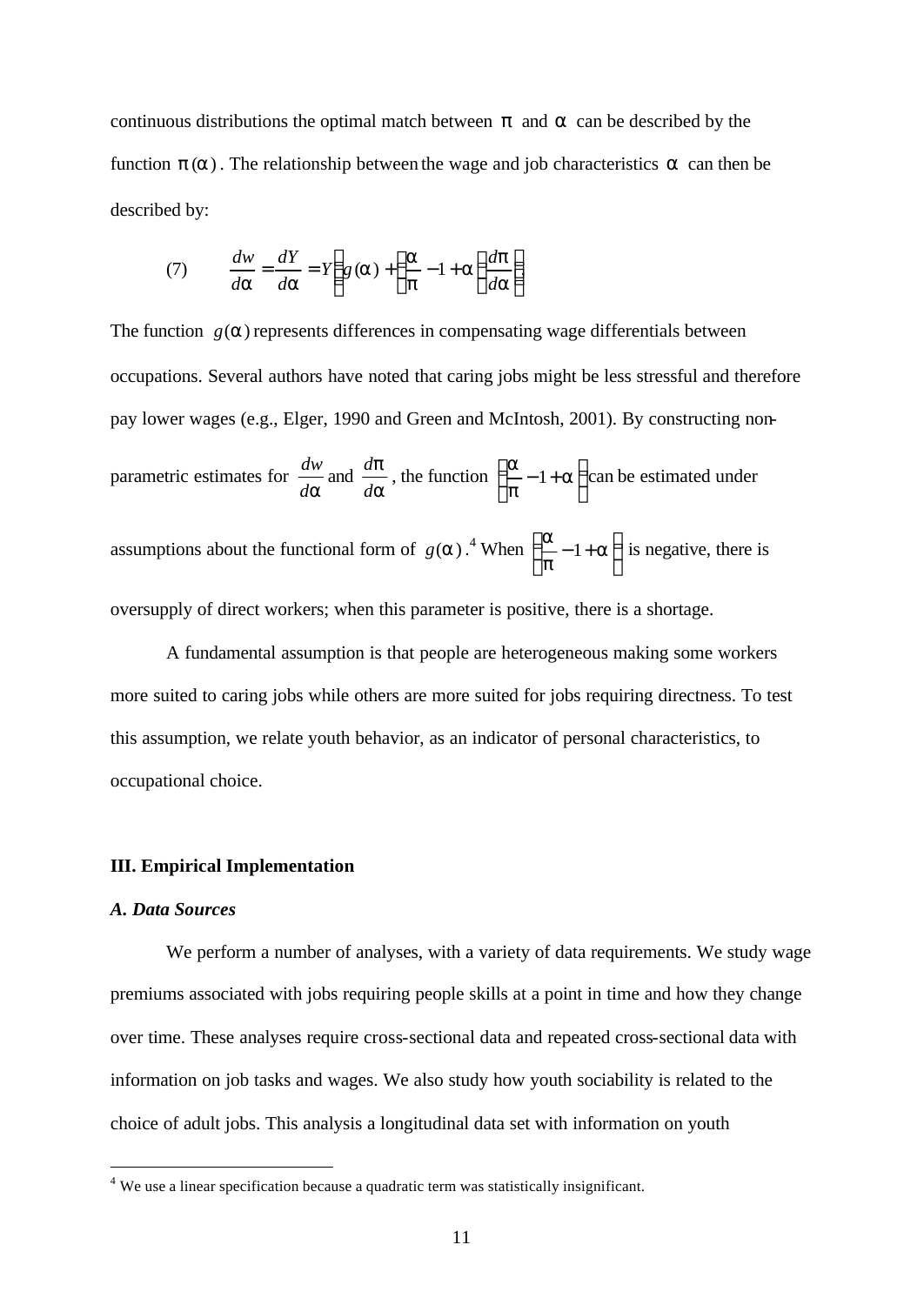sociability, in which it is also possible to observe adult job choice.

All of our analyses require measures of the tasks performed by workers in jobs. We obtain measures of job tasks for Britain from the First (1997) and Second (2001) British Skills Survey (BSS) of the ESRC Centre on Skills, Knowledge and Organisational Performance (SKOPE). SKOPE initiated the first edition of the BSS in 1997 with the goal of "investigating the skills used at work in Britain … [and] to collect data from individual jobholders on a rich array of variables characterizing British jobs. The intention is that the survey generates a more valid and detailed picture of skills than is normally available from examining individuals' qualifications or their occupations" (Ashton, Davies, Felstead and Green, 1998, p.5). The most innovative feature of the data is that it embeds principles and procedures for job analysis in a representative survey. The second BSS is an update of the first and has a similar structure.

A representative sample of 2,467 individual jobholders was interviewed face-to-face in 1997. In 2001 the survey was increased to include 4,470 workers. Both surveys give the importance of 36 job activities and key skills (coded into five levels), including problem solving, noticing mistakes, mathematical ability, reading and writing, physical skills, the ability to plan activities, knowledge about products and the workplace and interpersonal interactions. The first BSS contains question about individual performance in the tasks that are investigated.

 For Germany we use four waves of data collected by the *Bundesinstitut für Berufsbildung* (BIBB), Berlin and *Institut für Arbeitsmarkt- und Berufsforschung der Bundesanhalt fur Arbeit* (IAB), Nürnberg. These BIBB/IAB data include a wealth of information on job tasks in 1979, 1985, 1991 and 1998. The main advantage of the BIBB/IAB is that it contains four waves of data on job tasks over a relatively long period of time (1979- 1998). Each round contains around 30,000 observations. These data contain information about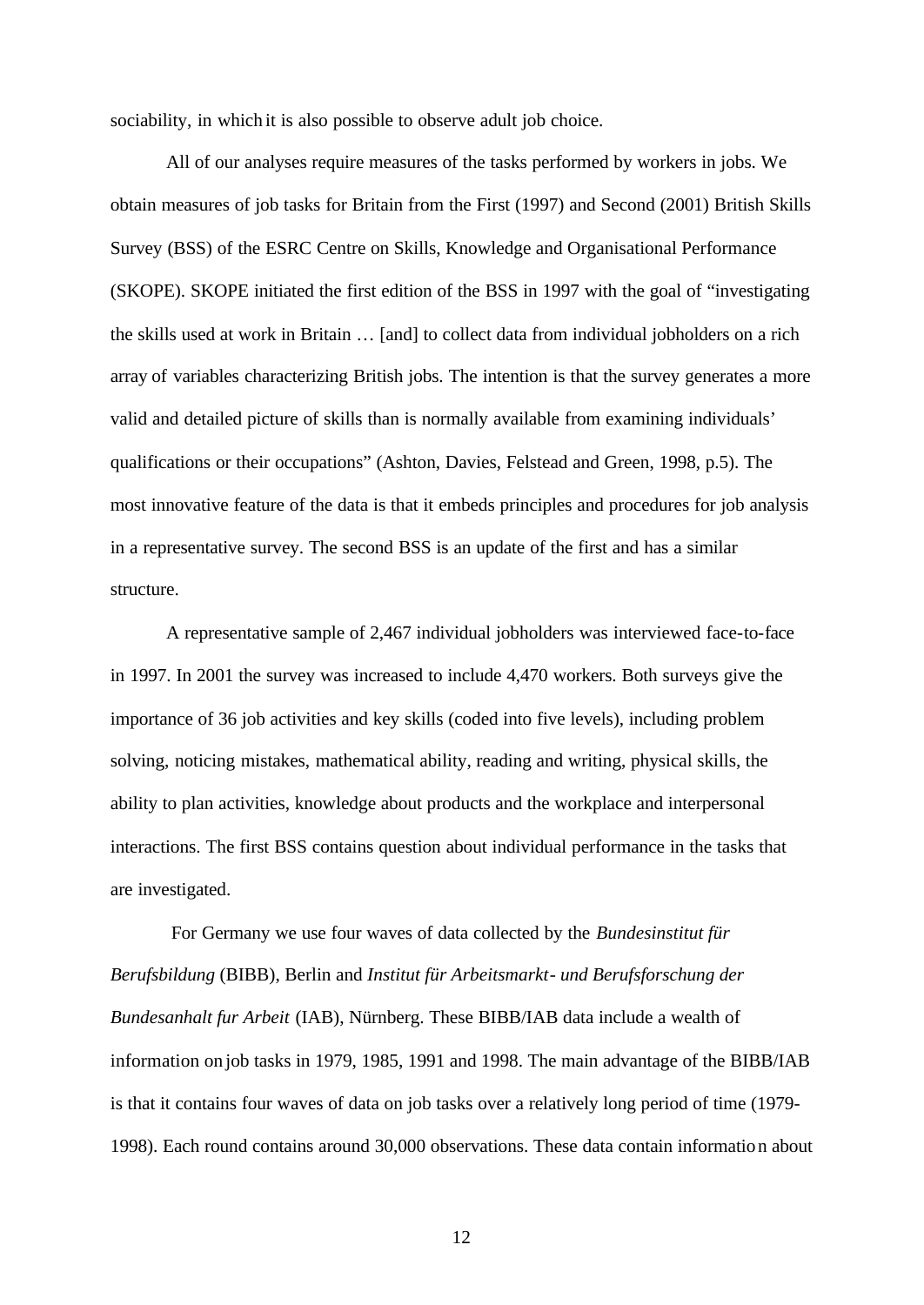job tasks similar to the BSS. The task measures in the BIBB/IAB are binary indicators for whether a particular task is performed. Besides interpersonal interactions – divided in to caring and directness – four other job tasks have been identified: non-routine analytic, routine cognitive, routine manual and non-routine manual job tasks.

To study the relationship between youth sociability and adult job choice, we use the 1970 British Cohort Study (BCS), which contains information about youth sociability. The BCS follows people born in the week of 5-11 April 1970. The 1986 wave, conducted at age 16 contains information about sociability and personality. We relate these measures of youth sociability to labor-market outcomes at age 30 in 2000. To obtain measures of job tasks for BCS respondents, we merge data on job tasks from the BSS into the BCS, at the occupationlevel. Table A3 in the Data Appendix shows the definitions of the sociability constructs and presents some descriptive statistics.

#### *B. Selecting Job Task Measures*

In our British data, we construct a variable that combines caring and directness and then break these components apart. Caring is defined as the importance of job tasks on dealing with people; working with a team of people; counseling, advising or caring for customers or clients; and listening carefully to colleagues. Directness is defined as the importance of the following job tasks: Instructing, training or teaching people; making speeches or presentations; persuading or influencing others; and selling a product. Three variables are selected to measure general educational development (GED): reading, writing, and mathematical ability. These variables are comparable to the GED definitions provided in the U.S. Dictionary of Occupational Titles on language, reasoning and mathematical development. Job tasks on the occupational importance of planning job activities, knowledge about the organization and products, problem solving, noticing problems and (procedural)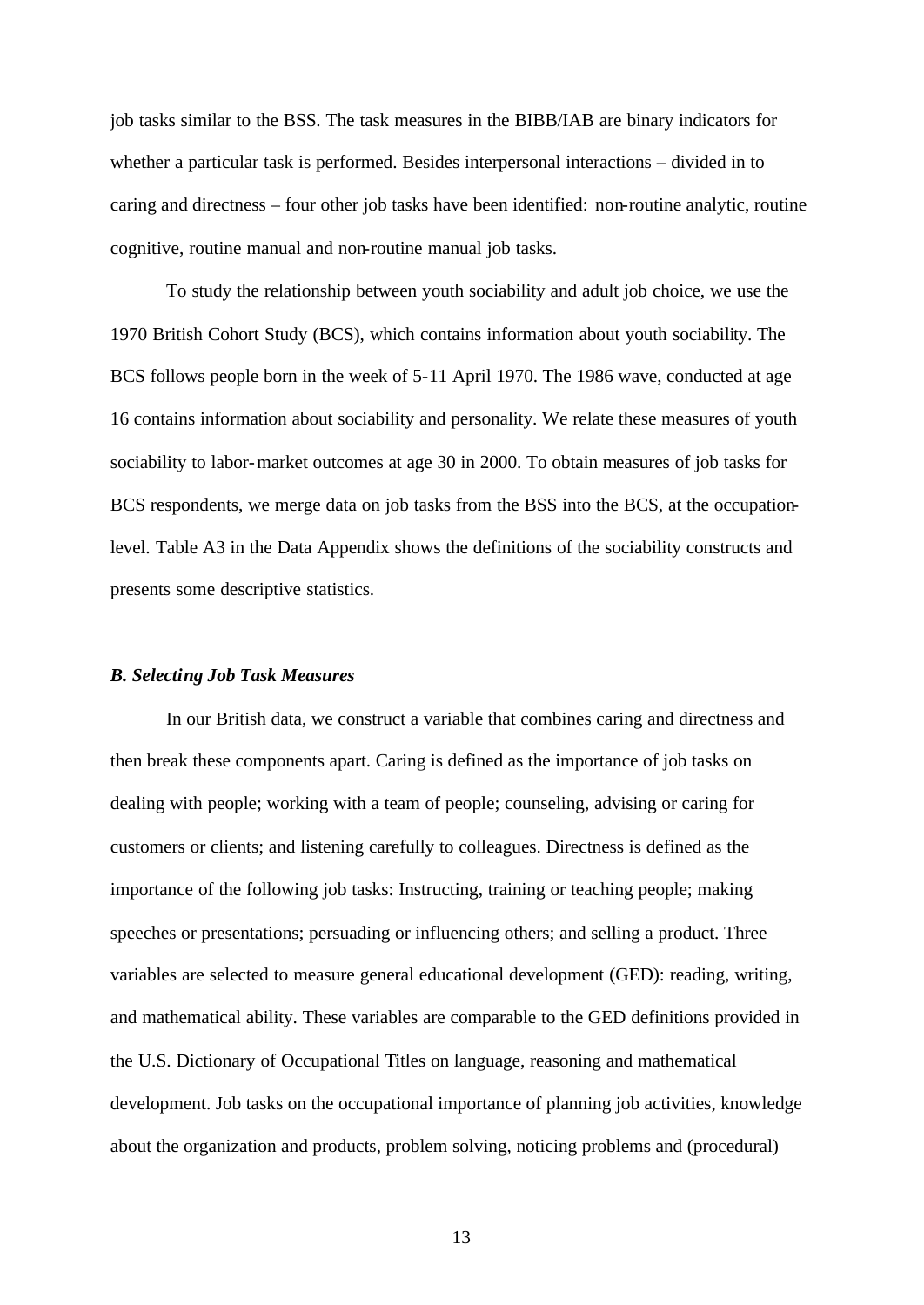faults, and physical skills and work are also constructed.

In our German data, caring is defined as serving and accommodating; advising customers and clients; and helping out others. Directness is defined as the weighted sum of negotiating, lobbying, coordinating and organizing; teaching or training; selling, buying, or advertising; and entertaining or presenting. To obtain a consistent series over time this information is aggregated at the two-digit occupational level. The data appendix contains additional information about the data. Tables A1 and A2 give the definitions and descriptive statistics (see also Spitz-Oener, 2006).

## **IV. Results**

## *A. Differences between Occupations*

For most jobs interpersonal tasks are important. Nevertheless there are large differences between jobs in terms of the importance of interpersonal tasks. Table A4 lists the importance of interpersonal tasks in the 25 largest occupations in Britain in 1997. The first column reports the importance of directness, the second column reports the importance of caring, the third column reports the ratio of the two, and the fourth column reports the absolute difference between the importance of directness and the importance of caring. The occupations are ranked by the importance of directness relative to caring (ratio). Service jobs, in which dealing with others and taking care of others is important, are the most caring occupations. In these jobs not only caring important, but also directness is relatively unimportant. At the other side of the spectrum, jobs that involve selling and influencing others place the most weight on directness. Although these jobs also require caring (to establish relationships with others), the mean directness in these occupations is among the highest. The absolute difference between directness and caring is smallest in these occupations.

The importance of the other job tasks is largely unrelated to relative importance of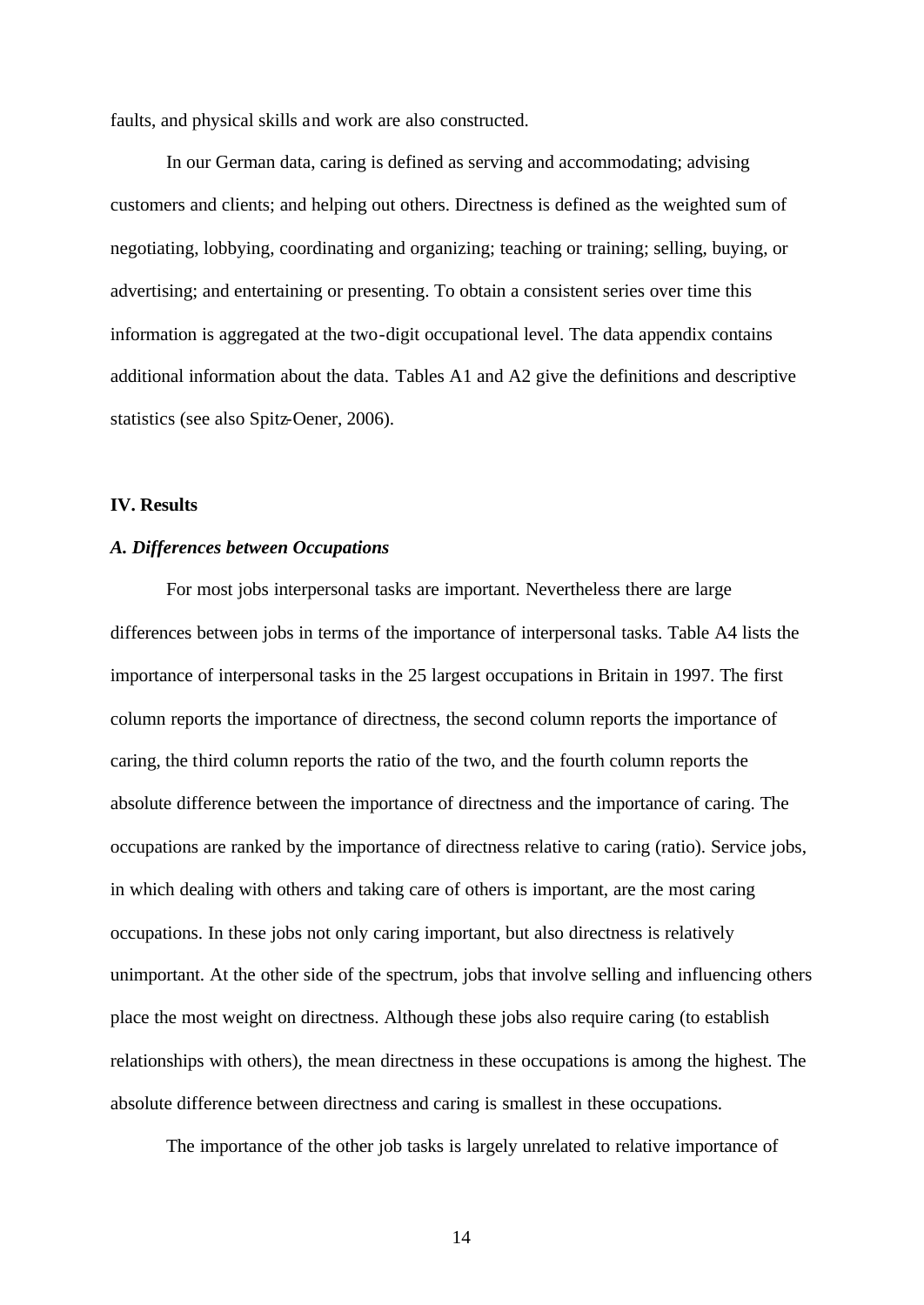caring. We have investigated how the relative importance of directness is related to the other task variables formally by regressing each task variable on the ratio of directness and caring, controlling for level of education and gender. The only task that showed a relationship was math for which the coefficient (standard error) is equal to 0.101 (0.043).

## *B. Early Sociability and Employment*

Our model suggests that sociability at young ages will be related to the occupations in which people work as adults. Youths who are more caring are expected to be allocated to occupations where caring tasks are more important as adults. More outgoing and popular children are expected to be employed in occupations where directness is most important . Evidence that sociability as a youth is correlated with the importance of interpersonal tasks in the adult occupation will validate our measures of the importance of interpersonal tasks and show that variations in the importance of interpersonal tasks are an important determinant of occupational choice. How sociability as a youth is related to the importance of other tasks will depend on whether interpersonal skills complement other skills. If they do, people with stronger interpersonal skills will tend to be found jobs where other tasks are more important even if sociability is uncorrelated with ability or motivation. The relationship will also depend on whether youth sociability is associated with uncontrolled aspects of ability and motivation.

We test our model's assignment implications by regressing the importance of job tasks in a person's occupation on measures of youth sociability. Our measures of sociability come from the 1986 wave of the BCS, which includes a variety of behavioral measures of sociability, including the number of friends the respondent has; the frequency with which the respondents spent time with friends during the school year and during holidays; and the frequency with which the respondents spent time with friends during their leisure (as opposed to non-social leisure activity). Also included are self-descriptions of sociability. The 2000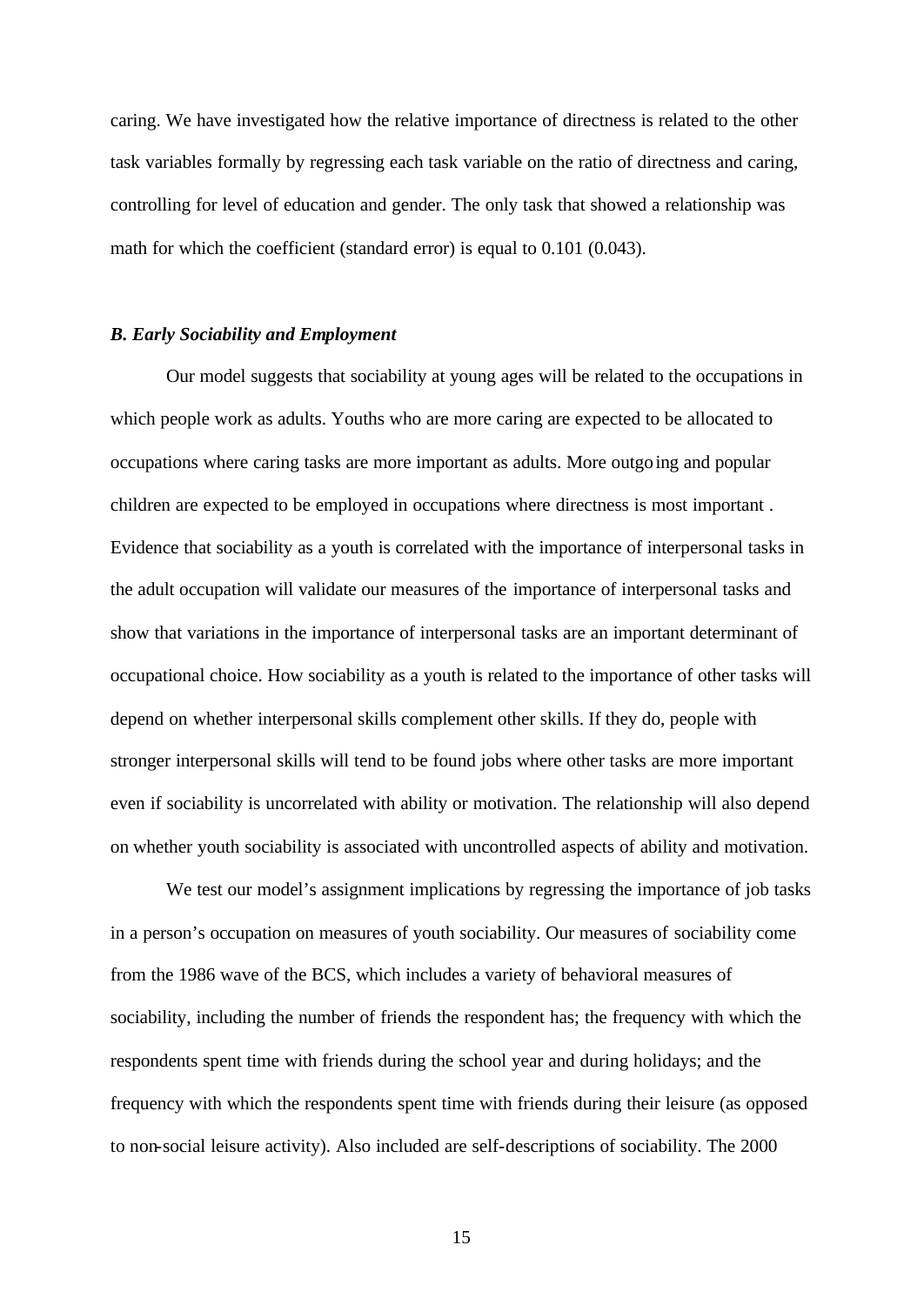wave of the BCS includes data for these individuals when they are 30 years old. To obtain measures of the importance of directness and caring and other tasks, each BCS respondent was assigned the mean of the task variables for his three-digit occupation calculated from the 2001 BSS.

Table I presents the regression results. The first row shows that all of the indicators of social behavior are positively correlated with the importance of interpersonal tasks in a person's three-digit occupation. We next focus on how youth sociability is related to the importance of directness and caring on the respondent's adult jobs. We have two selfdescriptions, one focuses on caring, which we expect to be correlated with taking a job where caring is important. The other self-description is being popular or out-going. We also know the number of friends the person has. Given the often-difficult dynamics of the adolescent society, we expect these variables to be more closely related to directness (see Eder, Evans, and Parker, 2003). The second and third rows show these results. It is striking that differences in social character in terms of being a caring are strongly related to the importance of caring in the current occupation, but not to the importance of directness. Being a popular/outgoing person is strongly related to being in an occupation where directness is important, but not to the importance of caring. The other behavioral measures of sociability, which presumably do not pick up specific types of sociability, are related to the importance of both directness and caring.

The remaining rows report the relationship between the youth sociability measures and the importance of other job tasks. With the exception of planning activities, which likely have an interactive component, there are no systematic relationships.

The last row replicates studies that simply include sociability in an earnings regression. Behavioral indicators are not correlated with wages, which suggests that sociability is not capturing differences in ability. Below we show that, once one accounts for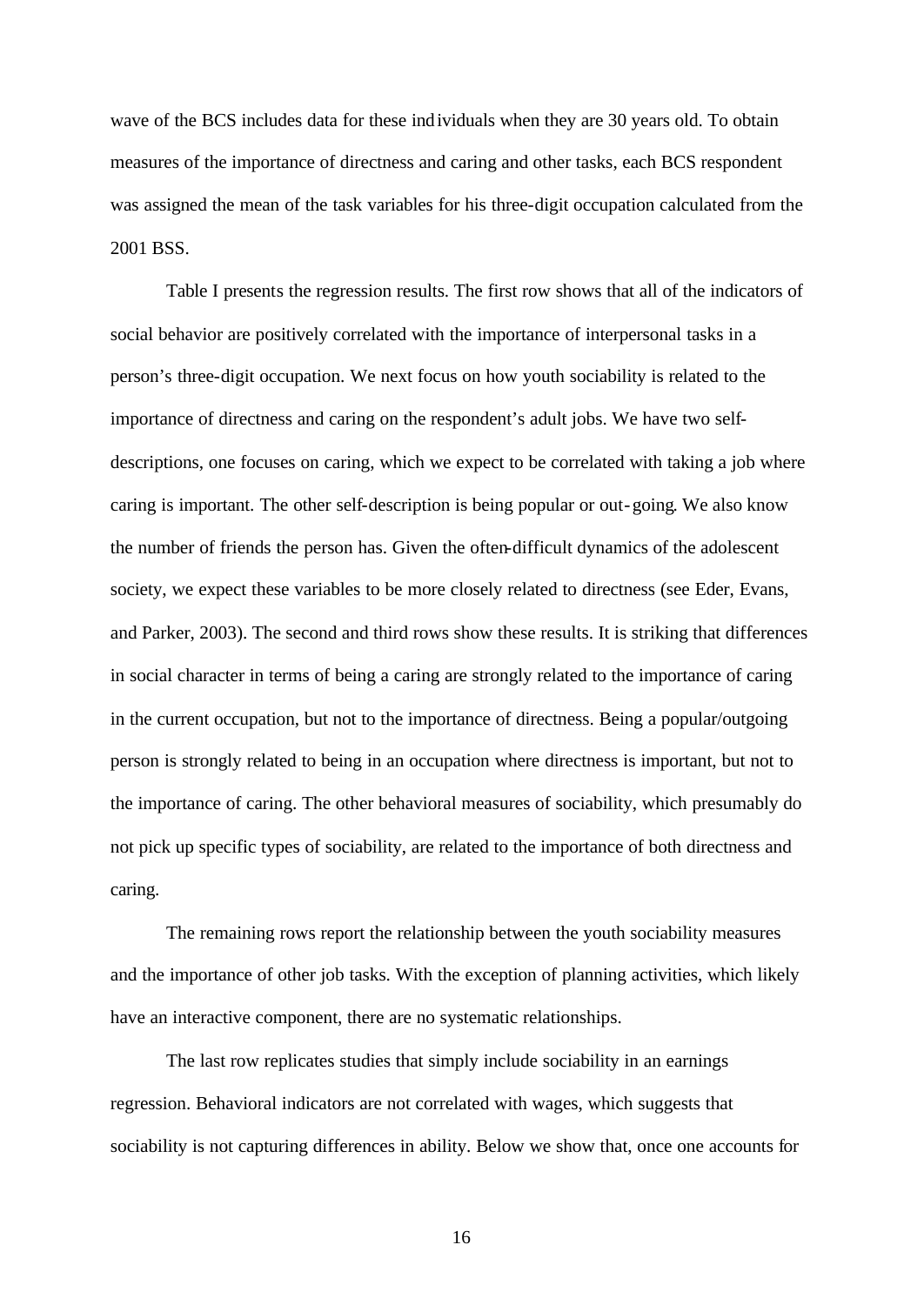their multi-faceted nature, people skills have stronger effects on wages.

These finding of youth sociability being strongly related to the importance of interpersonal tasks in peoples' subsequent occupations provides validation for our measures of interpersonal tasks. It also validates our division between caring and directness in that both job tasks are associated with different aspects of social character. Finally, these results suggest that the importance of interpersonal tasks and the ability to perform those tasks are important determinants of occupational choice.

## *C. Reduced-Form Wage Estimates*

We begin by estimating reduced-form models of the relationship between wages and interpersonal tasks. Consider the model,

$$
w_{ijt} = x_{jt} \mathbf{b}_t + z_i \Gamma + \mathbf{a}_i + \mathbf{e}_{ijt}.
$$

In this formulation,  $w_{ijt}$  denotes the log wage of worker *i* employed in occupation *j* at time *t*;  $x_{j_t}$  denotes the tasks performed in occupation *j* at time *t*;  $z_i$  denotes the observable characteristics of worker *i*;  $a_i$  denotes his unobserved; and  $e_{ijt}$  gives the error term.

A simple regression of  $w_{ijt}$  on  $x_{jt}$  and  $z_i$  will give the price of interpersonal tasks provided that individual ability is not correlated with the interpersonal tasks at a point in time. By running these regressions on data from a variety of years, it is possible to determine how the prices of interpersonal tasks have changed.

Table II and III present cross-sectional wage regressions for Britain and Germany. The coefficients for the importance of directness relative to caring are statistically significant in all years. Moreover they increase over time. For Britain a one-standard deviation increase in relative directness increases wages by 9.6 percent in 1997 and 10.8 percent in 2001. For Germany a one-standard deviation increase in the relative importance of directness would increase wages by 3.8 (1979), 5.2 (1985), 8.5 (1991), and 10.2 (1998) percent.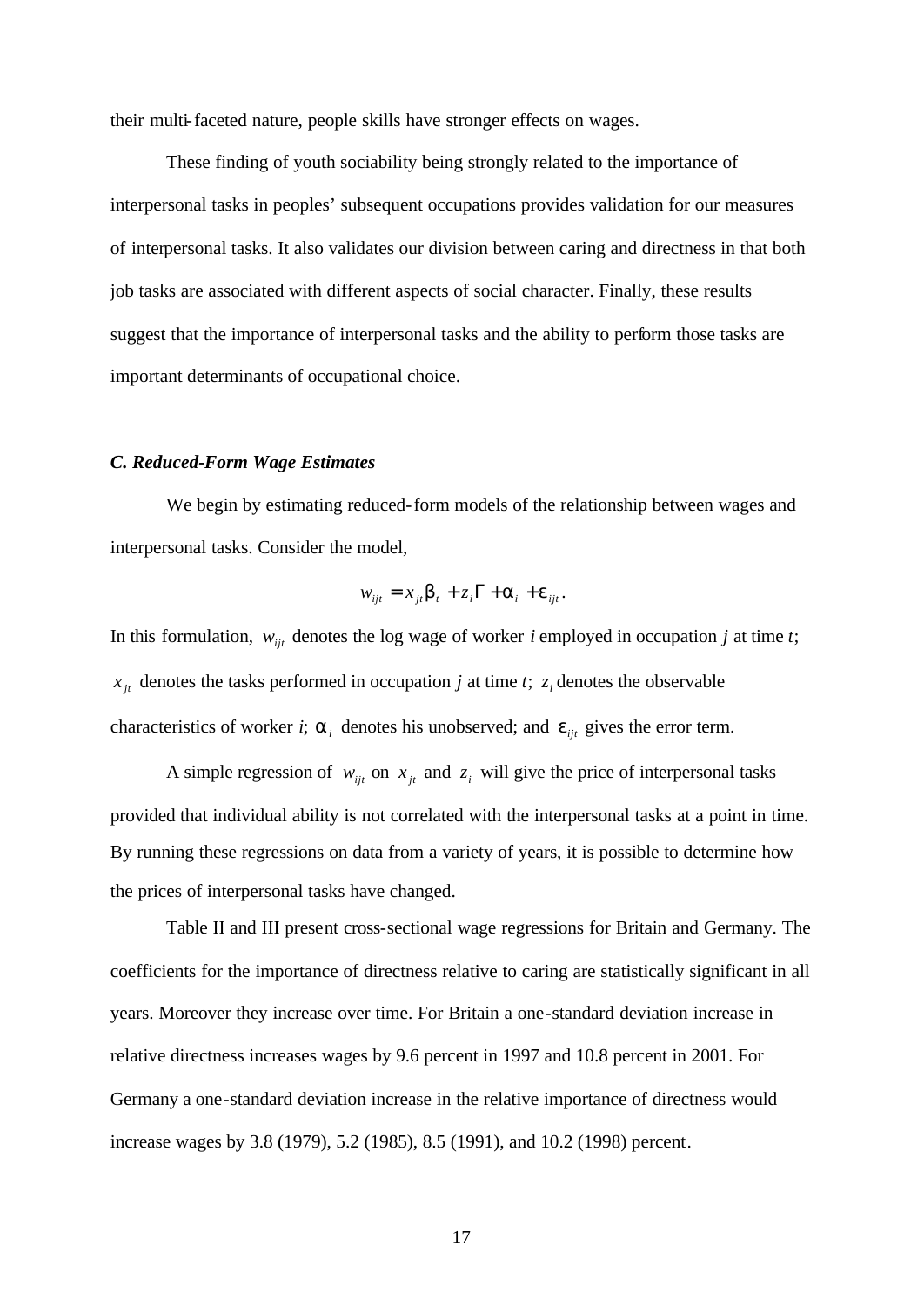To better understand these shifts, we decompose the increase in the relative importance of directness into within and between occupation components. Overall, there is an increase in the relative importance of directness from 0.719 to 0.726 in the UK between 1997 and 2001, which is statistically significant at the one percent level. When the relative importance of directness in occupations in 1997 is weighted by employment in 1997 and 2001, the relative importance of directness increased from 0.719 to 0.740; this increase is significant at the one percent level. The within-occupation change is negative – when we weight the importance of people skills in occupations in 1997 and 2001 by employment in 2001, the relative importance of directness falls from 0.740 to 0.726.

In Germany, the importance of directness relative to caring rose substantially, from 0.765 in 1979 to 1.033 in 1997. Between-occupation shifts account for an increase in the relative importance of directness from 0.765 to 0.822, which is significant at the one percent level. The importance increased from 0.822 in 1979 to 1.033 in 1998 within occupations. The estimated coefficients from both data sources are not directly comparable because of the different definitions of directness and caring in both countries (see the data appendix).

These estimates suggest that directness has larger wage returns than caring. One concern with these estimates is that there may be a correlation between the importance of directness relative to caring in an occupation and the unobserved ability, *a<sup>i</sup>* , of the people in that occupation. While the estimates discussed above do not suggest such a relationship, we probe these results in a number of ways. First, we relate changes in wages to changes in the importance of the interpersonal tasks within occupations. Implicit in this approach is that the distribution of unobserved ability among the people in an occupation does not change substantially over time.

Figures I and II plot changes in log hourly wages against changes in the importance of directness relative to caring at the occupation-level in Britain (between 1997 and 2001) and Germany (between 1979 and 1998). The size of the bubbles is proportional to occupational employment. The picture for Britain yields a positive relationship between changes in the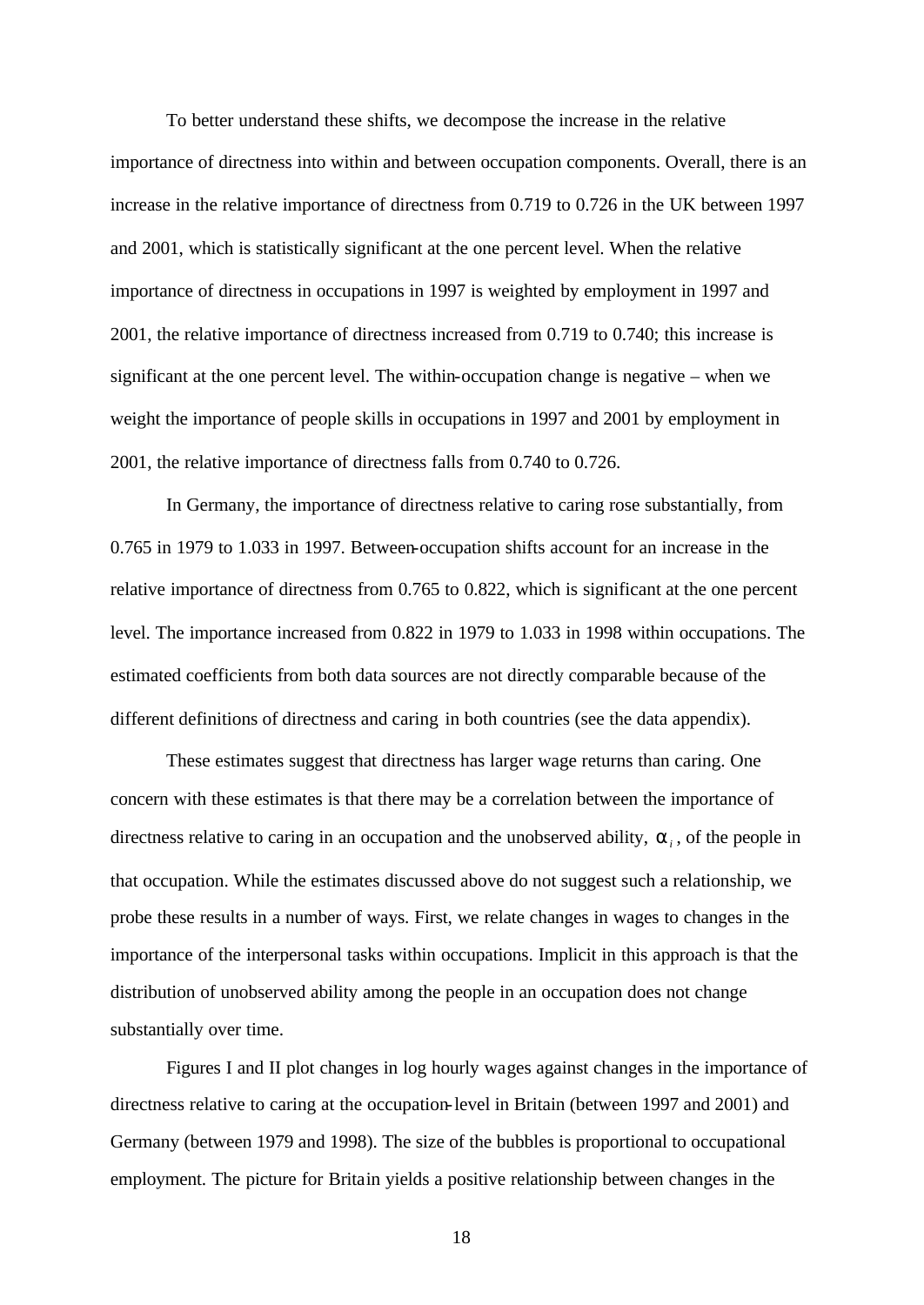relative importance of directness and changes in log hourly wages. The slope (standard error) of this relationship (weighted by the square root of employment in the occupation) is 0.141  $(0.035)$ .

Table IV reports regressions of changes in log wages on the importance of the interpersonal tasks in Britain for the period 1997-2001. Also included are changes in the other task measures and human capital variables. The estimates show a strong relationship between changes in the relative importance of directness and changes in wages: A one-standard deviation change in the relative importance of directness increases wages by 15.6 percent.

Figure II reports similar results for Germany in the period 1979-1998. The slope (standard error) of the relationship (weighing occupations by the square root of their 1979 employment) between the 1979-1998-change in relative importance of directness and the change in log wages is 0.0012 (0.0003). Given these estimates, a one-standard deviation increase in relative directness raises wages by 19.8 percent.

Table V presents panel estimates of the returns to interpersonal interactions in Germany. It turns out that the returns to interpersonal interactions are relatively large and statistically significant in this period. The estimates are such that a one-standard deviation increase in relative directness increase log wages by about 20 percent.

While we do not have panel data on individuals, we do have information on previous occupations, which we can use to address concerns with changes in the distribution of unobserved ability in occupations. Dropping the observable characteristics,  $z_i$ , and including them in the unobservable,  $a_i$ , we let  $\overline{w}_{jt}$  denote the mean log wage in occupation *j* at time *t*, which equals

$$
\overline{w}_{jt} = x_{jt} \boldsymbol{b}_t + \overline{\boldsymbol{a}}_{jt} + \overline{\boldsymbol{e}}_{jt}.
$$

Here  $\overline{a}_{it}$  and  $\overline{e}_{it}$  denote the mean of the unobserved characteristics and the error term in occupation *j* at time *t*.

Let  $j(i,0)$  denotes individual *i*'s occupation at time 0. Using our data on previous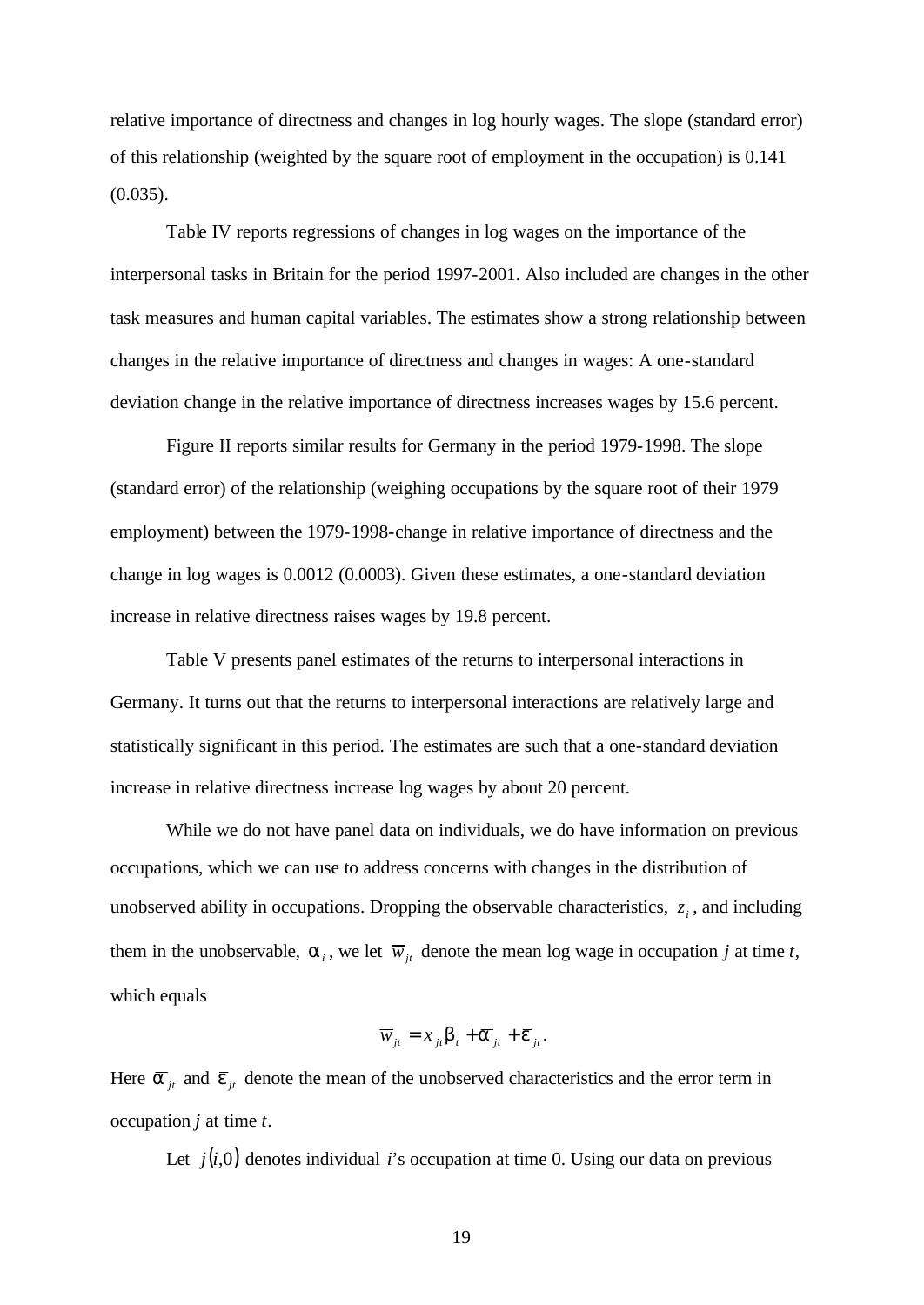occupations, we can estimate  $\overline{w}_{i(i,0)0}$ , the mean log wage in individual *i*'s occupation at time *0*, which equals,

$$
\overline{w}_{j(i,0)0} = x_{j(i,0)} \boldsymbol{b}_{t} + \overline{\boldsymbol{a}}_{jt} + \overline{\boldsymbol{e}}_{jt}.
$$

We estimate  $\overline{w}_{j(i,0)0}$  for people who will still be in prime working years at time 1.

The difference between person *i*'s log wage at time 1 and the mean log wage in his time 0 occupation at time 0 is,

$$
w_{ij1} - \overline{w}_{j(i,0)0} = x_{ij1} \mathbf{b}_1 - x_{j(i,0)0} \mathbf{b}_0 + \mathbf{a}_i - \overline{\mathbf{a}}_{j(i,0)0} + \mathbf{e}_{ij1} - \overline{\mathbf{e}}_{j(i,0)1}.
$$

This expression can be rewritten as,

$$
w_{ij1} - \overline{w}_{j(i,0)0} = (x_{ij1} - x_{j(i,0)0})\mathbf{b}_1 + x_{j(i,0)0}(\mathbf{b}_1 - \mathbf{b}_0) + (\mathbf{a}_i - \overline{\mathbf{a}}_{j(i,0)0}) + (\mathbf{e}_{ij1} - \overline{\mathbf{e}}_{j(i,0)})
$$

Given the synthetic cohort structure, and the assumption that the heterogeneity is timeinvariant,  $Cov(x_{j(i,0),0}, a_i - \overline{a}_{j(i,0),0}) = 0$ . This result obtains, because  $\overline{a}_{j(i,0),0}$  is the mean of  $a_i$ across all of the people in occupation *j* at time 0, and  $x_{j(i,0),0}$  is constant across all people for in occupation *j* at time *0*.

Unfortunately,  $Cov(x_{i} - x_{i(i,0),0}, a_i - a)$  *i*<sub>*i*</sub>,*i*,0,0 ≠ 0 because some of the people in occupation *j* at time 1 were in different occupations at time 0. To address this problem, we estimate the equation by two stage least squares. Our instrument for  $x_{ij1} - x_{j(i,0),0}$  is the change between 0 and 1 in the tasks in the person's time 0 occupation,  $x_{j(i,0)1} - x_{j(i,0)0}$ . As with  $x_{j(i,0),0}$ , this quantity takes on the same value for all people in occupation *j* at time 0, so  $Cov(x_{j(i,0)1} - x_{j(i,0)0}, \mathbf{a}_i - \overline{\mathbf{a}}_{j(i,0)0}) = 0$  because  $\overline{\mathbf{a}}_{j(i,0)0}$  is the mean of  $\mathbf{a}_i$  across all of the people in occupation *j* at time *0.*

Table VI contains estimates for Britain. As shown, the change in the task variables gives the wage premiums associated with them in 2001, while their levels give the change between 1997 and 2001. The estimate for 2001 is slightly beneath that shown in Table II, as is the implied estimate of 0.251 for 1997. Nevertheless, they are quite similar to the previous estimates suggesting a strong premium for jobs where directness is important relative to caring.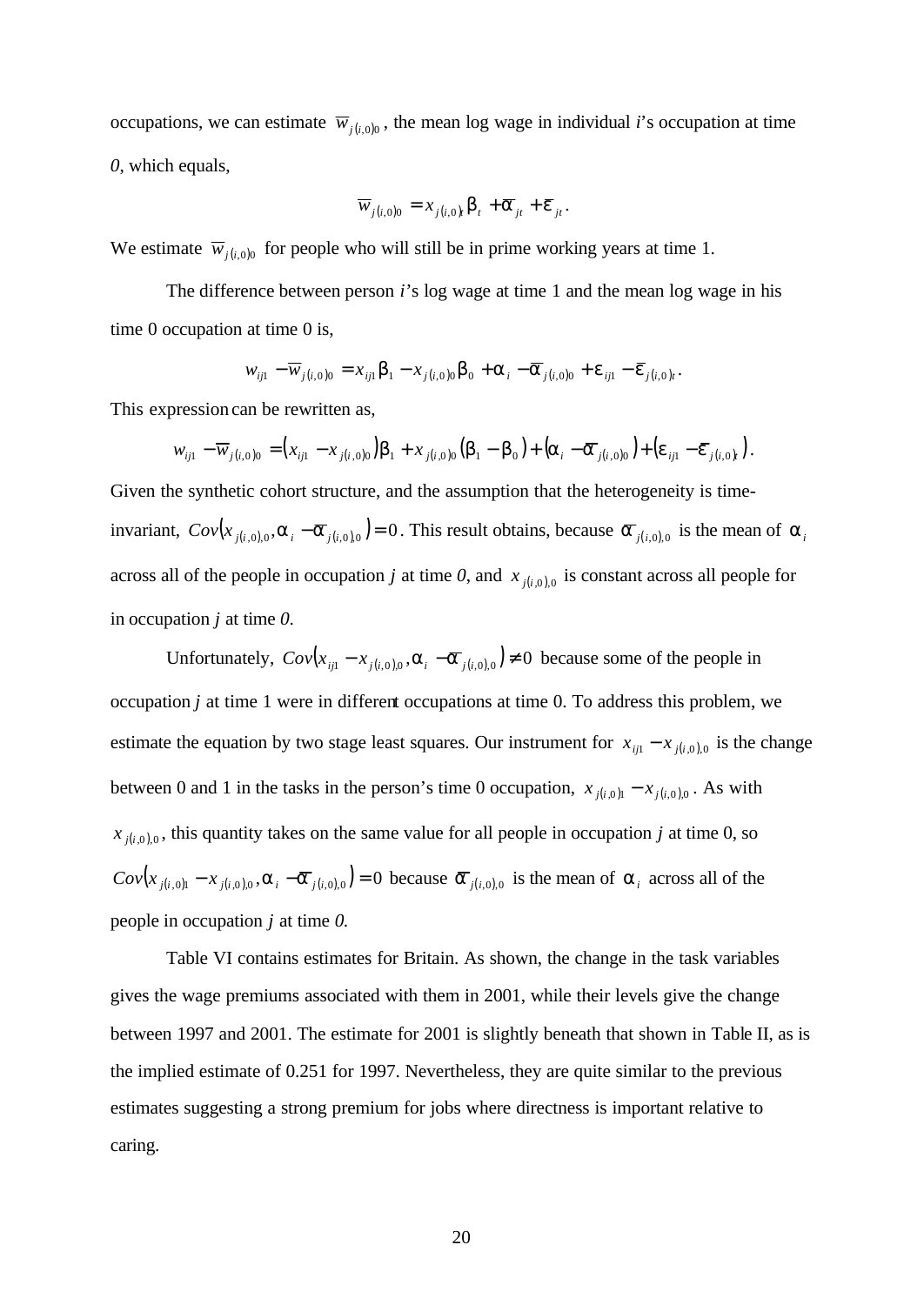## *D. Wages in an Assignment Model*

l

To estimate the assignment model given in equation (7), we estimate (nonparametrically) the derivatives of the wage function and the matching function, which links how caring workers are to the relative importance of caring in their jobs. These functions are estimated using kernel regressions.<sup>5</sup> Figure III shows the density of the importance of directness relative to caring across jobs. The figure shows that virtually all jobs have score between 0.25 and 1.25 of directness relative to caring. Figures IV and V provide the results of the estimated derivatives. The horizontal axes provide the importance of directness relative to caring. Figure IV shows that wages tend to be higher in jobs that require relatively more directness. Only when the relative importance of directness is larger than 1.25 the pattern does not follow this monotonic relationship anymore, but as shown in Figure III these estimates are based on very few observations. Figure V provides the matching function relating peoples' performance in direct tasks relative to caring tasks to the requirements of their job. In the relevant segment there is a strong, positive relationship between job requirements and abilities.

The derivatives of the wage and matching functions can be obtained from these kernel estimates. For every grid point, we estimate the derivative by taking the difference in the kernel estimates between two consecutive grid points divided by the distance of these points. These derivatives are depicted in Figures VI and VII. Figure VI shows the derivative of the wage function is consistent with Figure IV. The derivate of the matching function in Figure VII shows the change in workers' ability to be direct relative to caring when moving from one job to a job that requires slightly more directness. When the derivative is relatively high, this implies a low supply of workers with the usual set of characteristics in these jobs. In these cases small changes in job requirements are associated with large changes in workers'

 $<sup>5</sup>$  The estimates are based on Epanechnikov weights, with bandwidth of 0.5, calculated at 100 points in the range</sup> of the relative importance of caring in a job.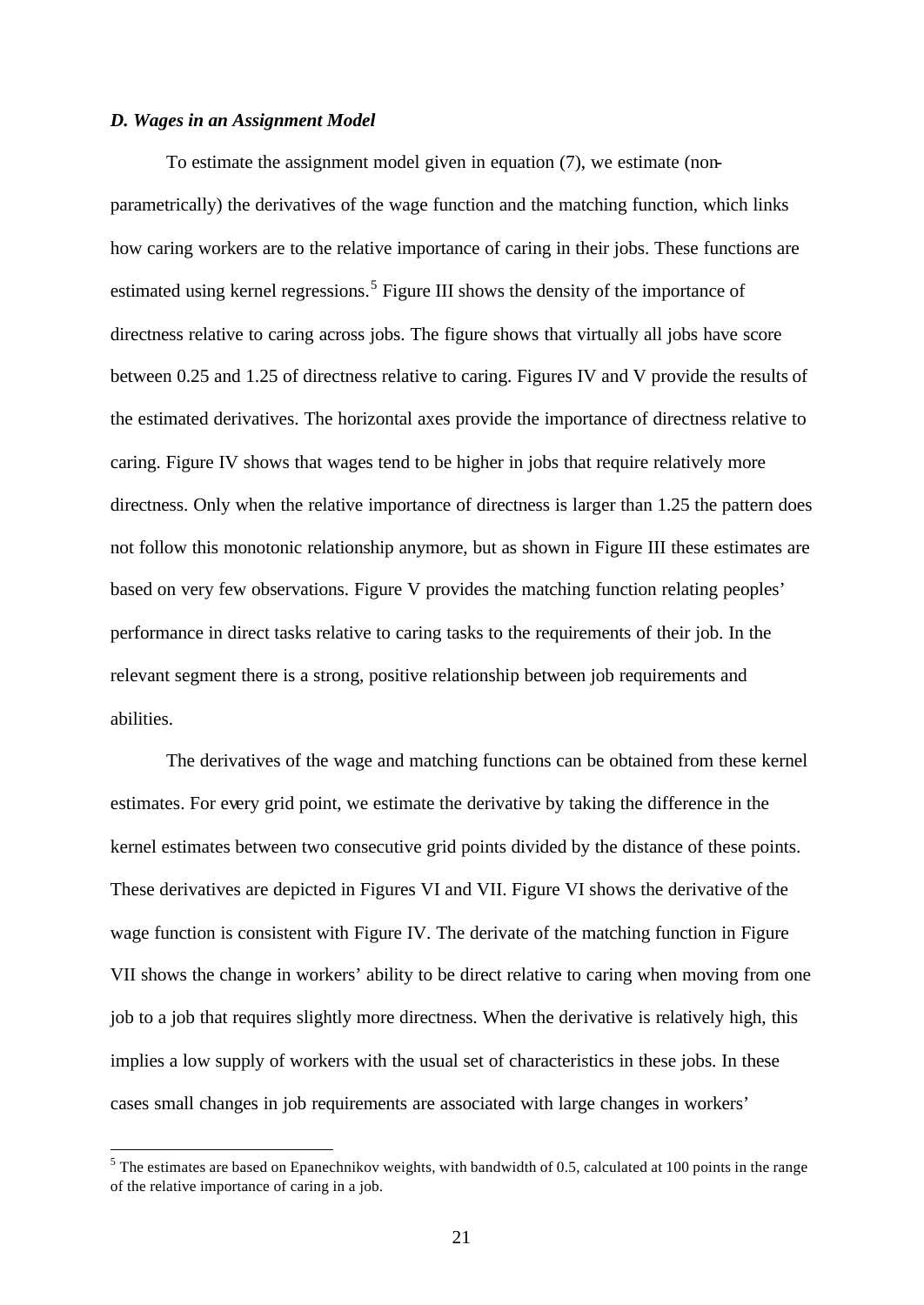characteristics. Both figures reveal that estimates beyond 1.25 are imprecise. In the analysis we use the kernel density depicted in Figure III as weights.

We use these derivatives to estimate equation (7). Table VII reports the results. Taking the grid points as observations, we estimate weighted OLS regressions of the derivative of the wage function on the derivative of the matching function, controlling for the importance of directness relative to caring (to control for compensating differentials). Formally, we estimate,

(8) 
$$
\frac{d \ln w}{d \mathbf{a}} = C + \mathbf{b}_1 \frac{d \mathbf{p}}{d \mathbf{a}} + \mathbf{b}_2 \mathbf{p} + \mathbf{e}.
$$

A high value of *a p d*  $\frac{d\mathbf{p}}{dt}$  implies that when directness is slightly more important in a job, employers hire workers that are much more direct. This means that there is a relatively low supply of direct workers compared to the demand for this type. If interpersonal styles as such determine wages, the observed ratio of directness and caring would be the relevant covariate in the wage equation. However, if relative supply and demand determine wages, a low supply (revealed by a high value of the derivative of the matching function) will be associated with a strong change in wages. If the profile of the derivative of the wage function fits to the profile of the derivative of the matching function, this suggests that relative supply and demand of interpersonal styles determine wages.

The estimate of  $\mathbf{b}_1$  in Table VII is significant consistent with the relative supplydemand explanation. The positive sign of this parameter implies that there is on average an oversupply of relatively caring workers, yielding a premium for relatively direct workers. The level of directness itself is generally insignificant and unstable, suggesting that there are no compensating wage differentials. When we include an interaction between the derivative of the matching function and the importance of directness (results not reported), the interaction is insignificant, indicating that the negative relationship is rather constant across the job distribution.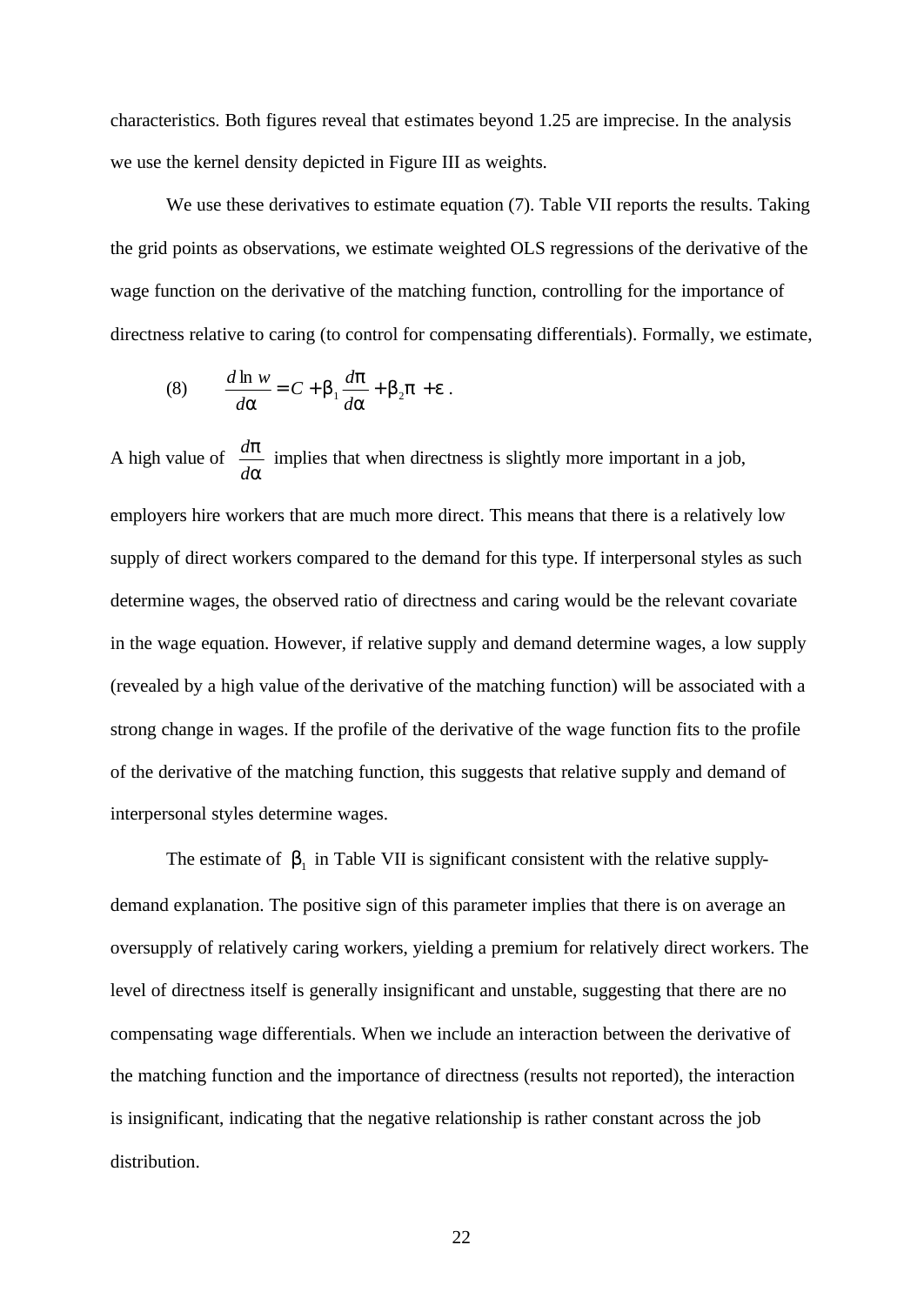As shown in column (2), regression-adjusting wages for age (and its square) and educational attainment yields similar, but somewhat smaller, effects for the derivative of the matching function. The estimates in columns (3) and (4) show that also without weights similar results are obtained. Our use of kernel estimates might lead to autocorrelation in the variables. To address this problem, we allow for a moving average structure in the error term. As shown in the remaining columns (5) and (6), including a lag in the estimation model does not affect the results.

The estimates confirm that the relationship between wages and the interpersonal task requirements of a job are largely explained by the supply and demand for directness relative to caring. The required level of caring or directness does not influence wages per se, suggesting that supply and demand considerations, rather than compensating wage differentials, determine wages. The estimates imply that the evidence from cross-sectional wage regressions, in which wages are explained by personal characteristics, should not necessarily be interpreted as evidence that certain personal characteristics are generally more or less favorable. These estimates can also reveal that at a certain point in time and in certain labor markets, these characteristics are either in relatively high demand or supply. This is the case in our example of different interpersonal styles.

## **V. Conclusion**

Despite informal arguments that interpersonal interactions are important for understanding individual labor-market outcomes and are becoming more important, economists have done little to analyze their economic consequences in terms of wages and job assignment. This paper provides a first step into this direction, developing a framework to understand the labor-market consequences of interpersonal interactions and demonstrating the relationship between interpersonal interactions and labor-market outcomes.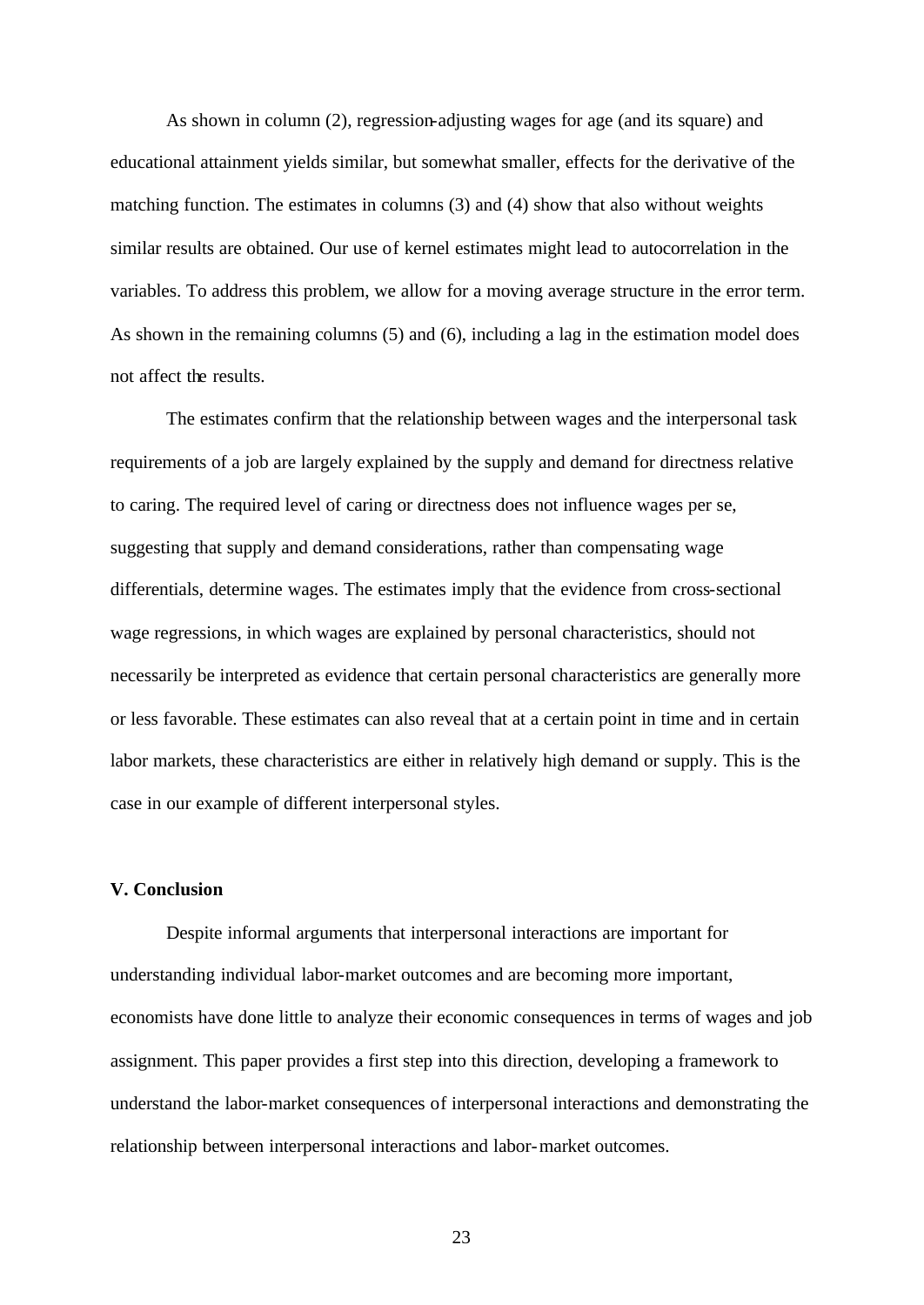The framework focuses on trade-off between directness, which facilitates clear communication, and caring, which establishes cooperation. Workers are assumed to be heterogeneous with respect to these inputs and occupations require different levels of both inputs. Workers are most productive when they work in a job that best matches their personality best, but any given worker adjusts the extent to which he is direct relative to caring to suit his circumstances. This yields a number of results for wages and the assignment of workers to jobs. For instance, workers with a comparative advantage in caring will be assigned to relatively caring jobs, within which they earn higher wages. The returns to caring and directness will be determined by relative supply and demand.

We test the model's implications for occupational assignment using British data. Behavioral measures of youth sociability are good predictors of the jobs that people hold as adults. Estimates from an assignment model indicate that the demand and supply for direct relative to caring workers determines wages. British data (covering 1997-2001) and German data (covering 1979-1998) show that interpersonal interactions have become more important and that the importance of directness has increased relative to caring. Hence, interpersonal interactions seem to increasingly demand workers who are able to present messages in a clear way.

#### **Data Appendix**

#### *A.1. British Skills Survey*

The First (1997) and Second (2001) British Skills Surveys (BSS) are two crosssections of a representative sample of the British population. The interviewers assess the importance of 36 job activities and key skills, including problem solving, noticing mistakes, mathematical ability, reading and writing, physical skills, the ability to plan activities, knowledge about products and the workplace and interpersonal interactions. Nine job task categories are constructed from these detailed job tasks, which are listed in Table A1. The changes in the importance of job tasks are analyzed in Section IV. Ashton, Davies, Felstead and Green (1998) provide a detailed overview of the interview set up and the design of the BSS survey. They also present basic analyses of the core variables. Felstead, Gallie and Green (2002) provide an overview of the second BSS.

The usual approach in job analyses is that experts visit people at their workplace to evaluate the job requirements. In practice each occupation is evaluated based only upon a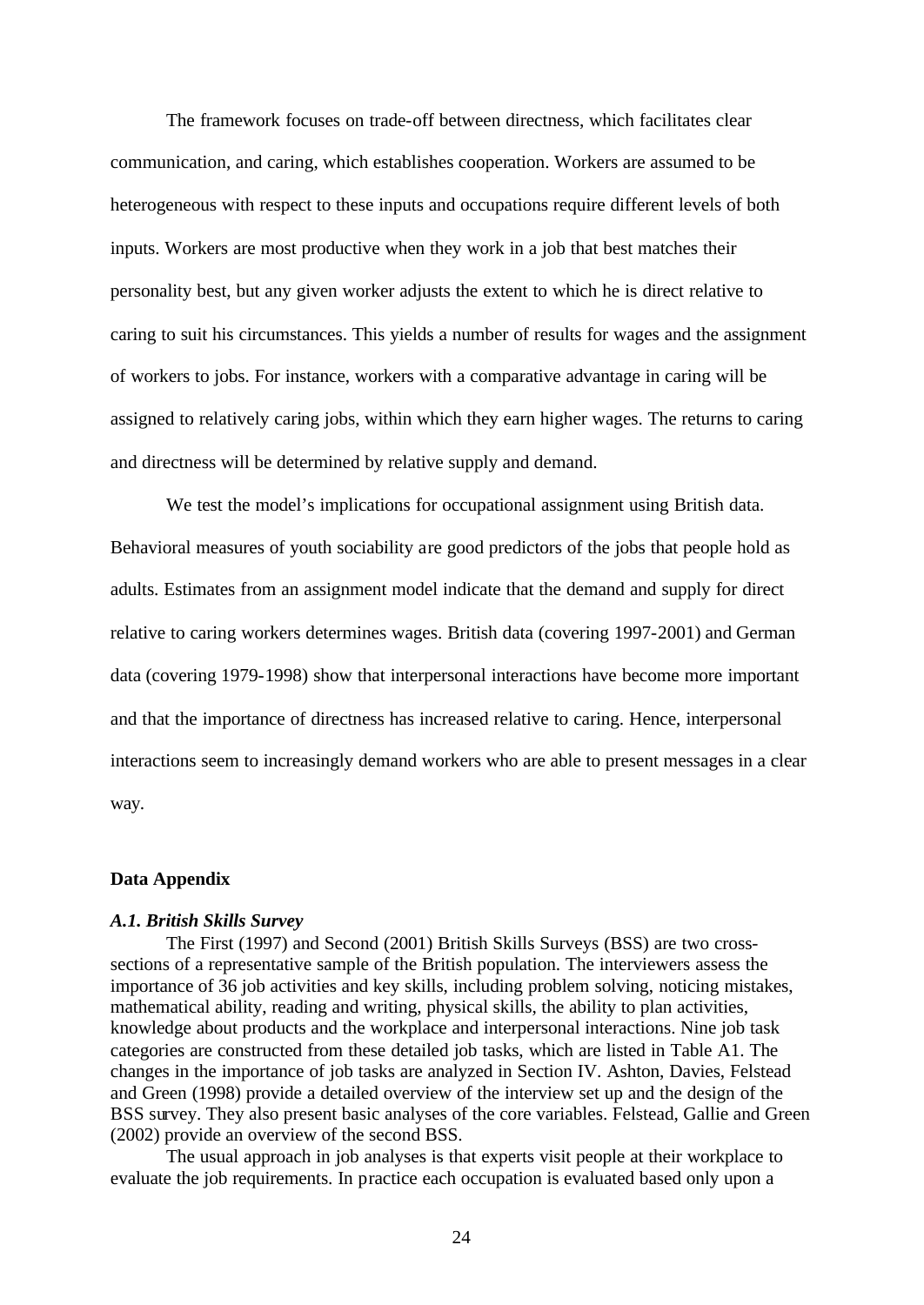couple of representative examples, and these evaluation studies are updated at an infrequent rate. Information from job analyses therefore reflects experiences gathered over a long period of time, and might miss evolutions in occupations that differ from the typical job the occupation title refers to. The main advantage of the BSS data is that information is obtained about job requirements at two distinct points in time for all jobs, representative for all occupations within each category. The two waves of the BSS also offer the respondents to characterize job requirements on a five-point scale, which gives us a much more nuanced picture compared to bipolar information in most job-analyses.

For some of the empirical analysis the individual data of both years are aggregated into three-digit 1990 U.K. Standard Occupational Classification (SOC90) codes, of which there are 371. For Britain samples of the Standard Occupational Classification 1990 (SOC90) are available. The SOC90 was published to replace both the Classification of Occupations 1980 (CO80) and the Classification of Occupations and Dictionary of Occupational Titles (CODOT). The SOC90 includes nine major groups divided into 22 sub-major groups of occupations. These 22 groups can be divided into 371 unit groups, which are defined as occupations. These unit groups are the aggregate results of over 26,000 job titles. All observations for non-self employed workers, ages 20 to 60, are used.

Standard U.K. measures of education are used, which are university degree, professional degree, NVQ3, NVQ2, NVQ1, and no degree. Relative to the U.S. educational system a university and professional degree are equivalent to a U.S. college degree. NVQ3 would be similar to some college, NVQ2 and NVQ1 are comparable to a high school degree, and workers without a degree are dropouts. In 1997 (2001) 22.3 (30.4) percent of the respondents in the survey had obtained a university or professional degree, 15.2 (19.0) percent a NVQ3 degree, 43.3 (37.0) percent a NVQ2 or NVQ1 degree, and 19.2 (14.6) percent of the respondents had no degree. The average (standard deviation) age of the respondents is 39.0 (10.3) in 1997 and increases to 40.3 (10.4) in 2001. The average (standard devia tion) gross hourly wage is GB£ 7.43 (9.25) in 1997 and increases to GB£ 9.75 (10.95) in 2001.

The analysis in Section V.B. requires the use of both the importance and effectiveness of job tasks. In the 1997 BSS the effectiveness of the 36 job tasks is gathered by using the answers to the following question: "If your job requires … are you able to do this effectively?". The answers range from always to never. The answers to these questions are aggregated to the same categories as those presented in Table A1. Unfortunately, the effectiveness questions have not been included in the 2001 wave of the BSS. The means (standard deviations) of these effectiveness variables on a 1-5 scale are the following: interpersonal skills 3.950 (0.633), directness 3.654 (0.815), caring 4.246 (0.574), math 4.101 (0.911), reading 4.274 (0.698), writing 4.078 (0.860), physical ability 4.066 (0.855), problem solving 3.986 (0.647), noticing mistakes 4.317 (0.535), planning of activities 4.185 (0.636), and knowledge of the organization 4.107 (0.585).

## *A.2. BIBB/IAB*

The data collected by the *Bundesinstitut für Berufsbildung* (BIBB) in Berlin and *Institut für Arbeitsmarkt- und Berufsforschung der Bundesanstalt für Arbe*it (IAB) in Nürnberg are representative surveys of the German workforce. This BIBB/IAB database contains four waves of cross-sectional worker surveys: 1979, 1985, 1991 and 1998. The surveys contain standard demographic and labor-market variables but are also particularly rich in details about workers' jobs, job attributes, the tools used in these jobs, the skills necessary to perform a job, and how these skills were obtained. The sampling frame for the survey is the German employed population age 16 to 65. Each survey has about 30,000 respondents. The largest possible sample is used, only removing workers from former East Germany included since 1991 in the survey, and the self-employed and unemployed. The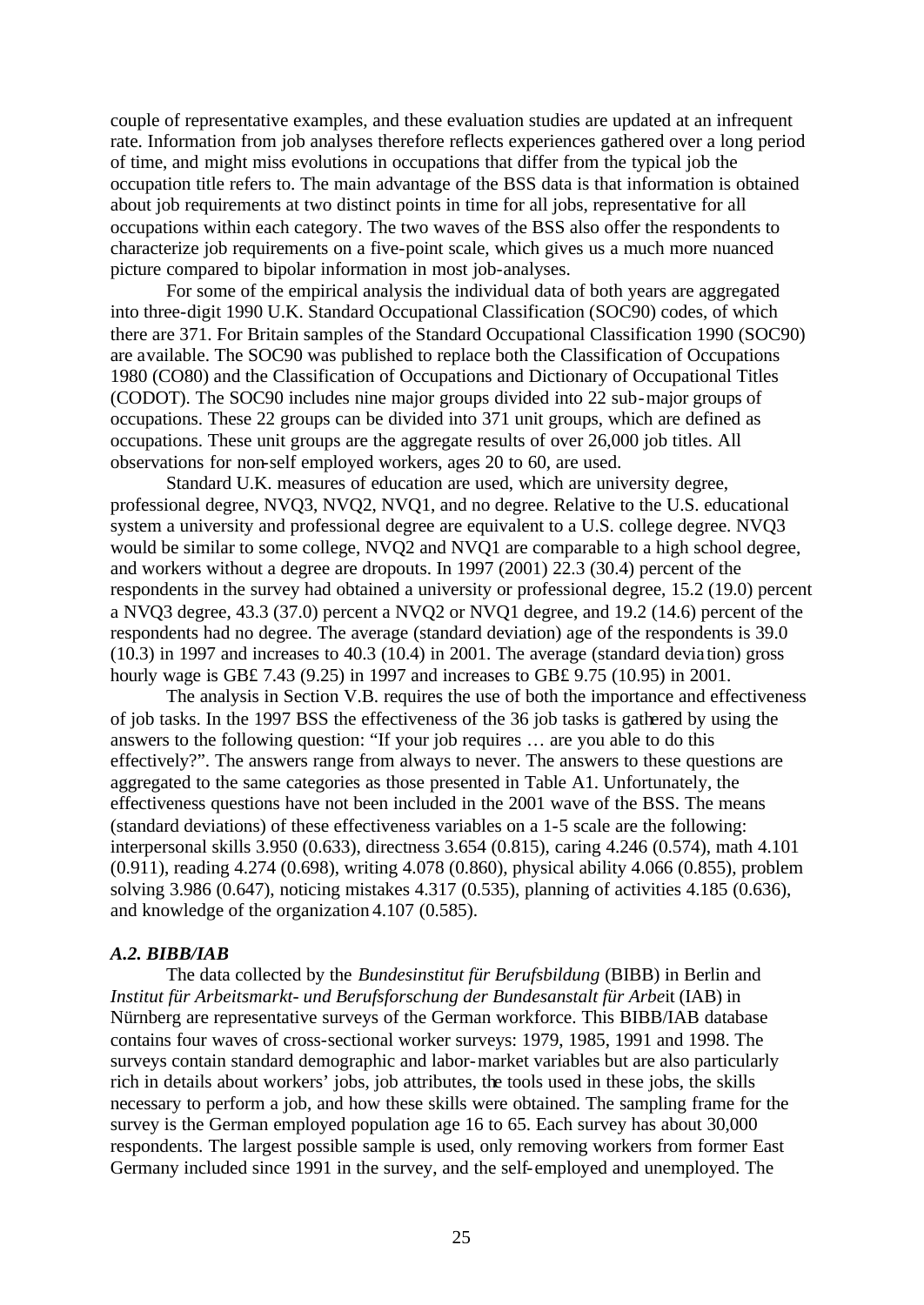questions in the three surveys are similar but not exactly comparable. We report details on the variables we use in Table A2 and have analyzed changes in the importance of job tasks in Section IV.B.

The German education system identifies three main levels of education, which are best classified according to vocational education classes. This classification yields a better proxy for level of education than years of schooling, since the German system requires most pupils to take training courses after graduation. In 1979 (1998) 8.2 (16.6) percent of the workers had acquired a high level of education (comparable to a college degree or higher in the United States), 73.4 (69.2) percent a medium level of education (comparable to some college and high school), and 18.4 (14.2) percent a low level of education (including those who dropped out of school but or currently working). Investigating educational developments in Germany by including 1985 and 1991 yields a steady increase towards higher levels of education over the period 1979-1998.

The average (standard deviation) age of the workforce in 1979 equals 37.4 (11.6) and 38.9 (10.6) in 1998. The pattern of age is relatively constant over time. The average (standard deviation) gross hourly wage is equal to DM 11.5 (9.45) in 1979 and increases to DM 20.6  $(21.9)$  in 1998. In 1985 the average gross hourly wage equals DM 14.1 (12.8) and in 1991 it is equal to DM 17.0 (17.9). These numbers suggest a relatively smooth pattern of wages of time in Germany.

For the empirical analysis over time the analysis follows Spitz-Oener (2006). The data are aggregated into consistent occupation cells at the two-digit level. Because of changes in the German occupational classification it is impossible to match the data at a more disaggregated level. All four waves are categorized according to the 1988 German occupational classification, which yields 83 occupations in all four years.

## *A.3. British Cohort Study*

The 1970 Birth Cohort Study (BCS) has been developed on lines similar to the earlier National Child Development Study (NCDS) and originates in the British Birth Survey of over 17,000 babies born in Britain in the week 5-11 April 1970. The NCDS follows people born in the week 3-9 March 1958. Surviving members of this birth cohort have been surveyed on five further occasions in order to monitor their changing health, education, social circumstances, and economic performance. This survey is not used here since sociability is absent in the NCDS.

Subsequently, four further major surveys have monitored the changing health, education, social and economic circumstances of the surviving cohort members – in 1975, 1980, 1986, and 1996. The focus is on the sociability questions asked in 1986 when the cohort members were 16 years old. The latest major survey was held in 2000 and reviews the members' labor-market status at the age of 30. Cohort members that were are in paid work and non-self employed in 2000.

In the empirical analyses the 2001 BSS is appended to the 2000 BCS, acknowledging the one-year difference between the two surveys. To do so, the mean importance of the nine job tasks is assigned by occupation from the BSS to each individual cohort member in the BCS working in that occupation. Then the effects of sociability at age 16 are estimated on the importance of job tasks. The returns to sociability are also estimated by using log hourly wages from the 2000 BCS. Using log hourly wages from the BSS, adjusted for age, yields qualitatively similar results. Table A3 presents the definitions and some descriptive statistics of our constructs of sociability.

#### *A.4. Occupations*

Tables A4 and A5 present information about specific occupations in terms of their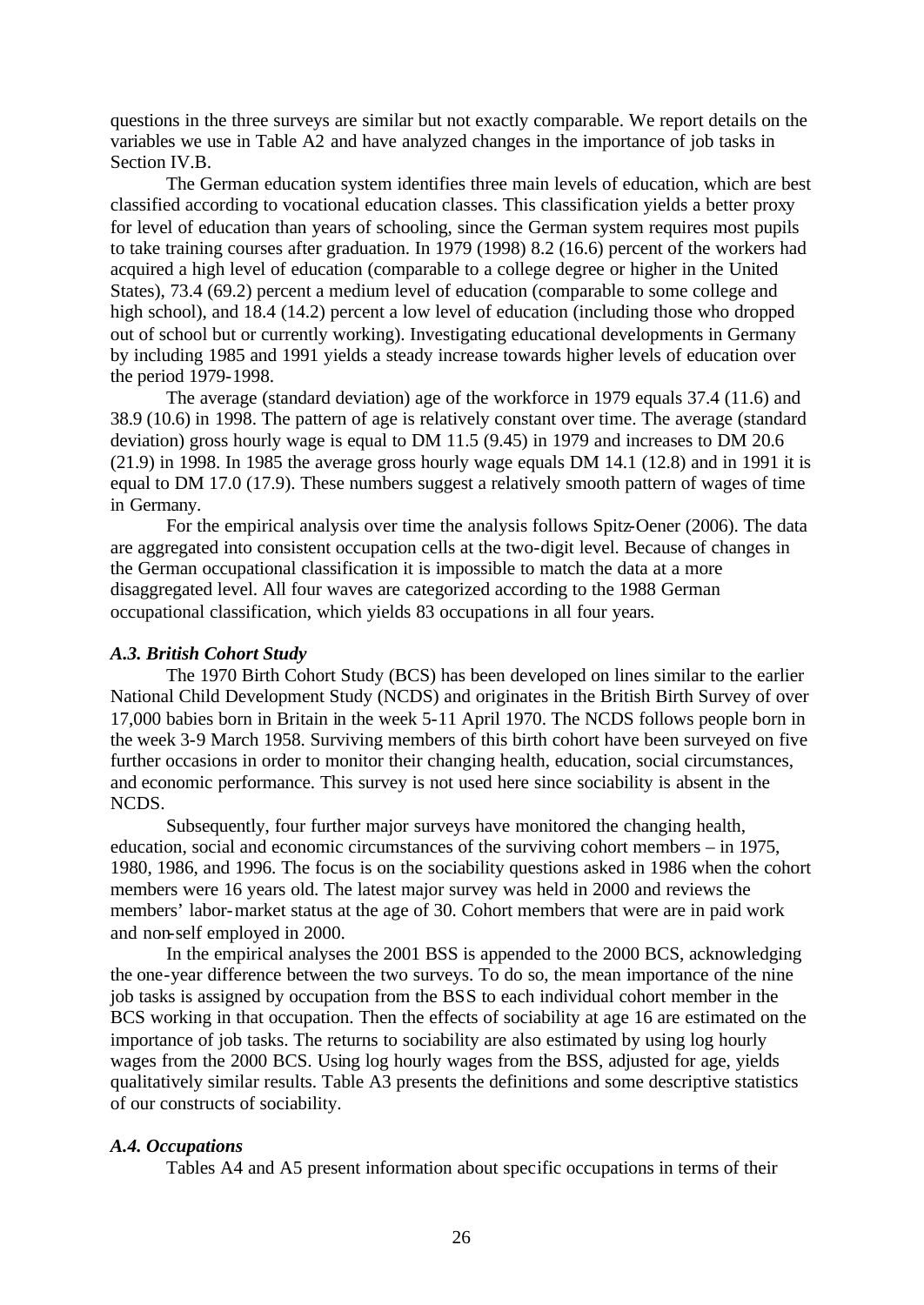importance of job tasks in 1997. There are 344 occupations identified in the BSS at the threedigit level. Table A4 splits interpersonal skills into caring and directness and reports the mean importance of these job tasks for the 25 largest occupations in Britain in 1997. Doing the analysis for 2001 yields comparable results.

## **References**

- Argyle, M. 1967. *The Psychology of Interpersonal Behaviour*. London: Pelican Books.
- Aronson, E. 1995. *The social animal*. New York: W.H- Freeman & Co.
- Ashton, D., B. Davies, A. Felstead, and F. Green. 1998. "Work Skills in Britain." SKOPE Monograph No. 1, University of Oxford.
- Borghans, L., J.J. Heckman, and B. ter Weel. 2006. "An Economic Model of Noncognitive Skills." Work in progress.
- Borghans, L., B. ter Weel, and B.A. Weinberg. 2006. "People People: Social Capital and the Labor-Market Outcomes of Underrepresented Groups." Working paper no. 11985, Cambridge. Mass.: NBER.
- Bowles, S., H. Gintis, and M. Osborne. 2001. "The Determinants of Earnings: A Behavioral Approach." *Journal of Economic Literature* 39(4):1137–1176.
- Costa, D.L., and M.E. Kahn. 2003. "Cowards and Heroes: Group Loyalty in the American Civil War." *Quarterly Journal of Economics* 118(2):519-548.
- Cunha, F., and J.J. Heckman. 2006. "Formulating, Identifying and Estimating the Technology of Cognitive and Noncognitive Skill Formation." Working paper, University of Chicago.
- Cunha, F., J.J. Heckman, L. Lochner, and V. Masterov. 2005. "Interpreting the Evidence on Life Cycle Skill Formation." Working paper no. 11331, Cambridge. Mass.: NBER.
- Eder, Donna; Catherine Colleen Evans; and Stephen Parker. 2003. *School Talk: Gender and Adolescent Culture.* New Brunswick: Rutgers University Press.
- Ekeland, I., J.J. Heckman, and L. Nesheim. 2004. "Identification and Estimation of Hedonic Models." *Journal of Political Economy* 112:S60-109.
- Elger, T. 1990. "Technical Innovation and Work Reorganization in British Manufacturing in the 1980s: Continuity, Intensification or Transformation? *Work, Employment and Society* 4:67-102.
- Green, F., and S. McIntosh. 2001. "The Intensification of Work in Europe." *Labour Economics* 8:291-308.
- Heckman, J.J., J. Stixrud, and S. Urzua. 2006. "The Effects of Cognitive and Noncognitive Abilities on Labor Market Outcomes and Social Behavior." Working paper no. 12006, Cambridge. Mass.: NBER.
- Felstead, Alan, Francis Green and Duncan Gallie, "Work Skills in Britain 1986-2001," Nottingham, DfES Publications, May 2002.
- Frank, R.H, T. Gilovich, and D.T. Regan.1993. "Does Studying Economics Inhibit Cooperation?" *Journal of Economic Perspectives* 7:159-171.
- Giles, H. and N. Coupland. 1991. *Language, Context and Consequences*. Cambridge: Open University Press.
- Gilligan, C. 2001. *In A Different Voice: Psychological Theory and Women's Development*. Cambridge, MA: Harvard University Press.
- Goleman, D.P. 1996. *Emotional Intelligence. Why it Can Matter More than IQ.* London: Bloomsbury Publishing.
- Linde, C. 1988. "The Quantitative Study of Communicative Success: Politeness and Accidents in Aviation Discourse," *Language in Society* 17:357-399.
- Machin, S., S. McIntosh, A. Vignoles, and T. Viitanen. 2001. "Basic Skills, Soft Skills and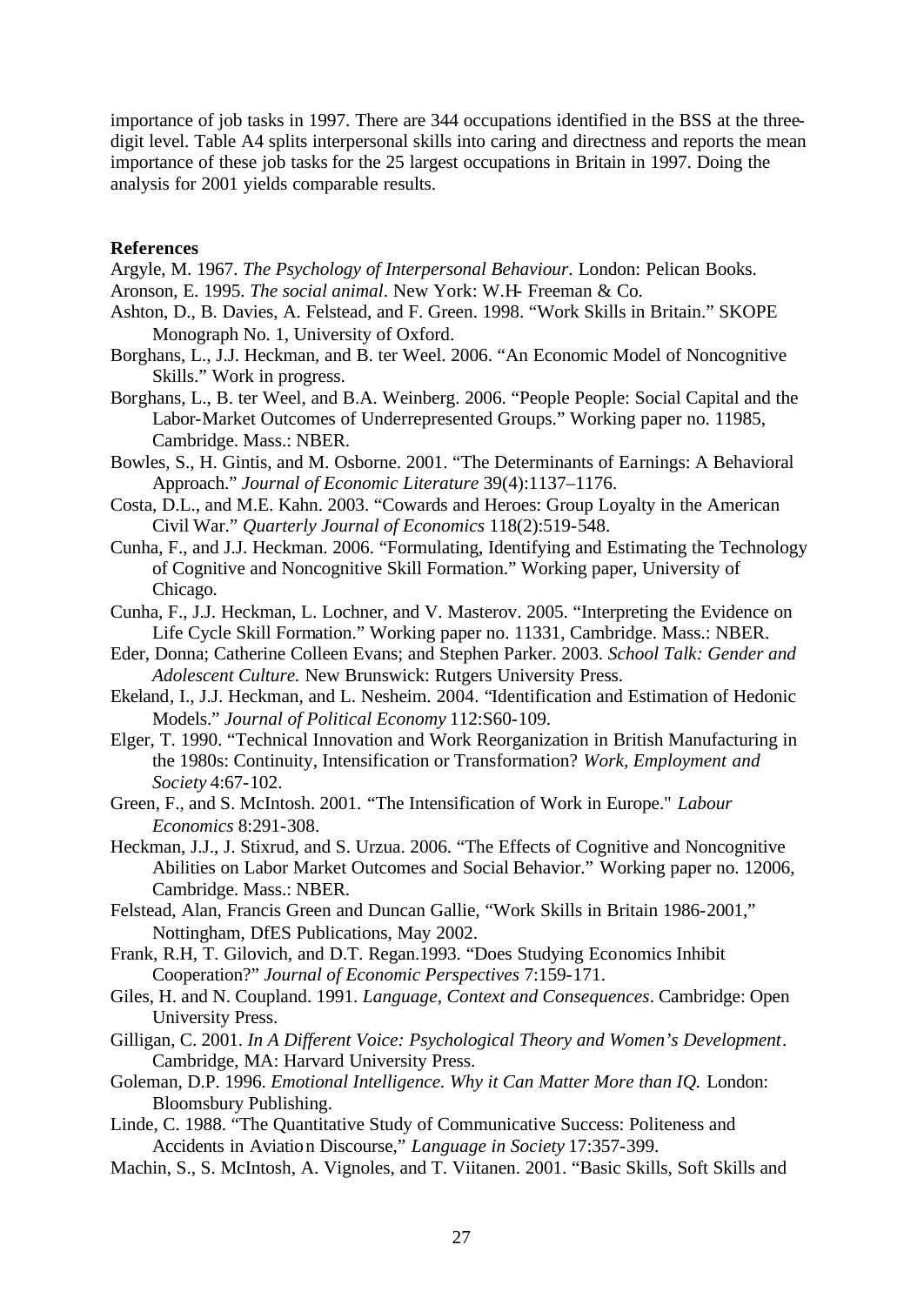Labour Market Outcomes: Secondary Analysis of the National Child Development Study." Research Report No. 250, DfEE Research Centre, London.

- Ortmann, A. and L. K. Tichy. 1999. "Gender Differences in the Laboratory: Evidence from Prisoner's Dilemma Games." *Journal of Economic Behavior & Organization*, 39:327- 339.
- Sattinger, M. 1993. "Assignment Models of the Distribution of Earnings" *Journal of Economic Literature* 31:831-880.
- Smith, P.C. and L.M. Kendall. 1963. "Retranslation of Expectations: An Approach to the Construction of Unambiguous Anchors for Rating Scales." *Journal of Applied Psychology* 57:149-155.
- Spitz-Oener, A. 2006. "Technical Change, Job Tasks, and Rising Educational Demands: Looking outside the Wage Structure." *Journal of Labor Economics* 24(2):235-270.
- Thakerar, J.N., H. Giles, and J. Cheshire. 1982. "Psychological and Linguistic Parameters of Speech Accommodation Theory." in *Advances in the Social Psychology of Language*. eds. C. Fraser and K. R. Scherer, 205-255. Cambridge: Cambridge University Press.
- Urzua, S. 2006. "The Effects of Cognitive and Noncognitive Skills on Racial and Ethnic Wage Gaps." Working Paper, University of Chicago.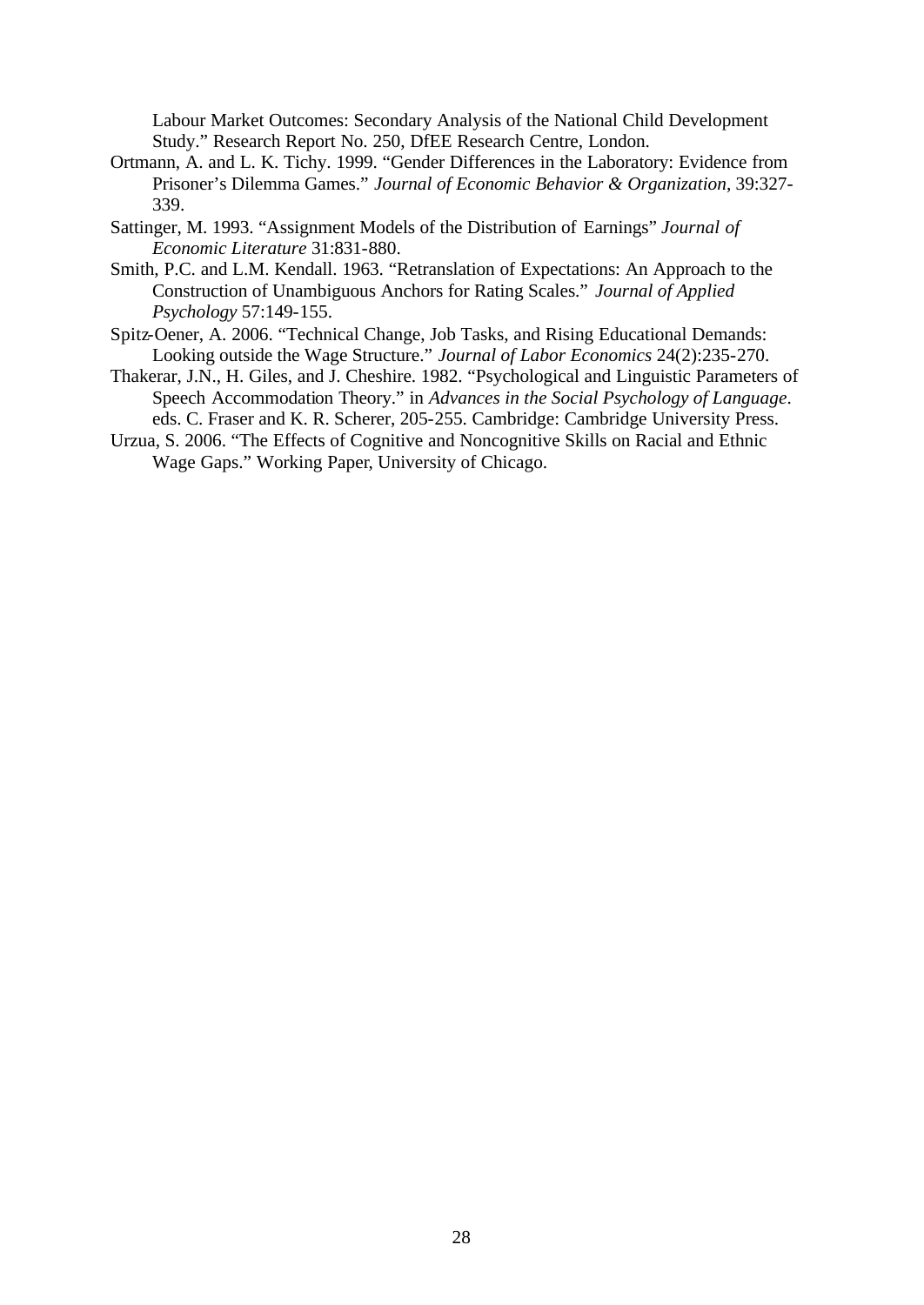## **Table I** Correlation Between Behavioral Indicators at Age 16 and the Importance of Job Tasks in Current Occupation at Age 30 (Dependent Variables: Importance of Job Tasks)

|                            |             |            | Behavioral indicators at age 16 |            |          |          |
|----------------------------|-------------|------------|---------------------------------|------------|----------|----------|
|                            | Standard    | Self-      | Self-                           | Log of the | Social   | Social   |
|                            | deviation   | described  | described                       | number of  | behavior | behavior |
| Importance of tasks in     | of the dep. | social     | social                          | friends    | during   | during   |
| current job at age 30      | variable    | character: | character:                      |            | school   | leisure  |
|                            |             | Caring     | Popular/out                     |            | term and | time     |
|                            |             |            | going                           |            | holidays |          |
| Interpersonal interactions | 0.492       | 0.006      | 0.019                           | 0.021      | 0.003    | 0.006    |
|                            |             | (0.007)    | (0.007)                         | (0.012)    | (0.001)  | (0.002)  |
| - Caring                   | 0.454       | 0.012      | 0.003                           | 0.010      | 0.003    | 0.005    |
|                            |             | (0.006)    | (0.007)                         | (0.011)    | (0.001)  | (0.002)  |
| - Directness               | 0.647       | 0.004      | 0.025                           | 0.031      | 0.003    | 0.007    |
|                            |             | (0.008)    | (0.009)                         | (0.014)    | (0.001)  | (0.002)  |
| Math                       | 0.596       | $-0.009$   | 0.001                           | $-0.016$   | 0.000    | $-0.005$ |
|                            |             | (0.010)    | (0.010)                         | (0.018)    | (0.001)  | (0.002)  |
| Reading                    | 0.484       | 0.011      | 0.003                           | $-0.014$   | 0.000    | 0.001    |
|                            |             | (0.006)    | (0.007)                         | (0.011)    | (0.001)  | (0.001)  |
| Writing                    | 0.590       | 0.022      | 0.011                           | $-0.006$   | 0.001    | 0.003    |
|                            |             | (0.007)    | (0.008)                         | (0.013)    | (0.001)  | (0.002)  |
| Physical strength and      | 0.833       | $-0.012$   | 0.014                           | 0.052      | 0.000    | 0.004    |
| Stamina                    |             | (0.012)    | (0.013)                         | (0.021)    | (0.001)  | (0.003)  |
| Problem solving            | 0.502       | $-0.009$   | $-0.004$                        | 0.005      | 0.000    | 0.000    |
|                            |             | (0.006)    | (0.007)                         | (0.012)    | (0.000)  | (0.002)  |
| Noticing mistakes          | 0.311       | $-0.002$   | $-0.004$                        | $-0.007$   | $-0.000$ | $-0.001$ |
|                            |             | (0.005)    | (0.005)                         | (0.008)    | (0.001)  | (0.001)  |
| Planning of activities     | 0.484       | 0.007      | 0.016                           | 0.024      | 0.003    | 0.005    |
|                            |             | (0.006)    | (0.007)                         | (0.012)    | (0.001)  | (0.002)  |
| Knowledge of the           | 0.412       | $-0.008$   | $-0.004$                        | $-0.025$   | 0.000    | $-0.001$ |
| organization               |             | (0.005)    | (0.006)                         | (0.010)    | (0.001)  | (0.001)  |
| Log hourly wage            | 0.711       | $-0.011$   | 0.011                           | $-0.009$   | $-0.001$ | $-0.001$ |
|                            |             | (0.013)    | (0.014)                         | (0.024)    | (0.001)  | (0.003)  |
| $\boldsymbol{n}$           |             | 2,655      | 3,670                           | 3,915      | 3,344    | 3,267    |

*Note*: Standard errors in brackets. The data on sociability and wages are taken from the British Cohort Study. The task measures in the current occupation are occupational averages appended from the British Skills Survey 2001. All regressions are OLS and control for gender, marital status and level of education. The definitions of the variables are provided in the Data Appendix.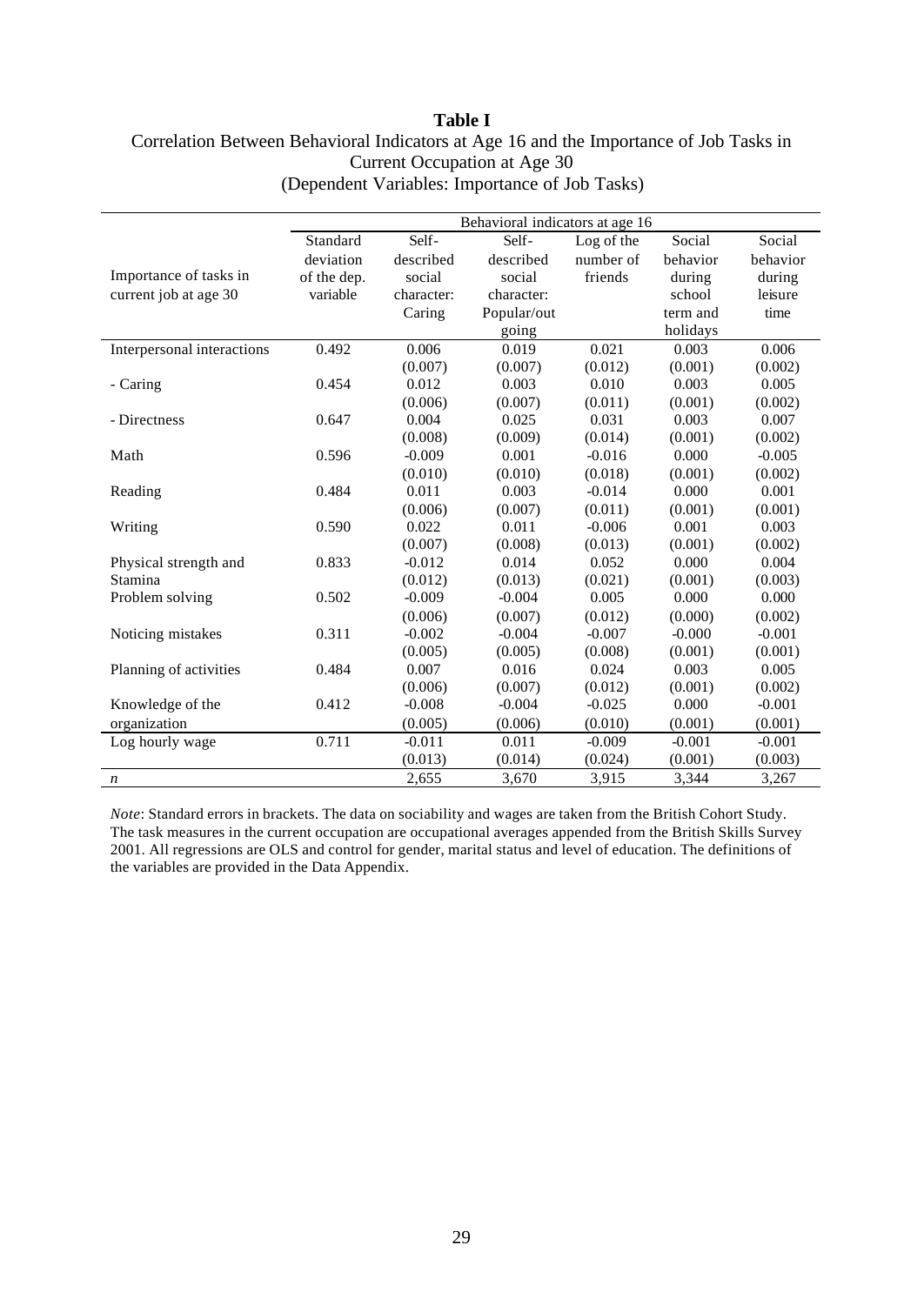| <b>Table II</b>                                        |
|--------------------------------------------------------|
| Cross-Sectional Wage Regression for Britain, 1997-2001 |
| (Dependent Variables: Log Wages)                       |

|                                                | <b>OLS</b> |          | 2SLS     |          |
|------------------------------------------------|------------|----------|----------|----------|
|                                                | 1997       | 2001     | 1997     | 2001     |
| Interpersonal interactions (directness/caring) | 0.283      | 0.327    | 0.363    | 0.393    |
|                                                | (0.124)    | (0.162)  | (.0121)  | (0.093)  |
| Math                                           | 0.084      | 0.090    | 0.062    | 0.055    |
|                                                | (0.027)    | (0.030)  | (0.017)  | (0.014)  |
| Reading                                        | 0.084      | 0.085    | 0.092    | 0.091    |
|                                                | (0.052)    | (0.056)  | (0.041)  | (0.045)  |
| Writing                                        | 0.067      | 0.057    | 0.052    | 0.055    |
|                                                | (0.050)    | (0.051)  | (0.030)  | (0.050)  |
| Physical strength and Stamina                  | $-0.068$   | $-0.120$ | $-0.073$ | $-0.111$ |
|                                                | (0.025)    | (0.026)  | (0.015)  | (0.012)  |
| Problem solving                                | 0.122      | 0.155    | 0.095    | 0.154    |
|                                                | (0.056)    | (0.057)  | (0.035)  | (0.027)  |
| Noticing mistakes                              | $-0.007$   | 0.004    | 0.008    | 0.005    |
|                                                | (0.068)    | (0.071)  | (0.044)  | (0.032)  |
| Planning of activities                         | $-0.048$   | 0.035    | $-0.032$ | 0.038    |
|                                                | (0.043)    | (0.048)  | (0.027)  | (0.042)  |
| Knowledge of the organization                  | 0.016      | $-0.009$ | 0.032    | 0.007    |
|                                                | (0.054)    | (0.026)  | (0.035)  | (0.026)  |
| $\boldsymbol{n}$                               | 247        | 265      | 247      | 265      |

*Note*: Robust standard errors in brackets. In the 2SLS estimates the male importance of job tasks for the task measures are used to instrument the task measures. All data are taken from the British Skills Surveys 1997 and 2001. All regressions include controls for gender, marital status and level of education and are weighted by occupation size. The definitions of the variables are available from the Data Appendix.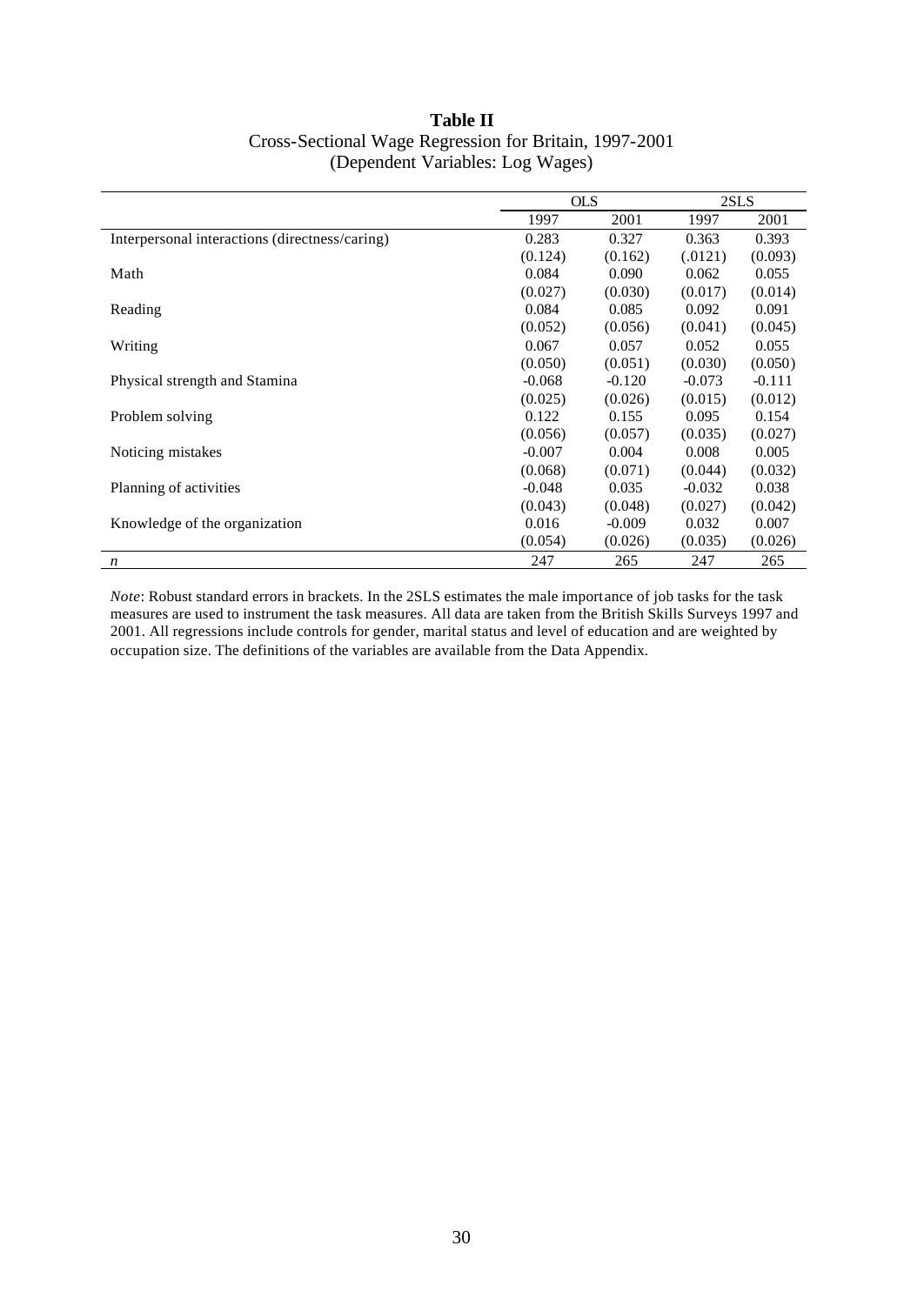## **Table III** Cross-Sectional Wage Regression for Germany, 1979-1998 (Dependent Variables: Log Wages)

|                            | <b>OLS</b>      |                 |                 |                 |  |
|----------------------------|-----------------|-----------------|-----------------|-----------------|--|
|                            | 1979            | 1985            | 1991            | 1998            |  |
| Interpersonal interactions | 0.098(0.025)    | 0.114(0.049)    | 0.161(0.068)    | 0.175(0.069)    |  |
| (directness/caring)        |                 |                 |                 |                 |  |
| Analytical                 | 0.091(0.042)    | 0.094(0.041)    | 0.097(0.043)    | 0.098(0.045)    |  |
| Routine cognitive          | 0.089(0.032)    | 0.084(0.031)    | 0.096(0.037)    | 0.093(0.041)    |  |
| Routine manual             | $-0.012(0.006)$ | $-0.012(0.005)$ | $-0.012(0.006)$ | $-0.011(0.006)$ |  |
| Non-routine manual         | $-0.025(0.009)$ | $-0.031(0.011)$ | $-0.031(0.015)$ | $-0.033(0.017)$ |  |
| $\boldsymbol{n}$           | 65              | 65              | 65              | 65              |  |
|                            |                 |                 |                 |                 |  |
|                            |                 | 2SLS            |                 |                 |  |
|                            | 1979            | 1985            | 1991            | 1998            |  |
| Interpersonal interactions | 0.101(0.026)    | 0.121(0.051)    | 0.164(0.069)    | 0.179(0.071)    |  |
| (directness/caring)        |                 |                 |                 |                 |  |
| Analytical                 | 0.093(0.041)    | 0.092(0.044)    | 0.114(0.045)    | 0.120(0.049)    |  |
| Routine cognitive          | 0.083(0.035)    | 0.084(0.036)    | 0.099(0.036)    | 0.104(0.045)    |  |
| Routine manual             | $-0.011(0.005)$ | $-0.010(0.005)$ | $-0.018(0.008)$ | $-0.019(0.009)$ |  |
| Non-routine manual         | $-0.022(0.011)$ | $-0.030(0.013)$ | $-0.037(0.018)$ | $-0.038(0.021)$ |  |
| n                          | 65              | 65              | 65              | 65              |  |

*Note*: Robust standard errors in brackets. In the 2SLS estimates the male importance of job tasks for the task measures are used to instrument the task measures. The data are taken from the four waves of the BIBB/IAB data from Germany. All regressions include controls for gender, marital status and level of education and are weighted by occupation size. The definitions of the variables are available from the Data Appendix.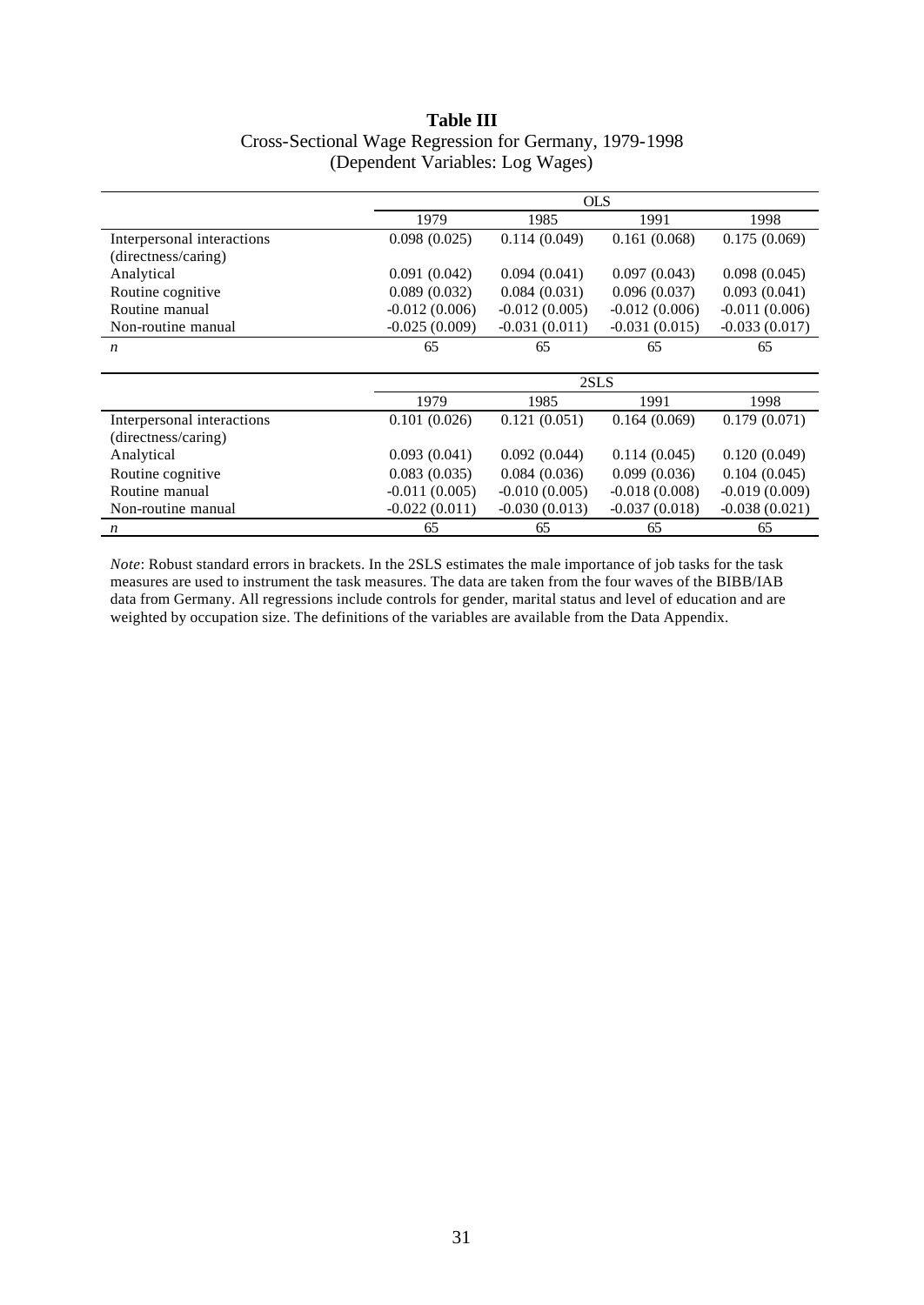## **Table IV** Relationship between Changing Wages and Changing Importance of Interpersonal Interactions in Britain, 1997-2001 (Dependent Variables: Change in Log Wages)

|                                                | <b>OLS</b>      | 2SLS            |
|------------------------------------------------|-----------------|-----------------|
| Interpersonal interactions (directness/caring) | 0.087(0.037)    | 0.085(0.032)    |
| Math                                           | $-0.018(0.029)$ | $-0.017(0.020)$ |
| Reading                                        | 0.059(0.043)    | 0.048(0.028)    |
| Writing                                        | 0.062(0.038)    | 0.067(0.024)    |
| Physical strength and Stamina                  | $-0.083(0.035)$ | $-0.089(0.022)$ |
| Problem solving                                | 0.024(0.050)    | 0.023(0.032)    |
| Noticing mistakes                              | 0.013(0.069)    | 0.010(0.044)    |
| Planning of activities                         | $-0.019(0.044)$ | $-0.019(0.029)$ |
| Knowledge of the organization                  | 0.050(0.052)    | 0.057(0.035)    |
| $\boldsymbol{n}$                               | 247             | 247             |

*Note*: Robust standard errors in brackets. In the 2SLS estimates the male importance of job tasks for the task measures are used to instrument the task measures. The changes in task measures are occupational averages appended from the British Skills Surveys 1997 and 2001. All regressions include controls for gender, marital status and level of education and are weighted by occupation size. The definitions of the variables are available from the Data Appendix.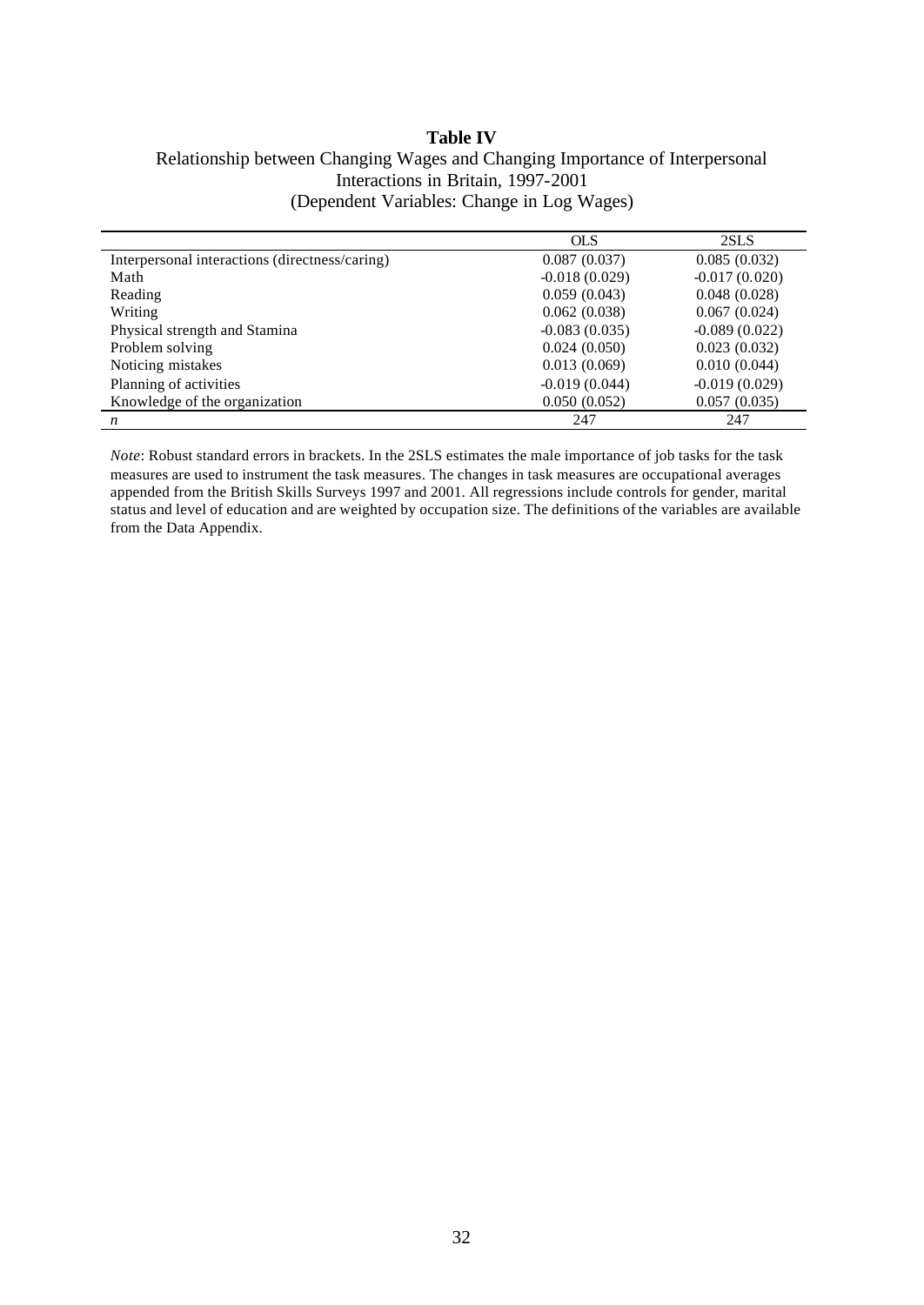## **Table V** Relationship between Wages and Interpersonal Interactions in Germany, 1979-1998 (Dependent Variables: Change in Log Wages)

|                            | Fixed effects   | Random<br>effects | Maximum<br>likelihood | <b>GLS</b>      |
|----------------------------|-----------------|-------------------|-----------------------|-----------------|
| Interpersonal interactions | 0.135(0.024)    | 0.135(0.041)      | 0.136(0.041)          | 0.138(0.043)    |
| (directness/caring)        |                 |                   |                       |                 |
| Analytical                 | 0.085(0.031)    | 0.083(0.031)      | 0.083(0.031)          | 0.084(0.031)    |
| Routine cognitive          | 0.067(0.030)    | 0.063(0.031)      | 0.063(0.031)          | 0.062(0.031)    |
| Routine manual             | $-0.032(0.015)$ | $-0.033(0.015)$   | $-0.033(0.015)$       | $-0.033(0.015)$ |
| Non-routine manual         | $-0.013(0.010)$ | $-0.015(0.011)$   | $-0.015(0.012)$       | $-0.022(0.011)$ |
| n                          | 260             | 260               | 260                   | 260             |

*Note*: Robust standard errors in brackets. The GLS estimates use the male importance of job tasks as instruments for the task measures. The data are taken from the four waves of the BIBB/IAB data from Germany. All regressions include controls for gender, marital status and level of education and are weighted by occupation size. The definitions of the variables are available from the Data Appendix.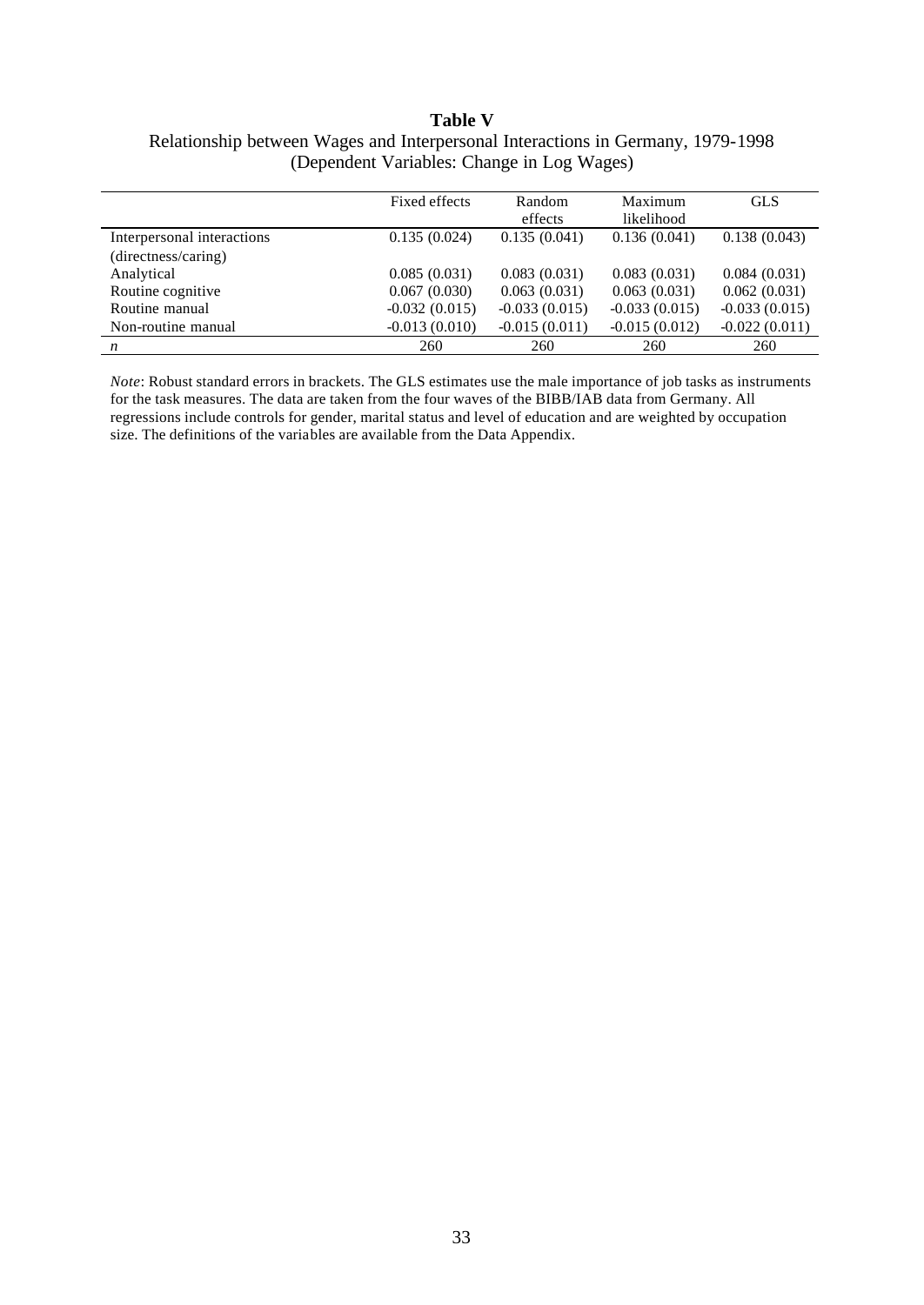## **Table VI**

Relationship between Wages and the Importance of Interpersonal Interactions in Britain, 1997-2001

(Dependent Variables: Log Wage Minus Log Wage in Old Occupation in Previous Survey)

|                                                         | Coefficients (standard errors) |
|---------------------------------------------------------|--------------------------------|
| $\Delta$ Interpersonal interactions (directness/caring) | 0.312(0.153)                   |
| $\Delta$ Problem solving                                | 0.140(0.048)                   |
| $\Delta$ Noticing mistakes                              | 0.057(0.067)                   |
| $\Delta$ Math                                           | $-0.052(0.030)$                |
| $\Delta$ Reading                                        | 0.083(0.062)                   |
| $\Delta$ Writing                                        | 0.049(0.054)                   |
| $\Delta$ Physical strength and Stamina                  | $-0.128(0.029)$                |
| $\Delta$ Planning of activities                         | $-0.069(0.047)$                |
| $\Delta$ Knowledge of the organization                  | 0.091(0.063)                   |
| Interpersonal interactions (directness/caring)          | $-0.061(0.134)$                |
| Problem solving                                         | 0.069(0.049)                   |
| Noticing mistakes                                       | $-0.058(0.068)$                |
| Math                                                    | $-0.022(0.025)$                |
| Reading                                                 | 0.053(0.065)                   |
| Writing                                                 | 0.039(0.056)                   |
| Physical strength and Stamina                           | $-0.028(0.019)$                |
| Planning of activities                                  | $-0.008(0.041)$                |
| Knowledge of the organization                           | 0.027(0.057)                   |
| $\boldsymbol{n}$                                        | 3,951                          |

*Note*: Robust standard errors in brackets. In the 2SLS estimates the male importance of job tasks for the task measures are used to instrument the task measures. The changes in task measures are occupational averages appended from the British Skills Surveys 1997 and 2001. All regressions include controls for gender, marital status and level of education and are weighted by occupation size. The definitions of the variables are available from the Data Appendix.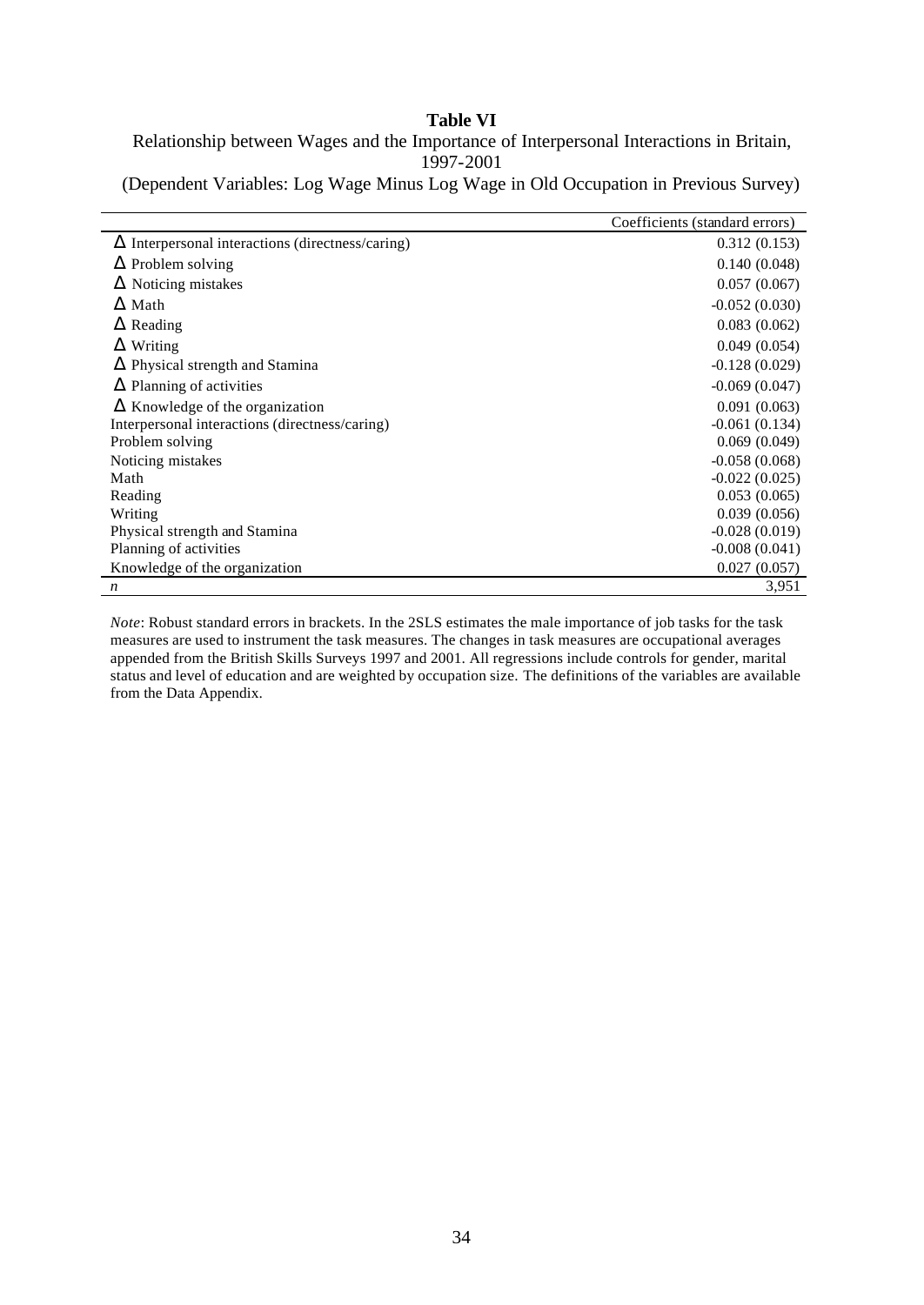### **Table VII**

|                                        | $\left(1\right)$ | (2)      | (3)     | (4)      | (5)      | (6)      |
|----------------------------------------|------------------|----------|---------|----------|----------|----------|
|                                        |                  |          |         |          |          |          |
| Derivate of the matching               | 4.879            | 2.180    | 1.576   | 3.282    | 4.050    | 2.708    |
| function ( $d\mathbf{p}/d\mathbf{a}$ ) | (0.728)          | (0.499)  | (0.510) | (0.608)  | (1.171)  | (1.05)   |
| Average level of worker                | $-1.370$         | 3.511    | $-.541$ | $-0.602$ | $-1.423$ | $-0.692$ |
| caring                                 | (.458)           | (2.702)  | (2.766) | (0.382)  | (1.288)  | (1.071)  |
| Constant                               | .908             | $-3.037$ | $-297$  | 0.305    | 1.087    | 0.473    |
|                                        | (0.378)          | (2.418)  | (2.476) | (0.315)  | (1.090)  | (0.914)  |
| Regression-adjusted wages              | No               | Yes      | No      | Yes      | No       | Yes      |
| Weighted                               | Yes              | Yes      | No      | No       | Yes      | Yes      |
| MA                                     | No               | No       | No      | No       | Yes      | Yes      |

The Relationship Between the Derivative of the Wage Function and Matching Function

*Note*: Standard errors in brackets. The data are taken from the 1997 BSS. The explanatory variable is  $\frac{d\mathbf{a}}{d\mathbf{a}}$  $\frac{d \ln w}{dx}$ , based

on the first difference of the kernel estimate of the log of wages (or regression-adjusted wages) as a function of the relative importance of directness. Estimates are LS, with or without weights or regressions with MA1 structure for the error term.

*a p d d* is based on the first difference of the kernel estimate of the matching function, i.e. the function that describes the

relative skills of people with respect to directness versus caring and as a function of the relative importance of directness.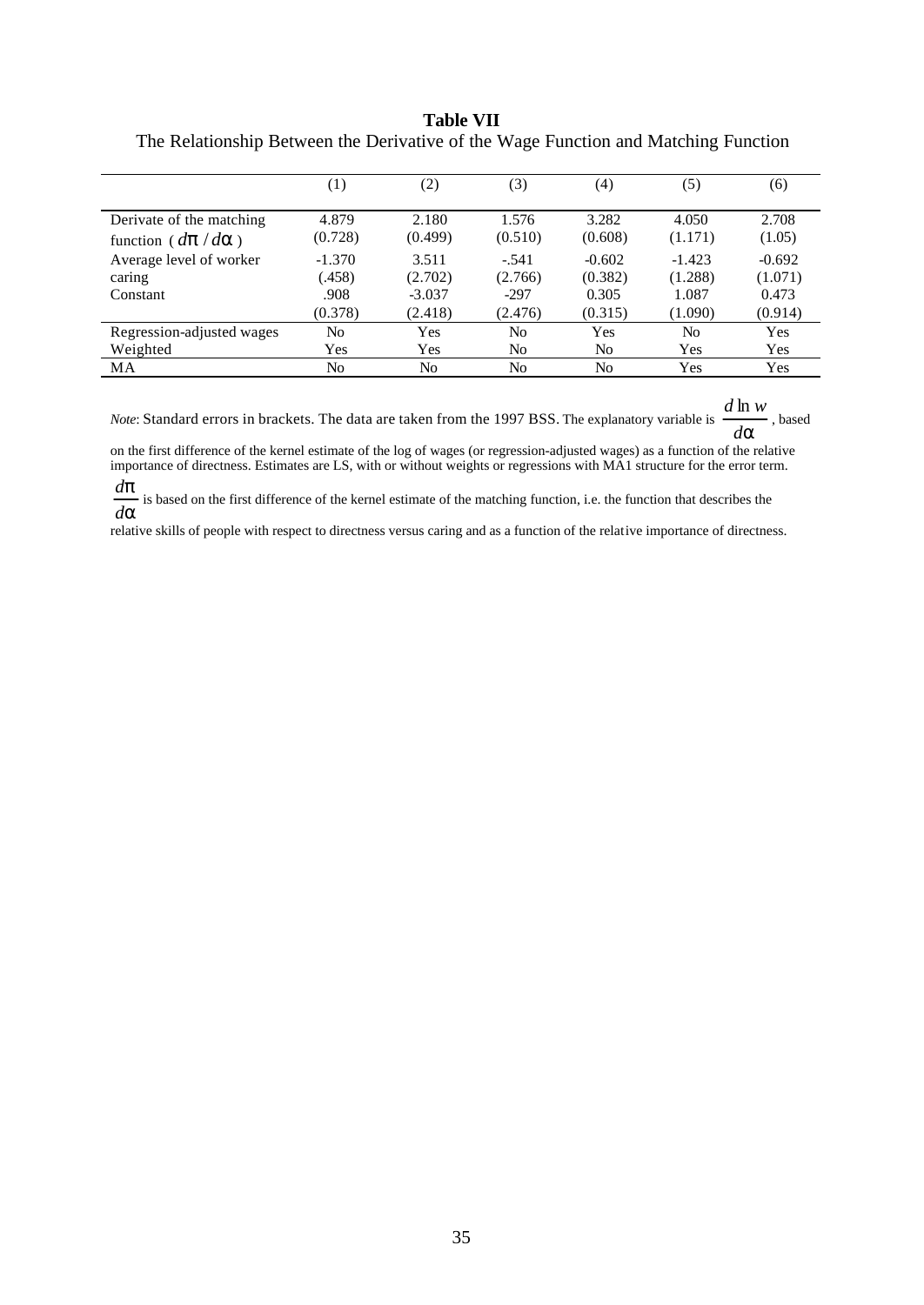**Figure I** Changes in Wages and the Importance of Interpersonal Tasks at Work in Britain, 1997-2001



*Note*: The size of the bubbles indicates the relative size of the occupation. See the Data Appendix, Table A1, for more details on the definition of interpersonal tasks.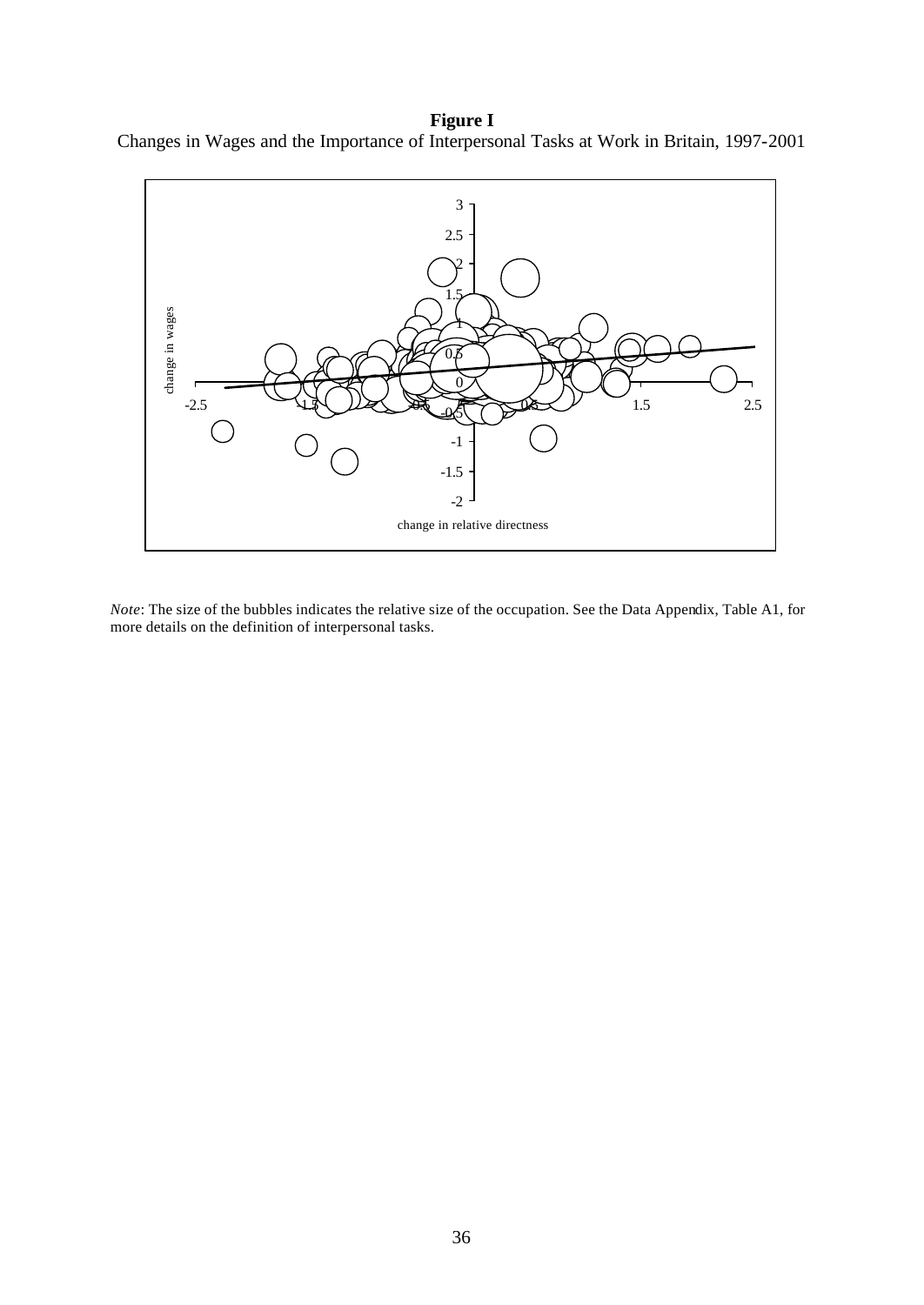**Figure II** Changes in Wages and the Importance of Interpersonal Tasks at Work in Germany, 1979-1998



*Note*: The size of the bubbles indicates the relative size of the occupation. See the Data Appendix, Table A2, for more details on the definition of interpersonal tasks.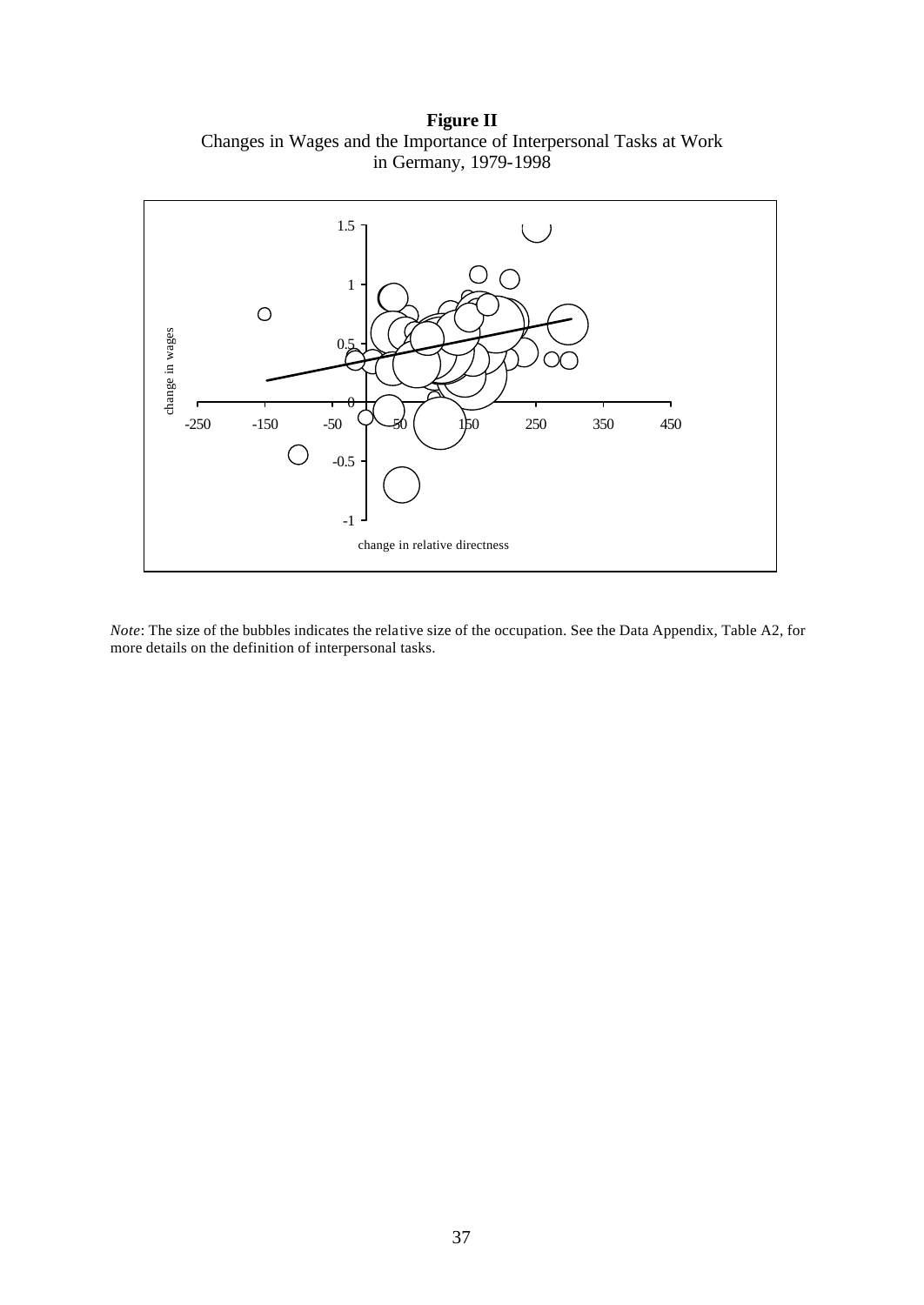**Figure III** Kernel Estimation of the Density of the Importance of Directness Relative to Caring

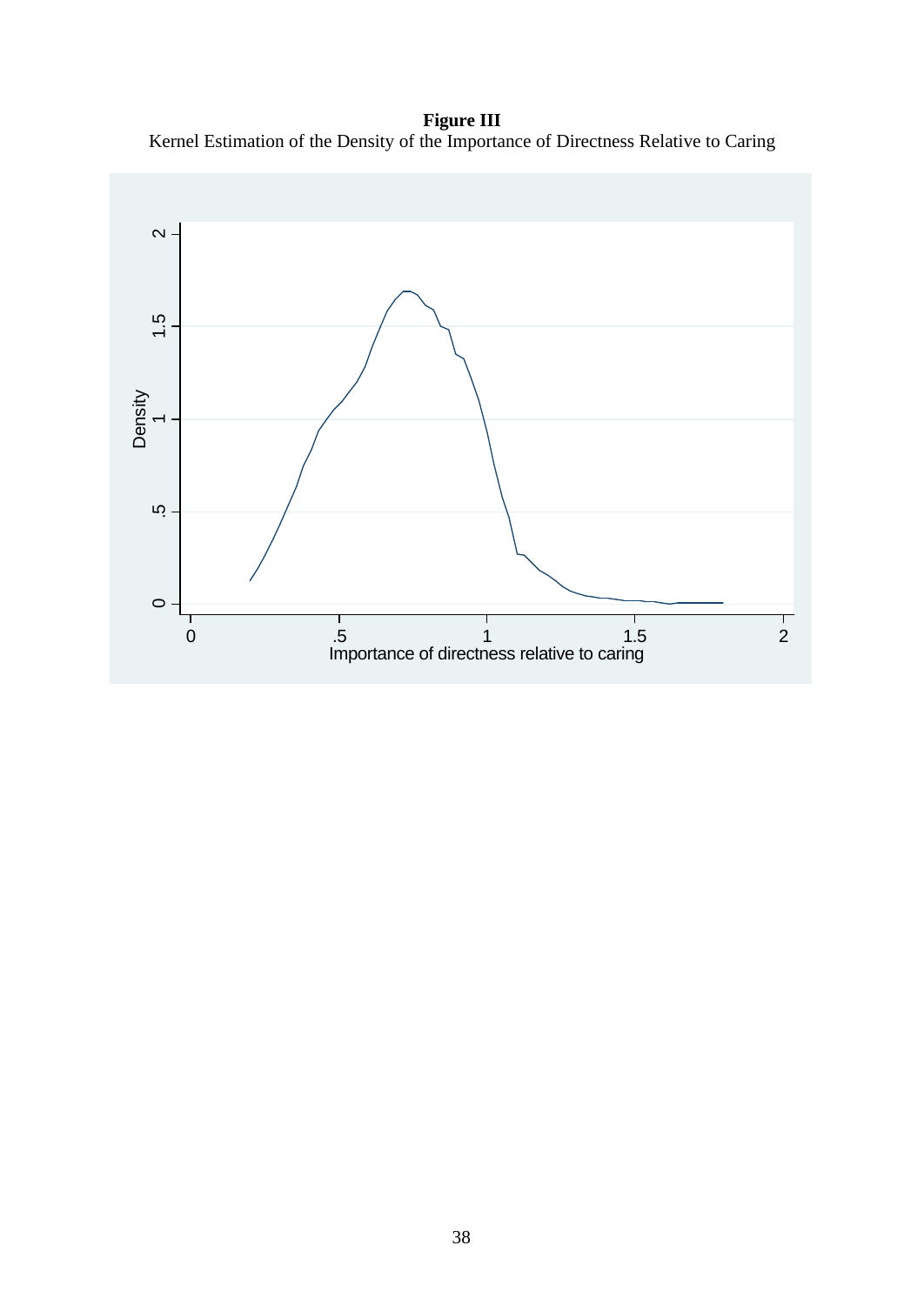**Figure IV** Kernel Estimate of the Wage as a Function of the Relative Importance of Directness in a Job

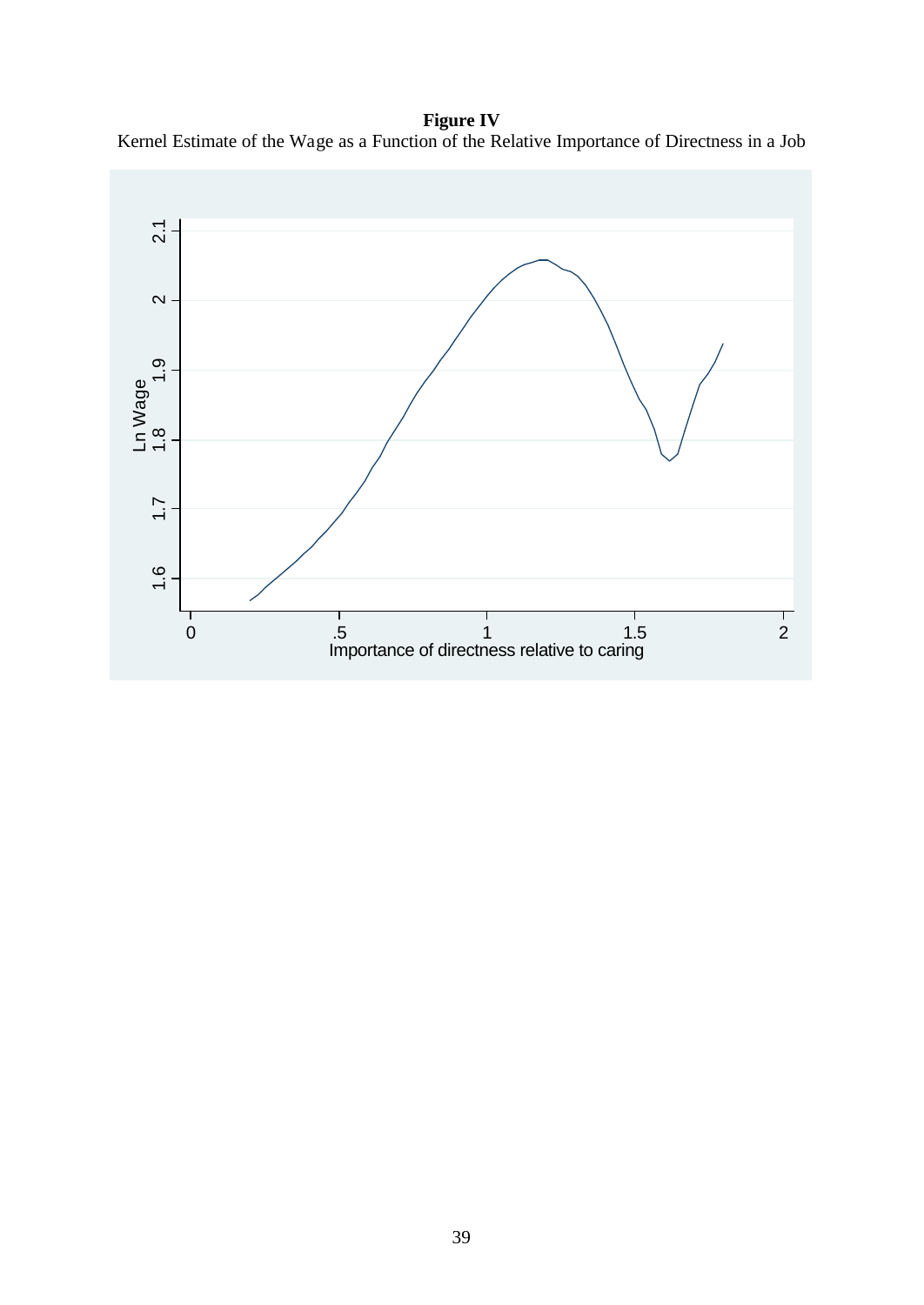# **Figure V**

Kernel Estimate of the Matching Function, Describing the Relationship between the Relative Importance of Directness versus Caring in a Job and the Worker's Degree of Directness versus Caring

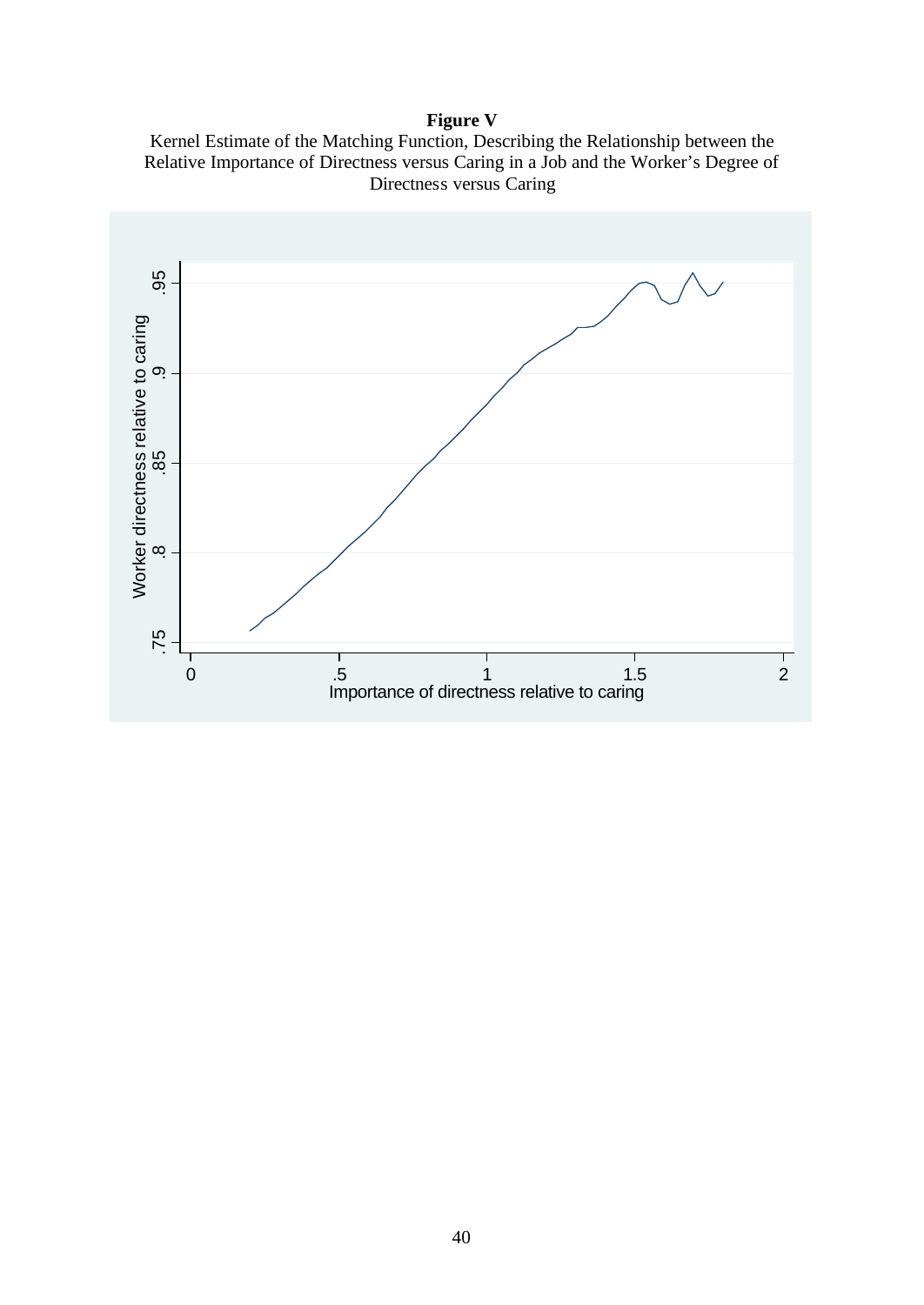**Figure VI** Derivative of the Estimated Wage Function

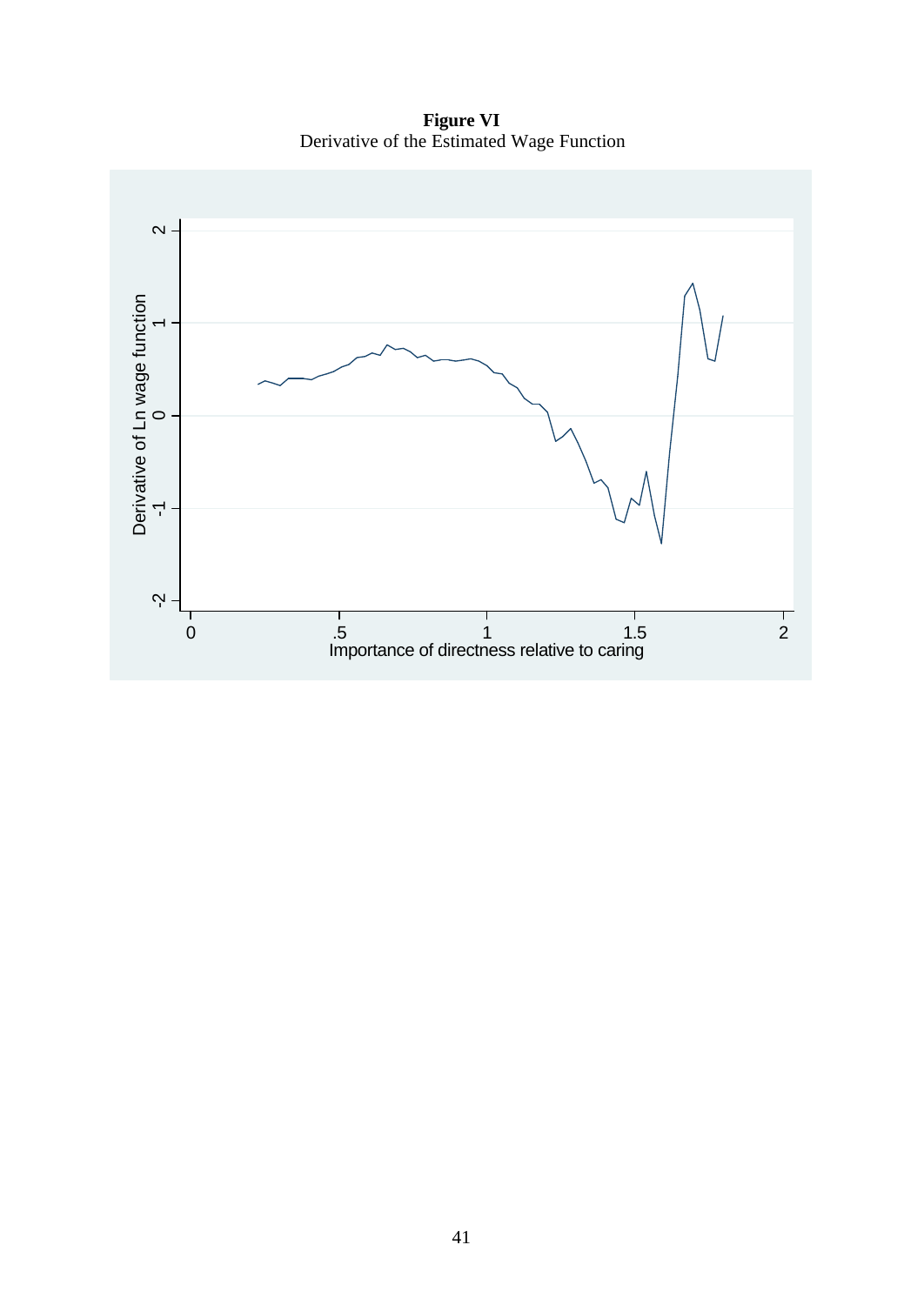**Figure VII** Derivative of the Estimated Matching Function

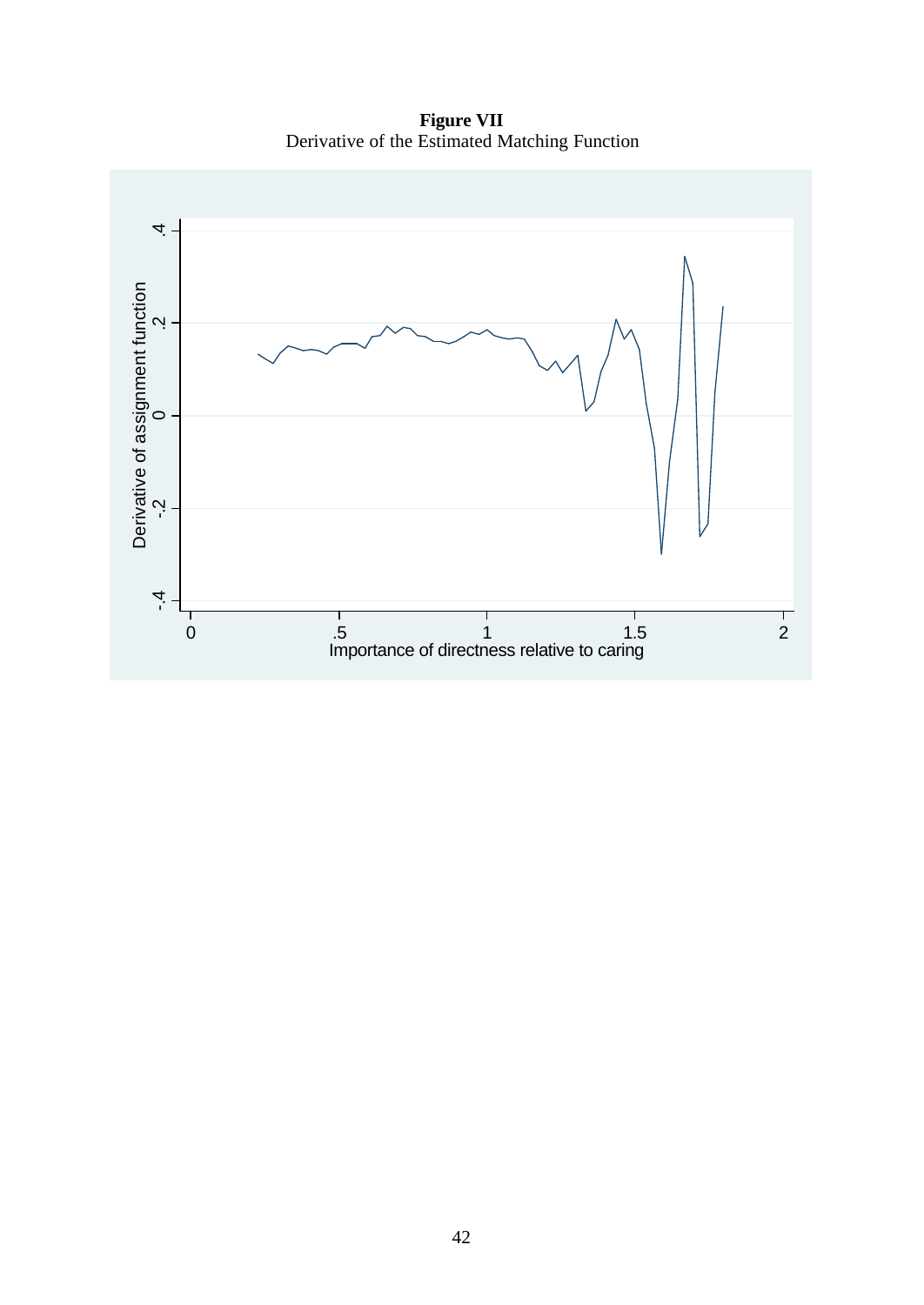| <b>Table A1</b>                                                                         |  |
|-----------------------------------------------------------------------------------------|--|
| Definitions of Job Task Measures from the British Skills Surveys (BSS) in 1997 and 2001 |  |

| Tasks            | Definition                                                                                                                               |         | Mean (st.dev.) |
|------------------|------------------------------------------------------------------------------------------------------------------------------------------|---------|----------------|
|                  |                                                                                                                                          | 1997    | 2001           |
| Interpersonal    | Dealing with people; working in a team of people; instructing, training or teaching people; making speeches or presentations;            | 3.468   | 3.545          |
| Interactions     | persuading or influencing others; selling a product; counseling, advising or caring for customers; and listening carefully to colleagues | (0.933) | (0.875)        |
| Directness       | Instructing, training or teaching people; making speeches or presentations; persuading or influencing others; and                        | 2.828   | 2.937          |
|                  | selling a product                                                                                                                        | (1.129) | (1.112)        |
| Caring           | Dealing with people; working in a team of people; counseling, advising or caring for customers; and listening                            | 3.915   | 4.017          |
|                  | carefully to colleagues                                                                                                                  | (0.895) | (0.835)        |
| Math             | Adding subtracting, multiplying or dividing numbers; calculations using decimals, percentages or fractions; and calculations using       | 2.753   | 3.130          |
|                  | more advanced mathematical or statistical procedures                                                                                     | (1.290) | (1.108)        |
| Reading          | Reading written information such as forms, notices or signs; reading short documents such as short reports, letters or memos; and        | 3.688   | 3.752          |
|                  | reading long documents such as long reports, manuals, articles or books                                                                  | (1.020) | (0.996)        |
| Writing          | Writing materials such as forms notices or signs; writing short documents (for example, short reports, letters or memos); and writing    | 3.303   | 3.374          |
|                  | long documents with correct spelling and grammar (for example, long reports, manuals, articles or books)                                 | (1.064) | (1.066)        |
| Physical         | Physical strength (for example, to carry, push or pull heavy objects; physical stamina (to work for long periods on physical             | 2.807   | 2.893          |
| ability          | activities); and skill or accuracy in using your hands or fingers (for example, to mend, repair, assemble, construct or adjust things)   | (1.213) | (1.200)        |
| Problem          | Working out the cause of problems or faults; thinking of solutions to problems; and analyzing complex problems in depth                  | 3.577   | 3.683          |
| solving          |                                                                                                                                          | (1.133) | (1.000)        |
| Noticing         | Paying close attention to detail; spotting problems or faults; checking things to ensure that there are no errors; and noticing when     | 4.211   | 4.260          |
| mistakes         | there is a mistake                                                                                                                       | (0.822) | (0.740)        |
| Planning         | Planning your own activities; planning the activities of others; organizing your own time; and thinking ahead                            | 3.588   | 3.701          |
|                  |                                                                                                                                          | (1.003) | (0.943)        |
| Organizational   | Knowledge of how to use or operate tools/equipment; knowledge of particular products or services; specialist knowledge or                | 3.505   | 3.673          |
| knowledge        | understanding; knowledge of how your organization works; and using a computer, pc, or other types of computerized equipment              | (0.872) | (0.828)        |
| $\boldsymbol{n}$ |                                                                                                                                          | 2.467   | 4,470          |

*Note*: All data are taken from the British Skills Surveys of the ESRC Centre on Skills, Knowledge and Organisational Performance (SKOPE) in Oxford (1997 and 2001).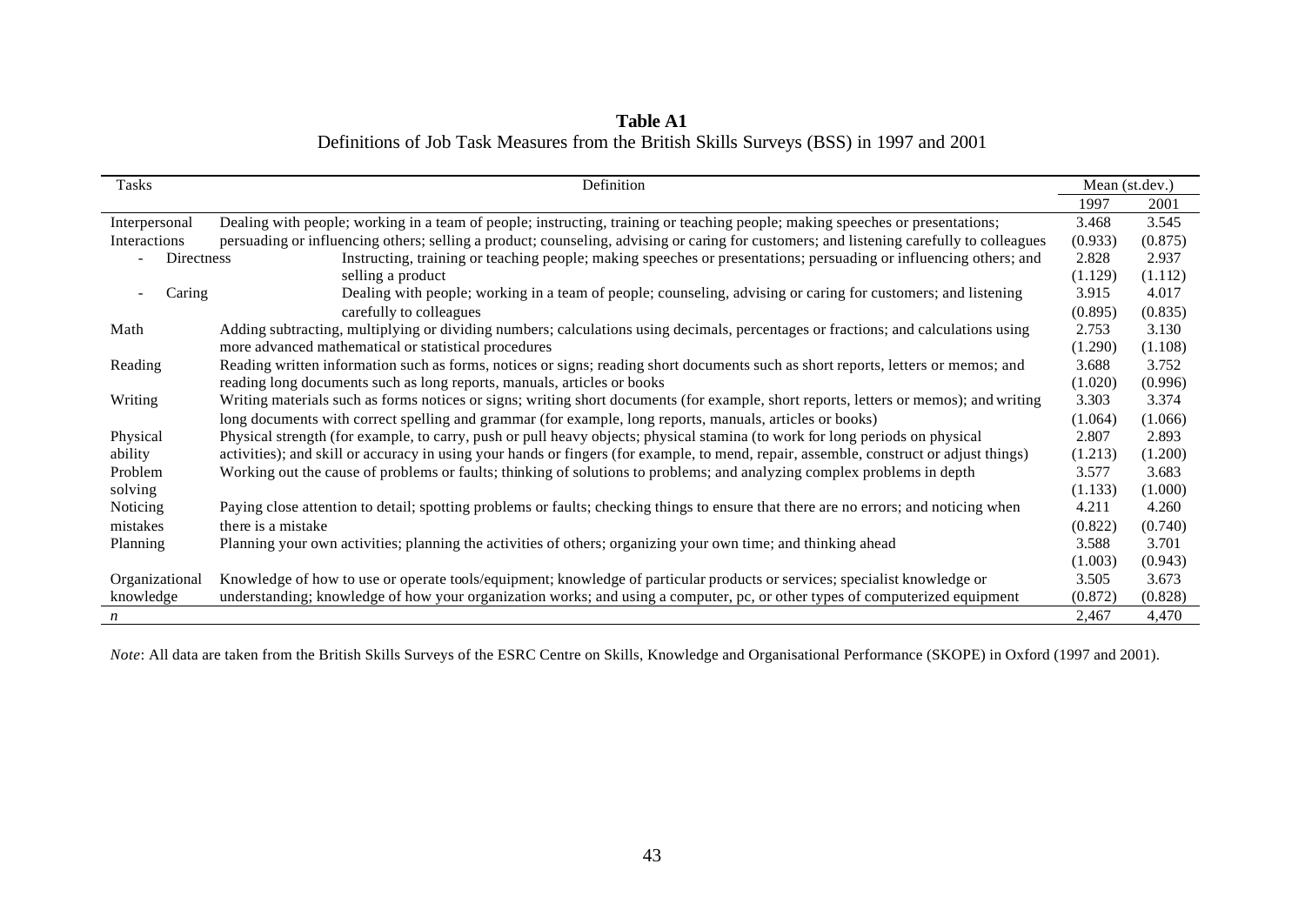| <b>Table A2</b>                                                                                 |  |
|-------------------------------------------------------------------------------------------------|--|
| Definitions of Job Task Measures from the BIBB/IAB and Descriptive Statistics for 1979 and 1998 |  |

| <b>Tasks</b>                                  | Definition                                                                                                           |          | Mean (st.dev.) |
|-----------------------------------------------|----------------------------------------------------------------------------------------------------------------------|----------|----------------|
|                                               |                                                                                                                      | 1979     | 1998           |
| Interpersonal                                 | Negotiating, lobbying, coordinating and organizing; teaching or training; selling, buying, advising, or advertising; | 5.862    | 35.034         |
| Interactions                                  | entertaining or presenting; serving and accommodating; and helping others                                            | (10.101) | (31.795)       |
| <b>Directness</b><br>$\overline{\phantom{a}}$ | Negotiating, lobbying, coordinating and organizing; teaching or training; selling, buying, or                        | 4.728    | 31.213         |
|                                               | advertising; and entertaining or presenting                                                                          | (9.208)  | (28.928)       |
| Caring                                        | Serving and accommodating; advising customers and clients; and helping out others                                    | 6.996    | 38.855         |
|                                               |                                                                                                                      | (14.474) | (48.743)       |
| Non-routine                                   | Research, evaluation, and planning; making plans, constructions, designing, and sketching; and working out           | 4.431    | 15.946         |
| analytic                                      | rules/prescriptions                                                                                                  | (13.285) | (26.701)       |
| Routine                                       | Calculating, and bookkeeping; correcting of texts/data; measuring length/weight/temperature                          | 14.021   | 20.429         |
| cognitive                                     |                                                                                                                      | (20.384) | (40.319)       |
| Routine                                       | Operating or controlling machines, and equip machines                                                                | 33.619   | 13.735         |
| manual                                        |                                                                                                                      | (47.241) | (34.422)       |
| Non-routine                                   | Repairing or renovation of houses/apartments/machines/vehicles; and restoring of art/monuments                       | 5.457    | 16.111         |
| manual                                        |                                                                                                                      | (13.228) | (36.764)       |
| $\boldsymbol{n}$                              |                                                                                                                      | 25,105   | 34,343         |

*Note*: All data are taken from the Bundesinstitut für Berufsbildung (BIBB), Berlin and Institut für Arbeitsmarkt- und Berufsforschung der Bundesanhalt fur Arbeit (IAB), Nürnberg (1979 and 1998).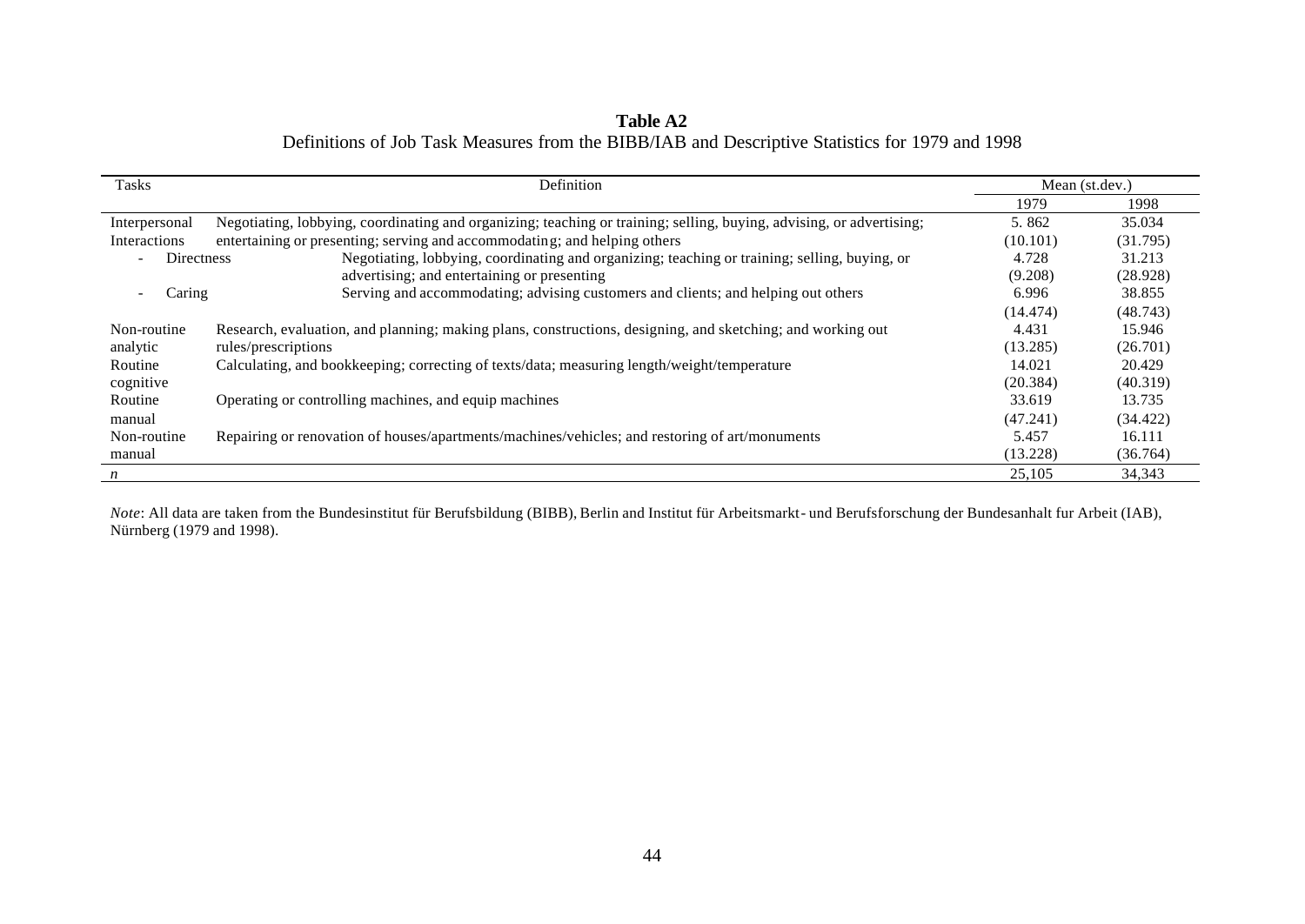| Table A3                                                                       |  |  |  |  |  |  |  |  |  |
|--------------------------------------------------------------------------------|--|--|--|--|--|--|--|--|--|
| Definitions of Sociability from the British Cohort Study at Age 16 (1986 Wave) |  |  |  |  |  |  |  |  |  |

|                     | Sociability Variables                                                                                                                    | Variable Construction           | Mean       |
|---------------------|------------------------------------------------------------------------------------------------------------------------------------------|---------------------------------|------------|
| Measure             | Definition                                                                                                                               |                                 | (Standard) |
|                     |                                                                                                                                          |                                 | Deviation) |
| Self description of | Loving; Taking part in charity Shy (reversely entered); and Quiet (reversely entered)                                                    | The questions asked are         | 2.270      |
| character: caring   |                                                                                                                                          | whether you are engaged in      | (1.102)    |
| Self description of | Friendly; Outgoing; Shy (reversely entered); and Quiet (reversely entered)                                                               | the social activities listed in | 2.772      |
| character:          |                                                                                                                                          | the previous column. The        | (0.861)    |
| popular/outgoing    |                                                                                                                                          | response categories of the      |            |
| Number of friends   | Boy or Girlfriend; Number of best friends; Number of friends in school; and Number of friends                                            | social activities are generally | 12.780     |
|                     | outside school                                                                                                                           | ranging from 0 tot 5. We        | (5.482)    |
| Social behavior     | Stay at home with boy/girlfriend; Stay at home of boy/girlfriend; Go to the cinema etc. with                                             | made dummy variables $0=0$      | 19.118     |
| during school term  | boy/girlfriend; Stay at home with other friends; Spend time at the homes of other friends; Go with                                       | and $1=1-5$ . For the number    | (9.513)    |
| and holidays        | friends to cinema, disco etc.; Go out with friends do nothing special; Stay at home by yourself or with                                  | of friends we just used the     |            |
|                     | family; Go out by myself or with family; Go to a friend's house; Have friends round to my house; Go                                      | absolute number of friends.     |            |
|                     | to a youth club/organization; Go out with brothers/sisters; Do community/volunteer work; Go to a                                         | Other individual variables,     |            |
|                     | meeting/political club; Go out with my boy/girlfriend; and Go out with friends                                                           | such as having a                |            |
| Social behavior     | Go to a friend's house; Have friends round to my house; Go to a youth club/organization; Go out with                                     | boy/girlfriend are dummy        | 17.023     |
| during leisure time | brothers/sisters; Do community/volunteer work; Go to a meeting/political club; Go out with my<br>boy/girlfriend; and Go out with friends | variables                       | (4.048)    |

*Note*: All data are taken from the 1986 wave of the 1970 British Cohort Study.